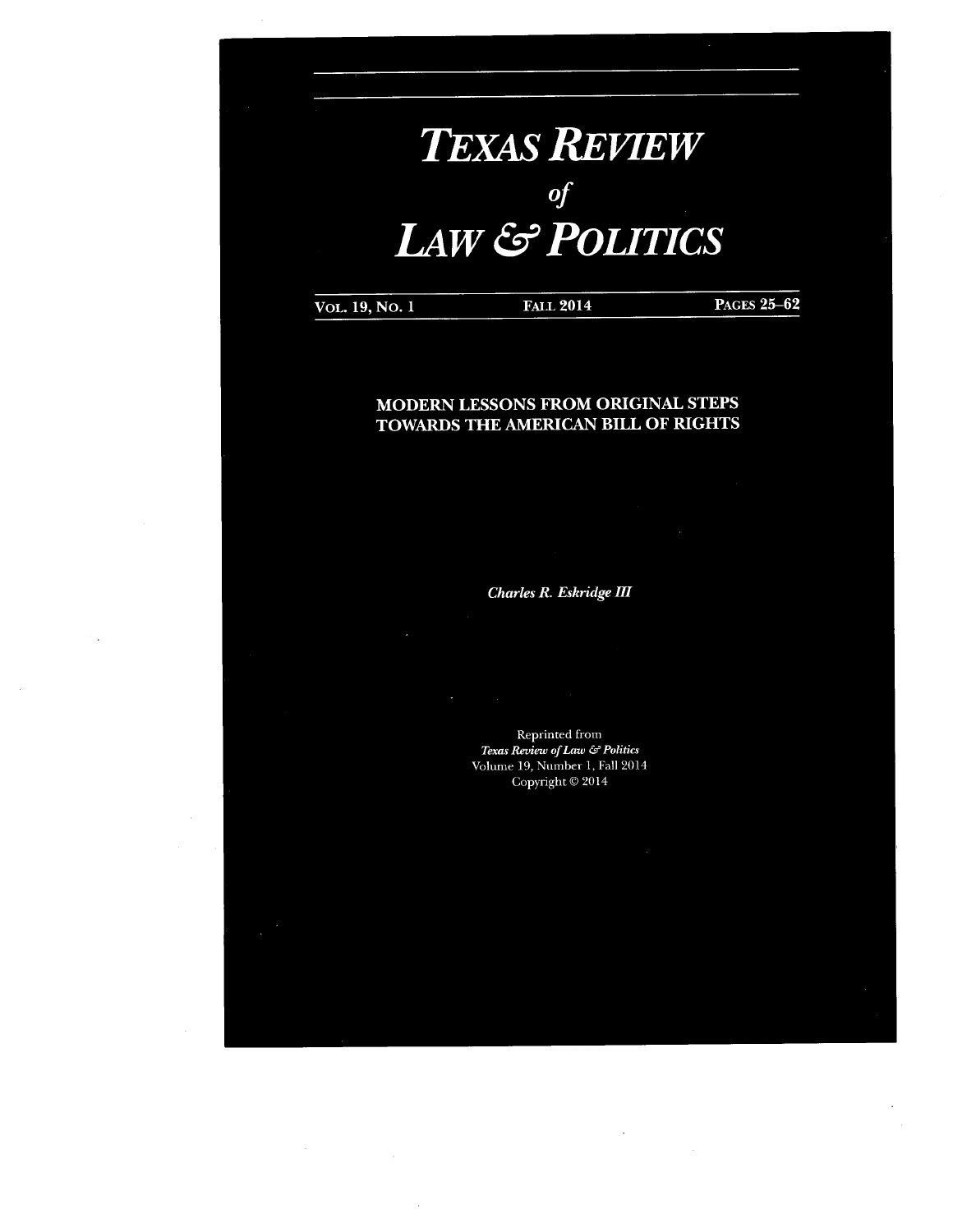# MODERN LESSONS FROM ORIGINAL STEPS TOWARDS THE AMERICAN BILL OF RIGHTS

BY CHARLES R. ESKRIDGE III<sup>\*</sup>

| <b>III. THE BODY OF LIBERTIES OF THE MASSACHUSETS</b>    |  |
|----------------------------------------------------------|--|
|                                                          |  |
|                                                          |  |
|                                                          |  |
| VI. DECLARATIONS, RESOLVES, AND ADDRESSES (1774) 43      |  |
| VII. THE VIRGINIA DECLARATION OF RIGHTS,                 |  |
|                                                          |  |
|                                                          |  |
| IX. THE CONSTITUTIONAL CONVENTION AND RATIFICATION       |  |
|                                                          |  |
| X. CONGRESSIONAL DEBATE ON THE BILL OF RIGHTS (1789)  58 |  |

<span id="page-1-0"></span><sup>∗</sup> Partner, Quinn Emanuel Urquhart & Sullivan, LLP, Houston, Texas; Adjunct Professor of Law, University of Houston Law Center; Distinguished Visiting Practitioner of Law, Fall 2011, Pepperdine University School of Law.

This essay was adapted from a luncheon address given on May 23, 2014, in Austin, Texas, at the State Bar of Texas 8th Annual Bill of Rights Course on Litigating the Constitution. I thank Judge Thomas Reavley for his warm encouragement of an initial draft, Will Peterson for inviting me to prepare the address that turned into this paper, and the classroom discussions at the University of Houston Law Center and Pepperdine University School of Law that brought these ideas forward in my mind. Thanks also to Marcella Burke, Ryan Caughey, Stephen Cox, and Cliff Riley for helpful comments along the way.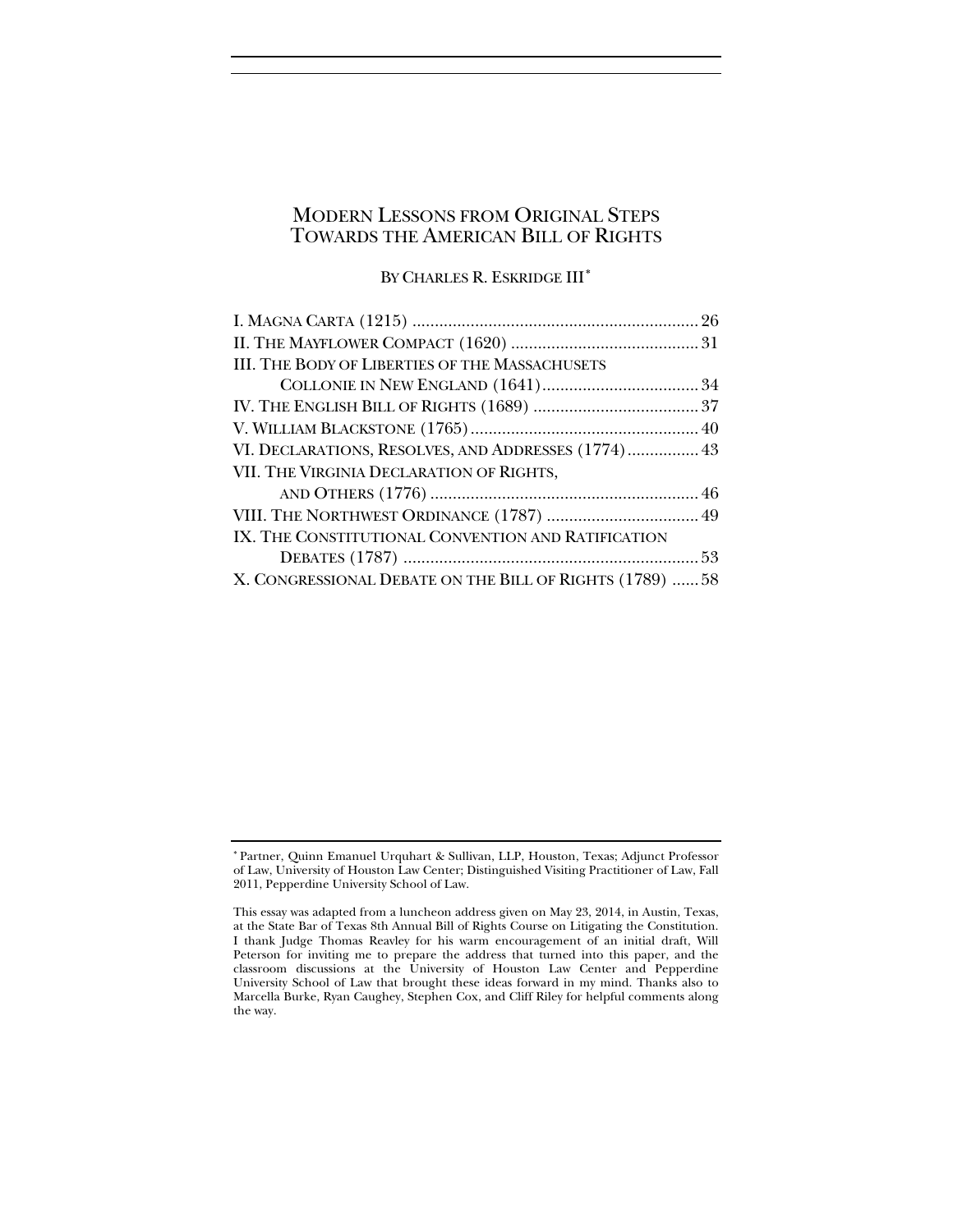When long ago serving as a law clerk to Justice Byron White, I quickly became aware of a gap in my law school education—a gap common to most lawyers. Law school was no advanced history class. A quote from a Federalist Paper cited in some brief or an extract from Blackstone's *Commentaries* in an earlier opinion would on its face address the legal question at hand, but I had no broad context for its place in the development of an issue. That always nagged at me a bit. And so, with apparently nothing better to do with my evenings, several years ago I organized and edited the material for a course I titled Origins of the Federal Constitution, which I now teach on a somewhat regular basis. $<sup>1</sup>$  $<sup>1</sup>$  $<sup>1</sup>$ </sup>

What became evident then—and what I hope my students learn now—is that those letters and tracts and enactments are not some distant echo. The arguments were not hidden or subtle when made, but were instead written plainly and directly, to be understood by the people generally. True, the distance of time remains, but it is that very distance that allows us in hindsight to see the deliberate action and reaction that set the course of the law. These papers, then, continue to provide a frame of reference for issues with which we still wrestle.

I spend the second half of each semester considering in detail original documents that precede and explain the many rights and liberties found in our Constitution. I have selected for consideration ten steps on that path—steps that paint the broad movement towards our Bill of Rights, and from which we can draw modern lessons about how we should interact with our government, and with each other.

It is a conversation the people have been having for at least 800 years now.

#### I. MAGNA CARTA (1215)

On June 15 of this year, England will celebrate Magna Carta's 800th birthday.[2](#page-2-1) That span is itself hard to grasp—800 years. On

<span id="page-2-0"></span><sup>1.</sup> The primary source of material for my course is original documents from THE FOUNDERS' CONSTITUTION (Philip B. Kurland & Ralph Lerner eds., 1987). This remarkable five-volume treatise contains curated and edited public-domain documents with citation to the underlying public source (which I omit from citations for this paper). The University of Chicago provides a valuable, ongoing public service by maintaining a freely available internet version at http://press-pubs.uchicago.edu/founders.

<span id="page-2-1"></span><sup>2.</sup> *Featured Documents: The Magna Carta*, NAT'L ARCHIVES & RECS. ADMIN., www.archives.gov/exhibits/featured\_documents/magna\_carta [perma.cc/GH7X-AKAY]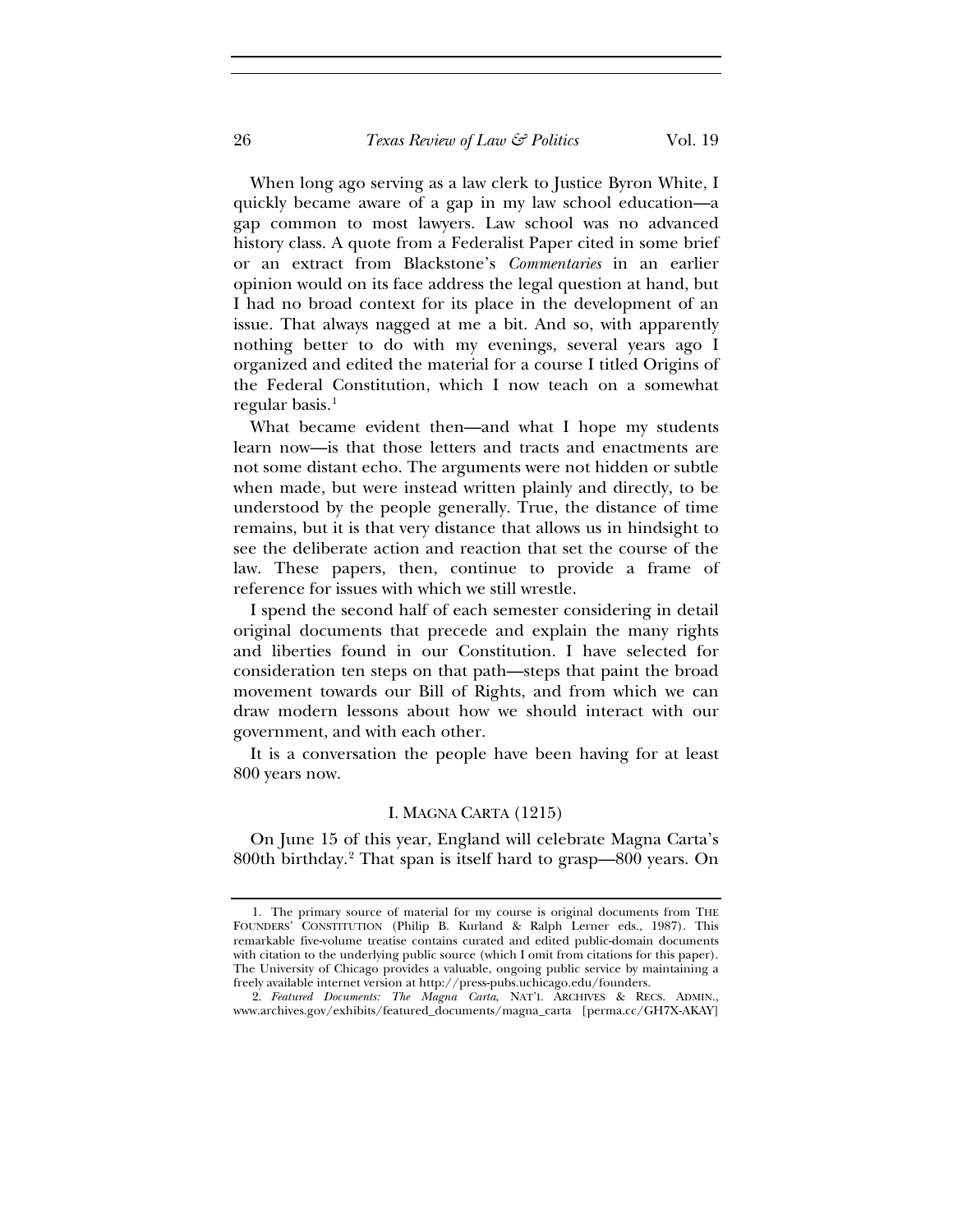that day in 1215, on the field of Runnymede at the River Thames outside of London, it was not known that the beginning of English constitutional law was at hand, or that its child, American constitutional law, would emerge some 570 years later.<sup>[3](#page-3-0)</sup>

Any historical consideration of the recognition of rights could begin much earlier, looking to Greek and Roman sources, or to a Biblical basis, in both the Old and New Testaments.<sup>[4](#page-3-1)</sup> But the Dark Ages were dark for a reason. To the extent prior expression of rights existed, it had not yet taken root. And so in thirteenth century England, the Crown ruled by fiat—divine right, absolute prerogative.[5](#page-3-2) If some monarchs were known for benevolent rule, many were not.<sup>[6](#page-3-3)</sup> Among the worst offenders was an early one, John I, whose reign lasted from 1199 to 1216.<sup>[7](#page-3-4)</sup>

John was a harsh and ruthless king, taxing heavily, quarreling with the church, and constantly engaging England in war.<sup>[8](#page-3-5)</sup> When the nobles finally had enough and refused further allegiance, John turned his army on them, and ultimately lost all support among the people. $9$  To resolve this crisis, the barons demanded—swords ready—that King John (with the Archbishop of Canterbury by his side) put his seal to a unique charter

<sup>(</sup>last visited Dec. 23, 2014).

<span id="page-3-0"></span><sup>3.</sup> MAGNA CARTA (June 15, 1215), *reprinted in* SOURCES OF OUR LIBERTIES: DOCUMENTARY ORIGINS OF INDIVIDUAL LIBERTIES IN THE UNITED STATES CONSTITUTION AND BILL OF RIGHTS 11, 11–22 (Richard L. Perry & John C. Cooper eds., rev. ed. 1978). For concise consideration of the events leading to Magna Carta, please see Louis Ottenberg, *Magna Charta Documents: The Story Behind the Great Charter*, 43 A.B.A. J. 495 (1957), and Robert Aitken & Marilyn Aitken, *Magna Carta*, A.B.A. J. OF LITIG. Spring 2009, at 59.

<span id="page-3-1"></span><sup>4.</sup> *See, e.g.*, Arthur Garrison, *The Rule of Law and the Rise of Control of Executive Power*, 18 TEX. REV. L. & POL. 303, 310–11 (2014).

<span id="page-3-2"></span><sup>5.</sup> 22 THE ENCYCLOPAEDIA BRITANNICA: A DICTIONARY OF ARTS, SCIENCES, LITERATURE AND GENERAL INFORMATION 280 (Hugh Chisholm ed., Encyclopaedia Britannica 11th ed. 1911) (entry for "prerogative").

<span id="page-3-3"></span><sup>6.</sup> The rebellion of 1215 sprang, in part, if not in whole, from recollection of an even more distant past where sovereigns had recognized limits on their rule—or at least rules with respect to how their power would be exercised. *See* ANNE PALLISTER, MAGNA CARTA: THE HERITAGE OF LIBERTY 2 (1971) ("[The barons] looked back to an idealized past in which men enjoyed all their rights and liberties and where government was according to law, and they demanded a return to this good and ancient practice."); DANNY DANZIGER & JOHN GILLINGHAM, 1215: THE YEAR OF MAGNA CARTA 257–58 (Hodder & Stoughton 2003) (discussing coronation of Henry I in 1100, who listed in his coronation charter the unpopular practices of his predecessor, which he promised to abolish).

<span id="page-3-6"></span><span id="page-3-5"></span><span id="page-3-4"></span><sup>7.</sup> *John Lackland (r. 1199*–*1216)*, THE OFFICIAL WEBSITE OF THE BRIT. MONARCHY, www.royal.gov.uk/historyofthemonarchy/kingsandqueensofengland/theangevins/Johnla ckland.aspx [perma.cc/C7HP-GTZJ] (last visited Dec. 24, 2014).

<sup>8.</sup> SOURCES OF OUR LIBERTIES, *supra* note 3, at 1–3.

<sup>9.</sup> DANZIGER & GILLINGHAM, *supra* note 6, at 258–60.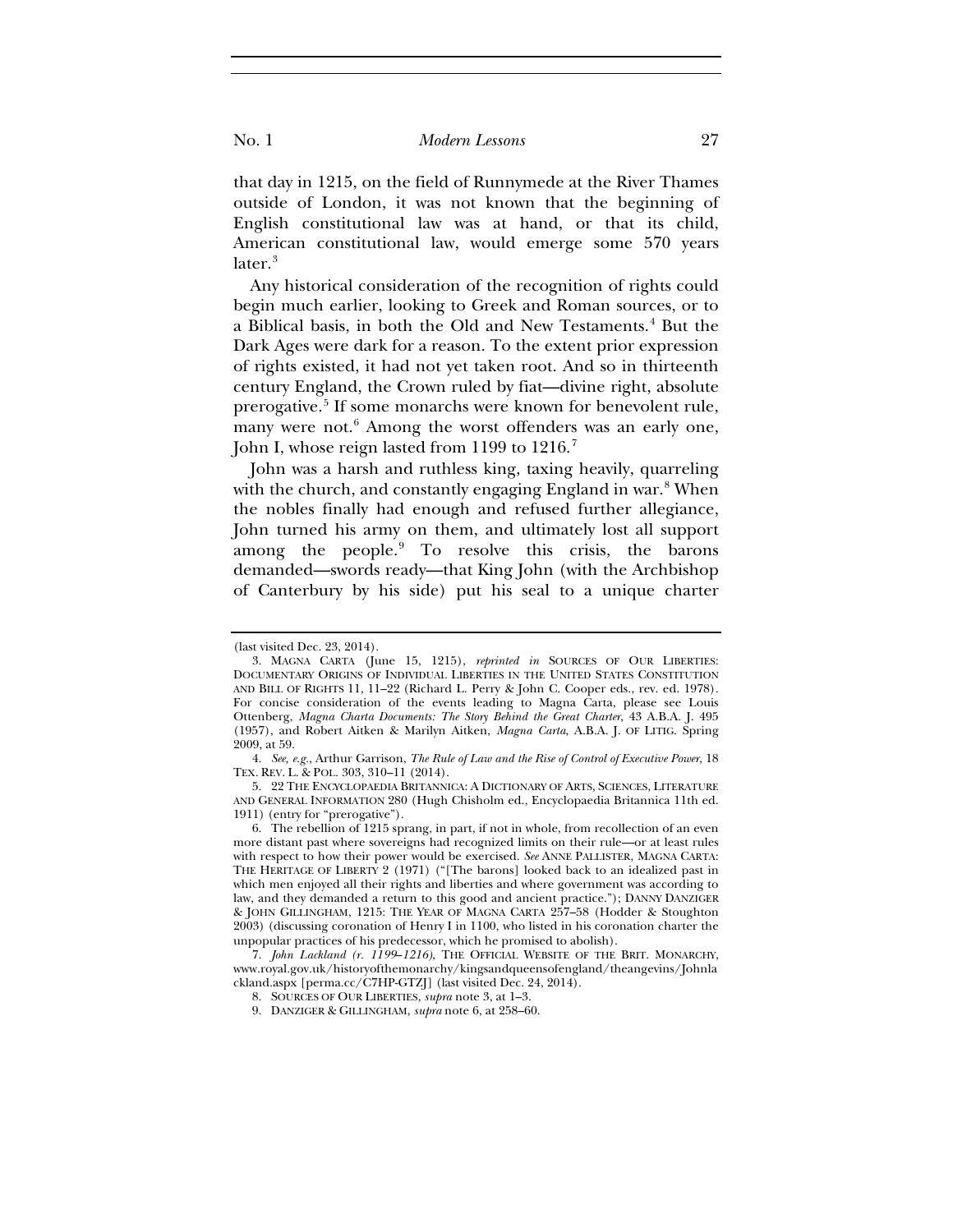carving out a limited array of sixty-three guarantees from the Crown.[10](#page-4-0) The very idea was so inflammatory that when word reached Pope Innocent III in Rome, he decreed Magna Carta void and a subject of excommunication.<sup>[11](#page-4-1)</sup>

Most of Magna Carta's clauses are rather technical when listing items necessary to survive and maintain life in feudal England rules respecting fisheries, forestry, inheritance, dower, wine measurements, and the like.<sup>[12](#page-4-2)</sup> Others have clear echoes into our time, even if not revealed in any detail:

In the first place, we have granted to God, and by this our present charter confirmed, for us and for our heirs forever, that the English church shall be free, and shall hold its rights entire and its liberties uninjured . . . .

And the city of London shall have all its ancient liberties and free customs, as well by land as by water. Moreover, we will and grant that all other cities and boroughs and villages and ports shall have all their liberties and free customs.<sup>[13](#page-4-3)</sup>

But despite the swords, Magna Carta was phrased not as something claimed by right, or even royal duty, but instead as a generous gift on the part of  $John.<sup>14</sup>$  $John.<sup>14</sup>$  $John.<sup>14</sup>$  And so, he parted not with

That Magna Carta is essentially a document of feudal law, resting for its justification upon feudal principles, giving expression to feudal ideas, and pledging the king to a feudal interpretation of his rights of action in so far as they affected the interests of the barons, must, I think, be clear from this analysis, or from any careful study of its provisions.

*Id; see also* SOURCES OF OUR LIBERTIES, *supra* note 3, at 9.

<span id="page-4-3"></span>13. MAGNA CARTA, *supra* note 3, at 11 cl. 1, 14 cl. 13. As to Clause 1, *see* ADAMS, *supra* note 12, at 211 ("Clause 1 is a concession to the church of its rights and liberties . . . . To the church the concession meant escape from those consequences of feudalism which were most serious to itself."). As to Clause 13, and related Clauses 12 and 14, see *id.* at 217–29 (providing basis "to affirm and secure the right of consent to taxation," and providing protection to London and smaller villages).

<span id="page-4-4"></span>14. *See* MAGNA CARTA, *supra* note 3, at 11. Magna Carta opens with a salutation: "John, by the grace of God, king of England, lord of Ireland, duke of Normandy and Aquitaine, count of Anjou, to the archbishops, bishops, abbots, earls, barons, justiciars, foresters, sheriffs, reeves, servants, and all bailiffs and his faithful people greeting." *Id.* The King then states that "for the good of our soul and those of all our predecessors and of our heirs, to the honor of God and the exaltation of holy church, and the improvement of our kingdom, [and] by the advice of our venerable fathers [including]

. . . .

<span id="page-4-0"></span><sup>10.</sup> SOURCES OF OUR LIBERTIES, *supra* note 3, at 2–3, 9; *see also* PALLISTER, *supra* note 6, at 2.

<span id="page-4-1"></span><sup>11.</sup> SOURCES OF OUR LIBERTIES, *supra* note 3, at 3–4; *see also* DANZIGER & GILLINGHAM*, supra* note 6, at 263.

<span id="page-4-2"></span><sup>12.</sup> MAGNA CARTA, *supra* note 3, at 11–22; *see also* GEORGE BURTON ADAMS, THE ORIGIN OF THE ENGLISH CONSTITUTION 210 (Fred B. Rothman & Co. 1986) (1912). Professor Adams categorizes the feudal traits of nearly all of Magna Carta's clauses as executed in 1215, and concludes: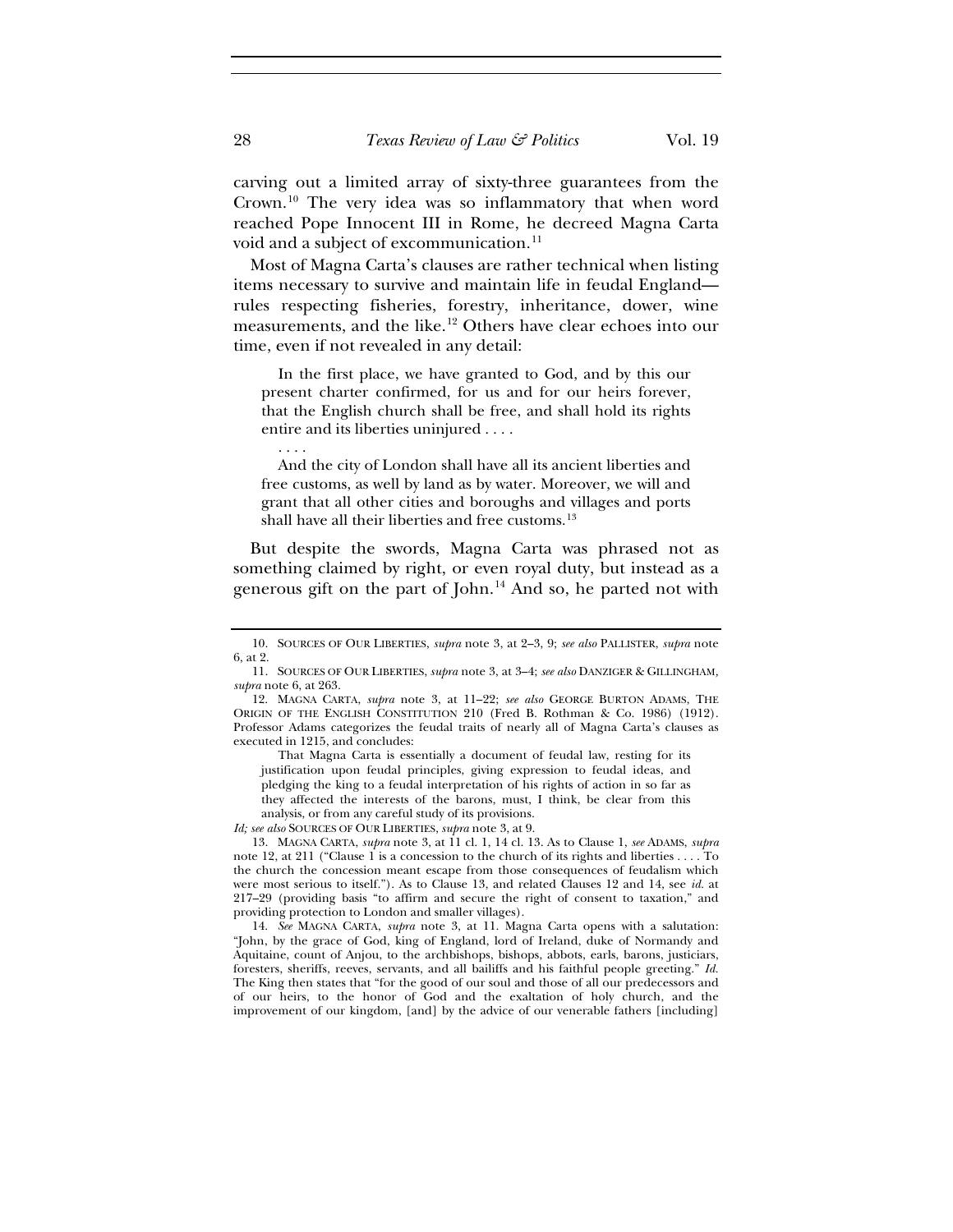much, and remained absolute over all areas not, at least in some sense, given by him back to the people.<sup>[15](#page-5-0)</sup> Unwittingly, however, King John gave sanction to that most venerable of institutions the rule of law—while forever placing himself and his successors within its bounds.<sup>[16](#page-5-1)</sup> For while one passage may read in an unfamiliar way, it is of signal import when we appreciate as lawyers the path it forged:

No free man shall be taken or imprisoned or dispossessed, or outlawed, or banished, or in any way destroyed, nor will we go upon him, nor send upon him, except by the legal judgment of his peers or by the law of the land.

[T]o no one will we sell, to no one will we deny, or delay right or justice. $17$ 

There shall be trials, and the King shall act not merely by decree, but only "by the law of the land."[18](#page-5-3) So said Magna Carta in the 13th century, to which Winston Churchill observed in the 20th century that this was "reaffirmation of a supreme law," and that "here is a law which is above the King"—above the government—"and which even he must not break."[19](#page-5-4) A century later, when Parliament set Magna Carta into statutory law in 1354, "by the law of the land" attained a phrasing that has now endured for more than 650 years: "That no Man of what Estate or Condition that he be, shall be put out of Land or Tenement,

ADAMS, *supra* note 12, at 250.

Stephen, Archbishop of Canterbury," that "*we have granted* to God" certain liberties for the Church of England. *Id.* (emphasis added). Magna Carta then prefaces the balance of the individual grants with: "*We have granted moreover* to all free men of our kingdom for us and our heirs forever all the liberties written below, to be had and holden by themselves and their heirs *from us and our heirs*." *Id.* at 12 (emphasis added).

<sup>15.</sup> DANZIGER & GILLINGHAM, *supra* note 6, at 260–61.

<sup>16.</sup> *Id.*

<span id="page-5-2"></span><span id="page-5-1"></span><span id="page-5-0"></span><sup>17.</sup> MAGNA CARTA, *supra* note 3, at 17, cls. 39 & 40. While the likely intent of the barons was simply to secure procedures according to feudal tradition, "what was then demanded was a trial according to law and securing to them their legal rights," which "proved historically fortunate, because, as men's legal ideas changed and feudalism disappeared, [the terms] could be adapted to new conceptions of civil rights and seemed in the end to embody a universal principle of political liberty." ADAMS, *supra* note 12, at 243–44.

<sup>18.</sup> *See* MAGNA CARTA, *supra* note 3, at 17, 19–20.

<span id="page-5-4"></span><span id="page-5-3"></span><sup>19.</sup> WINSTON S. CHURCHILL, 1 A HISTORY OF THE ENGLISH-SPEAKING PEOPLES: THE BIRTH OF BRITAIN 256 (1956) (emphasis added). Similarly, Professor Adams concluded:

To repeat what has been already said, the controlling and moulding power of the Charter in English history is to be found in two things: First of all in the principle upon which it rests that there is a definite body of law by which the king's action is bound, and, second, that, if he insists upon violating it, he may be compelled by force to desist.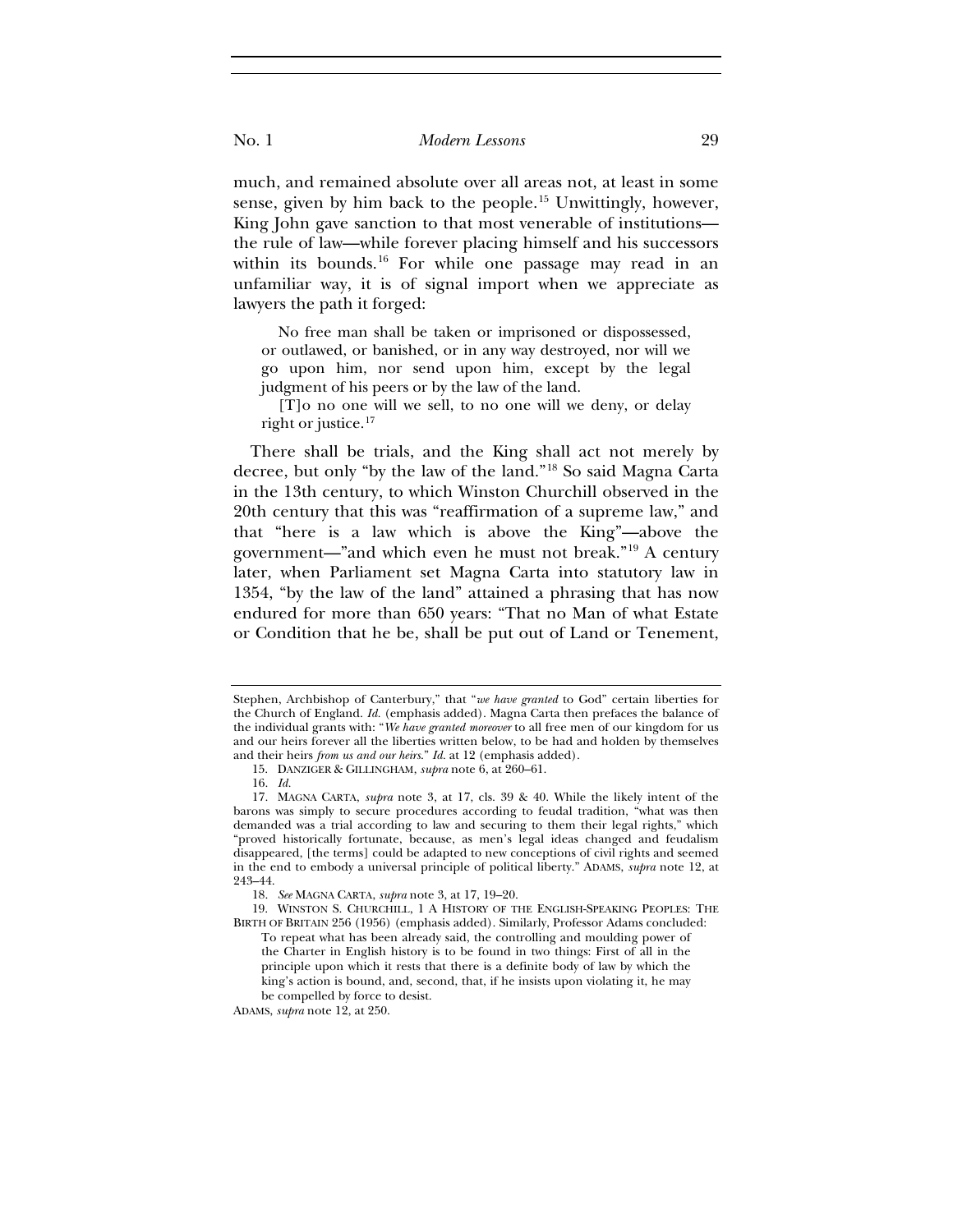nor taken, nor imprisoned, nor disinherited, nor put to Death, without being brought in Answer *by due Process of the Law*."[20](#page-6-0)

Could the nobles at Runnymede have imagined the force and scope that "due process of law" would attain from their demand that the King act only "by the law of the land"? Probably not. $21$ But that is the momentum of rights once formally recognized: how far or how fast they will carry is not known on the first push.

A continuing lesson from Magna Carta is the idea of repetition. Rights must be acknowledged if they are to be honored and protected, and their repetition educates not just the people, but the government. King John was a devious man.<sup>[22](#page-6-2)</sup> Having saved his own skin that day, he sought the upper hand in almost immediate clashes with the nobles.<sup>[23](#page-6-3)</sup> But as fate (and a fatal bout of dysentery) would have it, he died a little over a year after Magna Carta, leaving his kingdom to his nine-year-old son, Henry III.<sup>[24](#page-6-4)</sup> Henry's youth made it easy to have him accept an amended Magna Carta in 1217 and another amended version in 1225; these began to circulate widely with public recital throughout the lands.<sup>[25](#page-6-5)</sup> With time, though, Henry's rule proved more tumultuous than his father's, and he was forced to swear oaths of recognition of Magna Carta six more times before his death in 1272.<sup>[26](#page-6-6)</sup> In 1265, it was decreed that Magna Carta would be read twice annually, so that no person—citizen or monarch— could claim ignorance of its words.<sup>[27](#page-6-7)</sup> By Sir Edward Coke's

<span id="page-6-0"></span><sup>20.</sup> Liberty of Subject, 1354, 28 Edw 3, c. 3 (Eng.), *available at* www.legislation.gov.uk/aep/Edw3/28/3 [perma.cc/NRK3-SJDY] (emphasis added).

<span id="page-6-2"></span><span id="page-6-1"></span><sup>21.</sup> "It is the unintended result which followed in course of time, which gives to the rebellion of 1215 its right to be regarded as the first step in the formation of the English Constitution." ADAMS, *supra* note 12, at 250.

<sup>22.</sup> *See* DANZIGER & GILLINGHAM*, supra* note 6, at 262–69.

<sup>23.</sup> *Id.*

<sup>24.</sup> *Id.* at 269–71.

<span id="page-6-5"></span><span id="page-6-4"></span><span id="page-6-3"></span><sup>25.</sup> SOURCES OF OUR LIBERTIES, *supra* note 3, at 4 & n.11; *see also* ADAMS, *supra* note 12, at 279–83. The guarantees within Magna Carta saw changes in phrasing between iterations, with some clauses dropped altogether. SOURCES OF OUR LIBERTIES, *supra* note 3, at 4 & n.11. But by 1297 its text stabilized, and a copy of such version resides at The National Archives. *Featured Documents: Magna Carta Translation*, NAT'L ARCHIVES & RECS. ADMIN, www.archives.gov/exhibits/featured\_documents/magna\_carta/translation.html [perma.cc/C4UR-AHP2]*.*

<span id="page-6-7"></span><span id="page-6-6"></span><sup>26.</sup> Professor Adams argues that Henry III "was not intentionally a bad king." ADAMS, *supra* note 12, at 284. Rather, he suffered from weak intellect and terrible judgment of character, and so his reign "never had a consistent policy for any length of time except under the influence of a stronger personality." *Id*.

<sup>27.</sup> *See* DANZIGER & GILLINGHAM*, supra* note 6, at 279.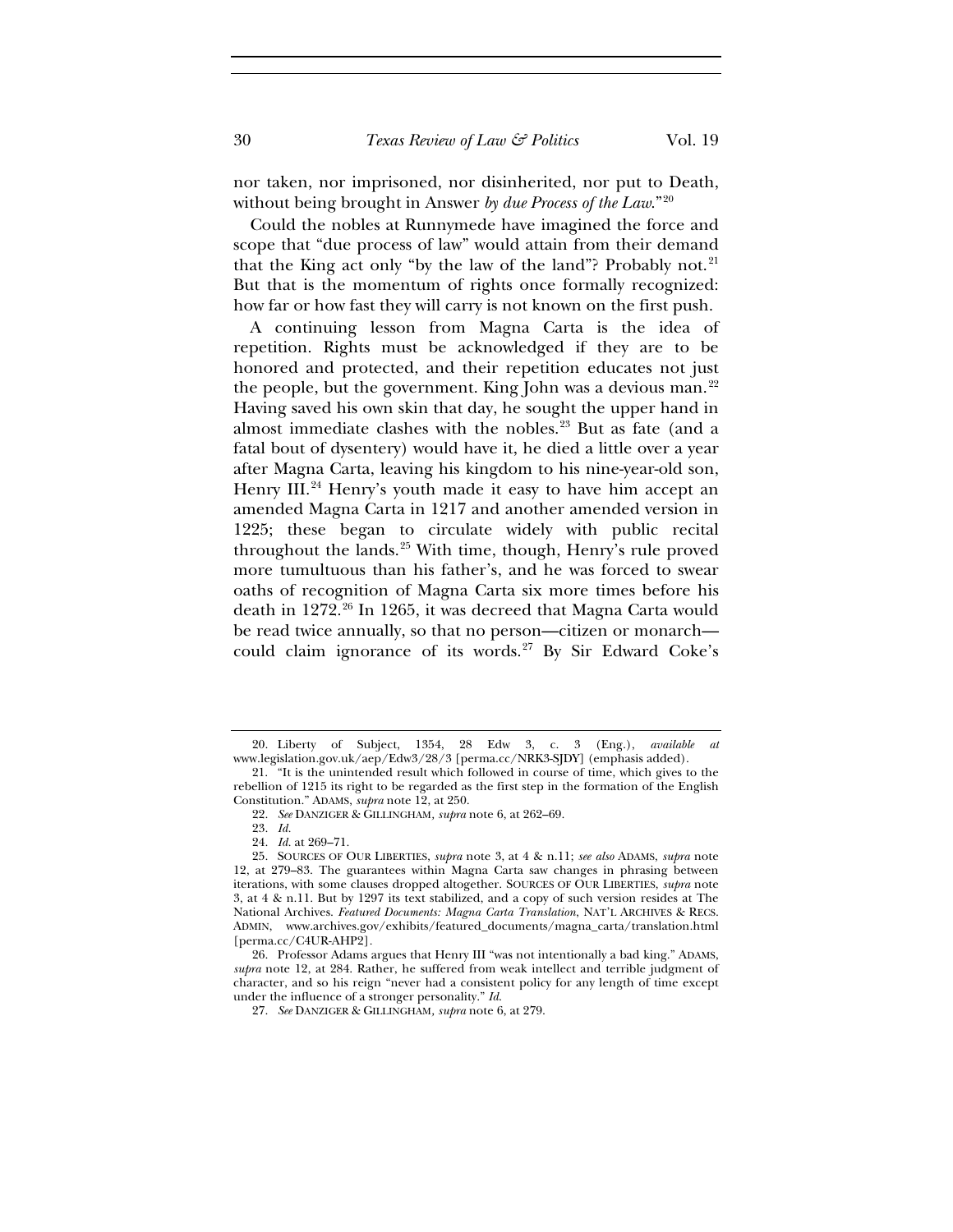count, from 1297 to 1461, seven successive monarchs between them confirmed the charter thirty-two times.<sup>[28](#page-7-0)</sup>

Repetition is a lesson worth heeding. In England, it ensured the King would not forget, but must observe his prior gifts. In America, our rights are preserved in a context where government does not have the ability to simply forget or ignore them. And so, repetition in some respects goes by another name here—litigation.

#### II. THE MAYFLOWER COMPACT (1620)

The "state of nature" is a concept in moral and political philosophy that starts from the hypothetical conditions of what the lives of people might have been before societies came into existence.<sup>[29](#page-7-1)</sup> The idea of natural law and natural rights itself has a prominent place in the development of our American concept of liberties, requiring deeper treatment than intended here.<sup>[30](#page-7-2)</sup> But I will observe that our next step is as pristine an example of the state of nature as we have in our continent's history—the landing of the *Mayflower* at Cape Cod in 1620. That the Pilgrims reacted to this fact with the Mayflower Compact is quite remarkable.

The *Mayflower* set off on August 5, 1620, but due to problems at sea, twice turned back to port, though the passengers were not allowed to disembark during repairs. $31$  The actual departure came on September 6—the equivalent of spending four weeks on the tarmac waiting for your plane to take off.<sup>[32](#page-7-4)</sup> With 102 passengers and crew on board, they aimed for the Hudson River

<span id="page-7-0"></span><sup>28.</sup> *See* F.W. MAITLAND, THE CONSTITUTIONAL HISTORY OF ENGLAND 16 (William S. Hein & Co. 2006) (1908) England's monarchs between 1216 and 1461 were Henry III, Edward I, Edward II, Edward III, Richard II, Henry IV, Henry V, and Henry VI. *List of English Monarchs*, WIKIPEDIA, http://en.wikipedia.org/wiki/List\_of\_English\_monarchs [perma.cc/KH6K-MACL] (last visited Jan. 14, 2015).

<span id="page-7-1"></span><sup>29.</sup> *See, e.g.*, JOHN LOCKE: TWO TREATISES OF GOVERNMENT 330–32 (Peter Laslett ed., Student ed. 1988).

<span id="page-7-2"></span><sup>30.</sup> Thomas Jefferson, for instance, chose to lead the Declaration of Independence with his classic assertion:

When in the Course of human events, it becomes necessary for one people to dissolve the political bands which have connected them with another, and to assume among the powers of the earth, the separate and equal station to which the Laws of Nature and of Nature's God entitle them, a decent respect to the opinions of mankind requires that they should declare the causes which impel them to the separation.

THE DECLARATION OF INDEPENDENCE para. 1 (U.S. 1776).

<span id="page-7-4"></span><span id="page-7-3"></span><sup>31.</sup> NATHANIEL PHILBRICK, MAYFLOWER: A STORY OF COURAGE, COMMUNITY, AND WAR 27–29 (2006).

<sup>32.</sup> *Id.* at 29.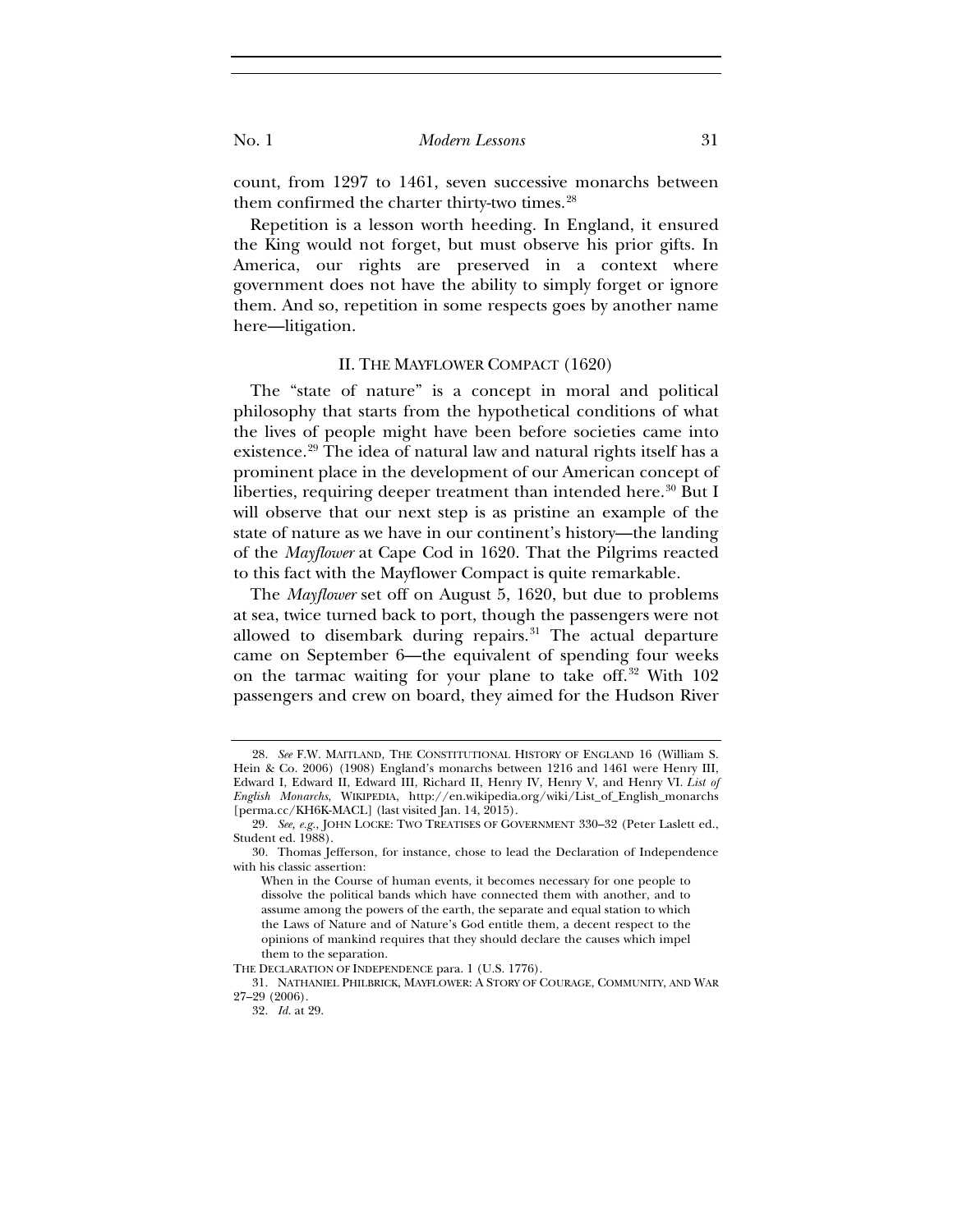Valley as the lands set for them by the London Company, but they were blown off course northward.<sup>[33](#page-8-0)</sup> With a harsh, early winter approaching even as they were departing a month later than intended, and unable to round the shoals below Cape Cod to head south, they headed for shelter in Massachusetts Bay.<sup>[34](#page-8-1)</sup> Starving, ill, cramped, and grouchy, there were threats of mutiny and lawlessness by the non-Pilgrims aboard—threats that the strong would take what they would from the weak, because they were coming ashore on lands outside their lawful charter.<sup>[35](#page-8-2)</sup>

The wiser minds aboard quickly fashioned the Mayflower Compact, and made signature to it a condition of being permitted even to disembark on November 11, 1620.<sup>[36](#page-8-3)</sup> Any could stay aboard if they so chose, but for those exiting into that unknown and untamed land, they would exit together. The core of that agreement was but a single sentence:

[We] do by these presents solemnly and mutually in the presence of God and one of another, Covenant and Combine ourselves together into a Civil Body Politic, for our better ordering and preservation and furtherance of the ends aforesaid; and by virtue hereof to enact, constitute and frame such just and equal Laws, Ordinances, Acts, Constitutions and Offices, from time to time, as shall be thought most meet and convenient for the general good of the Colony, unto which we promise all due submission and obedience.[37](#page-8-4)

Government was established from thin air, for the sake of survival, and "all due submission and obedience" would—or rather, must—be given to that government. But more importantly, the idea of majority rule was expressly and simply established; the individually powerful would not simply overawe the feeble. Yet the Compact constrained that majority in turn. Submission and authority would be owed only to the laws that protected the rights of all, for all agreed that the majority could enact only "just and equal" laws. It is no small irony that the Pilgrim Separatists—now in a struggle for their lives in a distant land because they objected to the institution of state religion

<sup>33.</sup> *Id.* at 29, 33.

<sup>34.</sup> *Id.* at 35–39.

<sup>35.</sup> *Id.* at 39–40.

<sup>36.</sup> *Id.* at 40–41, 43.

<span id="page-8-4"></span><span id="page-8-3"></span><span id="page-8-2"></span><span id="page-8-1"></span><span id="page-8-0"></span><sup>37.</sup> MAYFLOWER COMPACT (1620), *reprinted in* 1 THE FOUNDERS' CONSTITUTION: MAJOR THEMES 610, 610 (Philip B. Kurland & Ralph Lerner eds., 1987).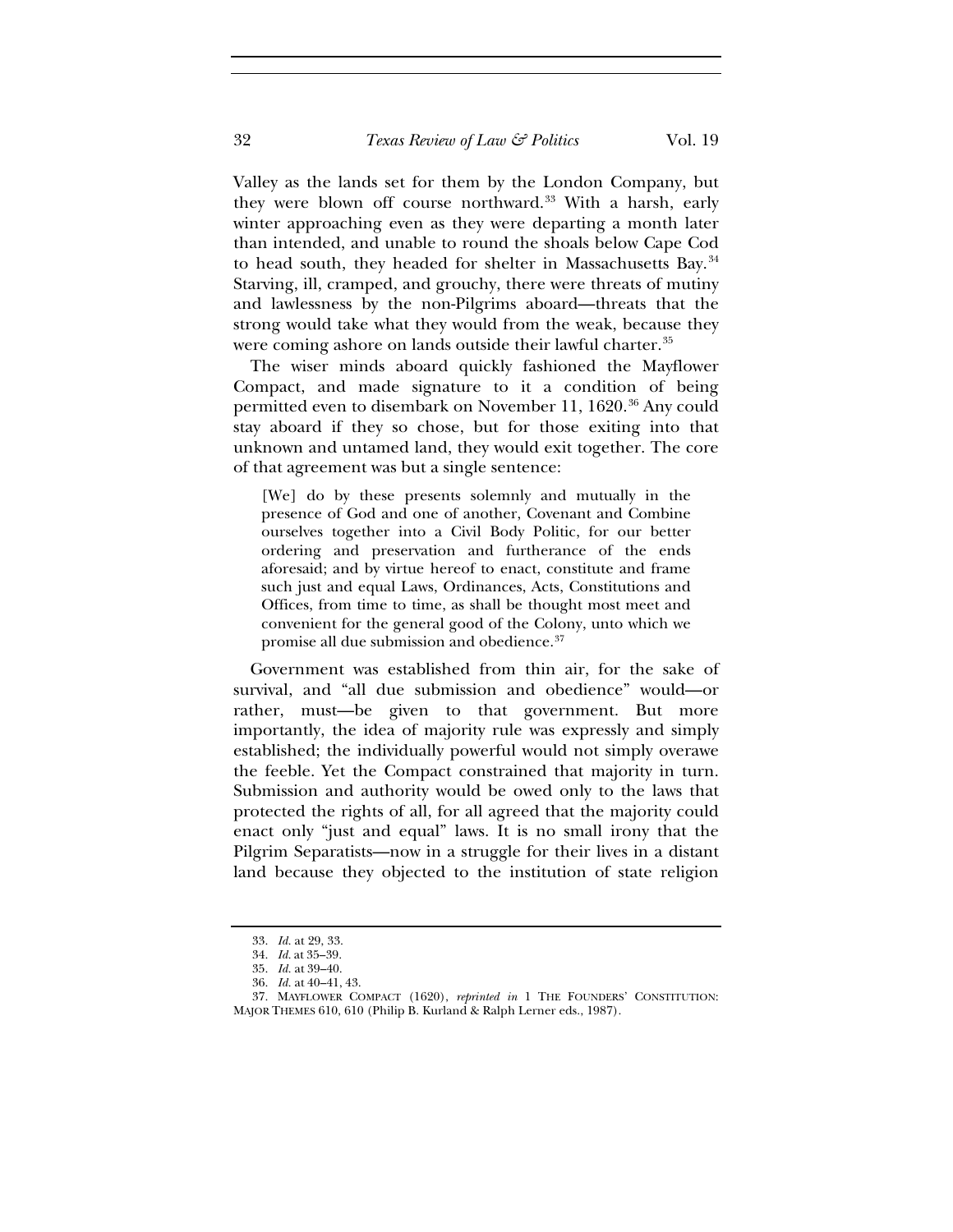back home[38](#page-9-0)—found this simple way to assert, in a governing context, the Golden Rule: "do to others what you would have them do to you." $39$  Just, and equal. $40$ 

One of those who signed the Compact, John Alden, in time was the forebear of two Presidents—John Adams and John Quincy Adams.[41](#page-9-3) The latter reflected on it in an essay, considering it the "first example in modern times of a social compact or system of government instituted by voluntary agreement conformable to the laws of nature, by men of equal rights and about to establish their community in a new country."[42](#page-9-4) The simplicity and unanimity expressed in this document should give us pause today when political differences appear insoluble, and we shall return to the idea of unanimity not mere majority—on our last steps considering the ratification of the Constitution and drafting of the Bill of Rights.

Before moving on, it is worth recalling what happened after the signing of the Mayflower Compact. The Pilgrims were ashore and could forage, but the cold generally forced them to shelter on ship until spring.[43](#page-9-5) Of the 102 aboard, 52—one more than half—did not survive that first, desolate winter.<sup>[44](#page-9-6)</sup> The *Mayflower* set back to England in April 1621, and after some other commercial runs, unaware of her place in history, she was probably salvaged for scrap just three years later.[45](#page-9-7) Even so, she and her passengers had brought a continuing lesson to

<sup>38.</sup> *See* SOURCES OF OUR LIBERTIES, *supra* note 3, at 9–10.

<sup>39.</sup> *Matthew* 7:12; *see also Luke* 6:31 (New International Version).

<span id="page-9-2"></span><span id="page-9-1"></span><span id="page-9-0"></span><sup>40.</sup> The Compact also provided that the laws would be only those "thought most meet and convenient for the general good of the Colony." MAYFLOWER COMPACT, *supra* note 37, at 610. While not exactly a robust statement of limited government, it does express two limitations towards that goal. *See id.* The majority could not touch all or every imaginable aspect of life, but would only legislate for the "general good" of their whole society, and only those means "thought most meet and convenient" to a legitimate end would be deployed, not simply any approximation of what might reach a desired end. *Id.*

<span id="page-9-3"></span><sup>41.</sup> *Descent of John Quincy Adams from John Alden*, ROOTSWEB, http://homepages.rootsweb.ancestry.com/~pmcbride/rfc/lodus2.htm [perma.cc/9XFL-BGAL?type=image] (last visited Dec. 28, 2014).

<span id="page-9-4"></span><sup>42.</sup> *The Mayflower Compact*, SOC'Y OF MAYFLOWER DESCENDANTS IN THE ST. OF WASH., www.washingtonmayflower.org/01-compact.html [perma.cc/3FEN-CLBK] (last visited Dec. 28, 2014).

<sup>43.</sup> PHILBRICK, *supra* note 31, at 80–98.

<sup>44.</sup> *Id.* at 90.

<span id="page-9-7"></span><span id="page-9-6"></span><span id="page-9-5"></span><sup>45.</sup> *Id.* at 100–01. Legend has it that the *Mayflower*'s wood was used in the construction of a barn in the English countryside, somewhere between London and Oxford, but that has been largely discredited. *See* Caleb Johnson, *The End of the*  Mayflower, CALEB JOHNSON'S MAYFLOWERHISTORY.COM, http://mayflowerhistory.com/end-of-the-mayflower [perma.cc/YZB5-6ZB7] (last visited Dec. 28, 2014).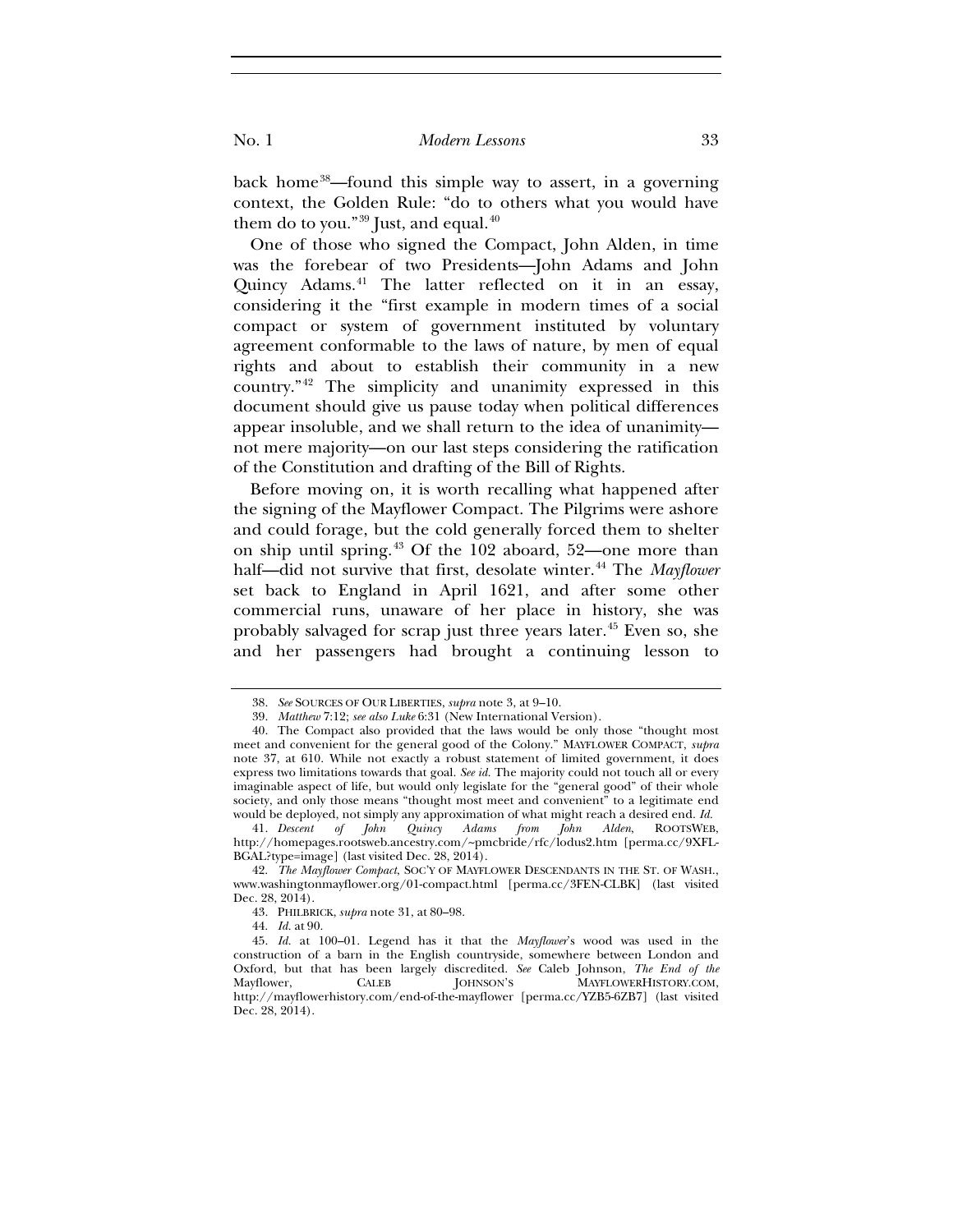American shores—that we must carry with us the rule of law wherever we go.

## III. THE BODY OF LIBERTIES OF THE MASSACHUSETS COLLONIE IN NEW ENGLAND (1641)

From Magna Carta to Mayflower Compact was a step of 400 years, from London to Cape Cod. Our next step is but twenty years, from Cape Cod to Boston. After surviving that first winter, the population of settlers in Massachusetts Bay quickly grew to outnumber the Native Americans in all of New England.<sup>[46](#page-10-0)</sup> Governing that society became a more complex task. The Body of Liberties of the Massachusets Collonie in New England was the first attempt at a written legal code over the area. $47$ 

The Mayflower Compact was only a temporary charter among those that first arrived on shore, and it was not intended to establish a permanent form of government.<sup>[48](#page-10-2)</sup> Subsequent charters from England saw discretionary laws emanating from later-appointed governors and magistrates.<sup>[49](#page-10-3)</sup> The laws flowing on this ad hoc basis were not simply gathered and codified. Instead, a Puritan minister, Nathaniel Ward, sought to cast a seeming intersection between Common Law, Magna Carta, and Puritan theology—to varying degrees of success.<sup>[50](#page-10-4)</sup>

Some of those laws were quite specific, and to our eyes today, perhaps surprising and certainly harsh. For instance, capital laws were set by Biblical citation, and so by reference to Leviticus 24 and Deuteronomy 13, a colonist could be put to death for blaspheming the name of God or worshipping another.<sup>[51](#page-10-5)</sup> In

<sup>46.</sup> PHILBRICK, *supra* note 31, at 179.

<span id="page-10-1"></span><span id="page-10-0"></span><sup>47.</sup> THE BODY OF LIBERTIES OF THE MASSACHUSETS COLLONIE IN NEW ENGLAND (1641), *reprinted in* 1 THE FOUNDERS' CONSTITUTION, *supra* note 37, at 428; THE BODY OF LIBERTIES OF THE MASSACHUSETS COLLONIE IN NEW ENGLAND (1641), *reprinted in* 5 THE FOUNDERS' CONSTITUTION: AMENDMENTS I–XII 46 (Philip B. Kurland & Ralph Lerner eds., 1987); *see generally Massachusetts Body of Liberties*, MASS.GOV, www.mass.gov/anf/research-and-tech/legal-and-legislative-resources/body-of-

liberties.html [perma.cc/Q4LC-WZCN?type=image] (last visited Dec. 28, 2014).

<span id="page-10-2"></span><sup>48.</sup> *See* 1 THE ANNALS OF AMERICA: 1493–1754: DISCOVERING A NEW WORLD 64 (Mortimer J. Adler et al. eds., 1968) ("By . . . [the] Mayflower Compact, the Pilgrims agreed to govern themselves until they could arrange for a charter of their own.").

<span id="page-10-3"></span><sup>49.</sup> SOURCES OF OUR LIBERTIES, *supra* note 3, at 143–44; *see also* 1 THE ANNALS OF AMERICA, *supra* note 48, at 163 (observing that by the corporate charter of the Massachusetts Bay Colony, "there was no limit whatever to the authority of its all but selfappointed magistrates.").

<sup>50.</sup> SOURCES OF OUR LIBERTIES, *supra* note 3, at 144–46.

<span id="page-10-5"></span><span id="page-10-4"></span><sup>51.</sup> THE BODY OF LIBERTIES OF THE MASSACHUSETS COLLONIE IN NEW ENGLAND, *supra* note 47, at 47, cl. 94 ("Capitall Laws").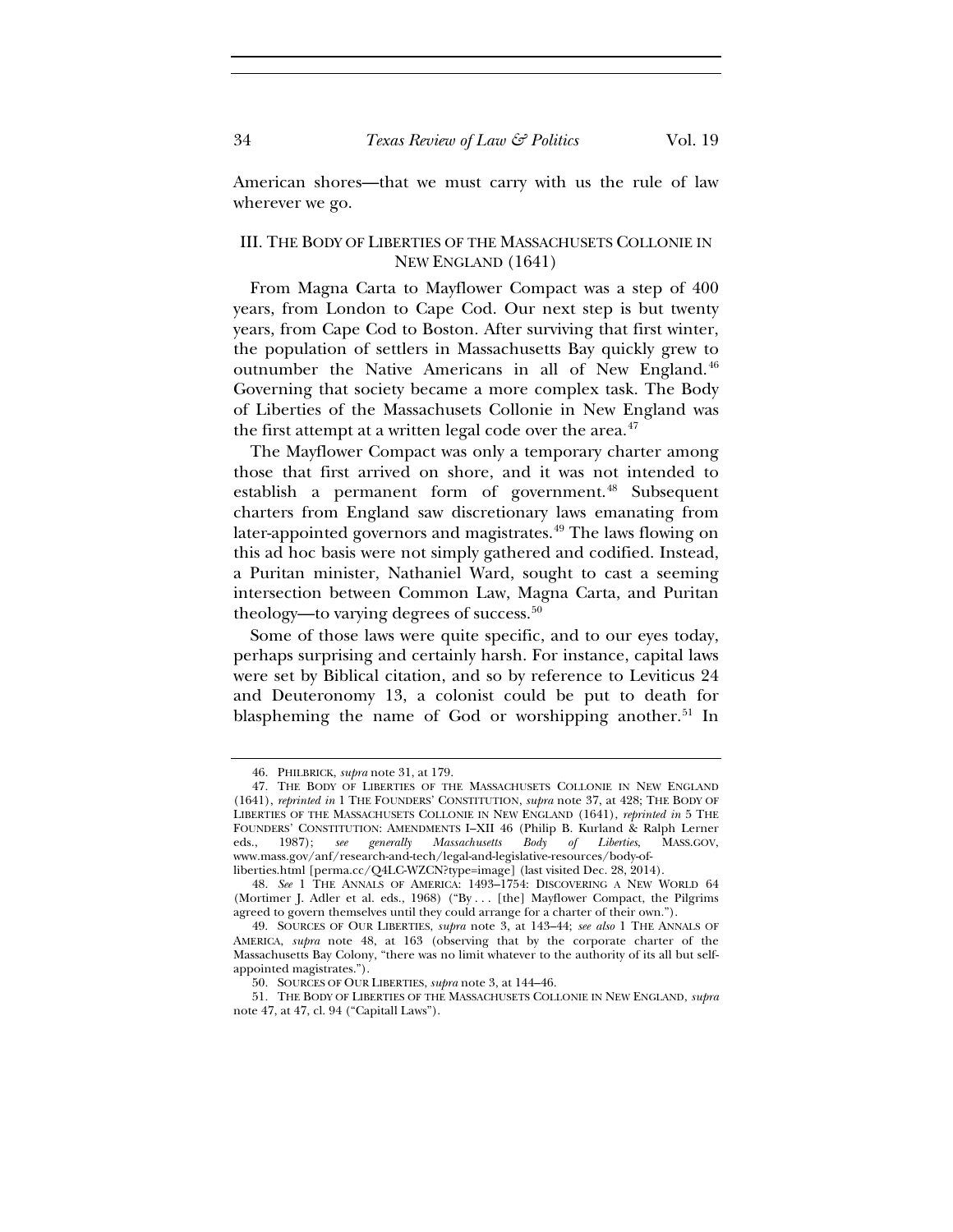other respects where the Body of Liberties attempted compassion, it overlooked inherent inconsistency—for instance, giving explicit sanction to slavery, while insisting on "Christian" and humane treatment of the slave.<sup>[52](#page-11-0)</sup>

But to its lasting credit, the Body of Liberties began with a recitation of rights, not the dictates of law. As its very name indicates, the Body of Liberties intended—however imperfectly—to establish a governing policy respecting the rights of those within its jurisdiction. The preamble to the Body of Liberties speaks with no less purpose today as the moment pen was set to paper nearly 400 years ago:

The free fruition of such liberties Immunities and priveledges as humanitie, Civilitie, and Christianitie call for as due to every man in his place and proportion without impeachment and Infringement hath ever bene and ever will be the tranquillitie and Stabilitie of Churches and Commonwealths. And the deniall or deprivall thereof, the disturbance if not the ruine of both.

We hould it therefore our dutie and safetie whilst we are about the further establishing of this Government to collect and expresse all such freedomes as for present we foresee may concerne us, and our posteritie after us, And to ratify them with our sollemne consent.<sup>[53](#page-11-1)</sup>

<span id="page-11-0"></span>The first two clauses then immediately captured Magna Carta's guarantee of equal protection, trials, and due process of law.[54](#page-11-2)

<sup>52.</sup> *Id.* at cl. 91.

There shall never be any bond slaverie, villinage or Captivitie amongst us unles it be lawfull Captives taken in just warres, and such strangers as willingly selle themselves or are sold to us. And these shall have all the liberties and Christian usages which the law of god established in Israell concerning such persons doeth morally require. This exempts none from servitude who shall be Judged thereto by Authoritie.

*Id.* Massachusetts' experience with slavery may have been among the more moderate of the Colonies, but slavery was not effectively and entirely extinguished within it until the 1780s, in the wake of its post-Revolutionary Constitution. *See African Americans and the End of Slavery in Massachusetts*, MASS. HIST. SOC'Y, www.masshist.org/endofslavery/index.php?id=54 [perma.cc/6WAX-EE3X] (last visited Dec. 28, 2014).

<span id="page-11-2"></span><span id="page-11-1"></span><sup>53.</sup> THE BODY OF LIBERTIES OF THE MASSACHUSETS COLLONIE IN NEW ENGLAND, *supra* note 47, at 428, pmbl.

<sup>54.</sup> *Id.* at cls. 1 & 2.

<sup>1.</sup> No mans life shall be taken away, no mans honour or good name shall be stayned, no mans person shall be arested, restrayned, banished, dismembered, nor any wayes punished, no man shall be deprived of his wife or children, no mans goods or estaite shall be taken away from him, nor any way indammaged under colour of law or Countenance of Authoritie, unlesse it be by vertue or equitie of some expresse law of the Country waranting the same, established by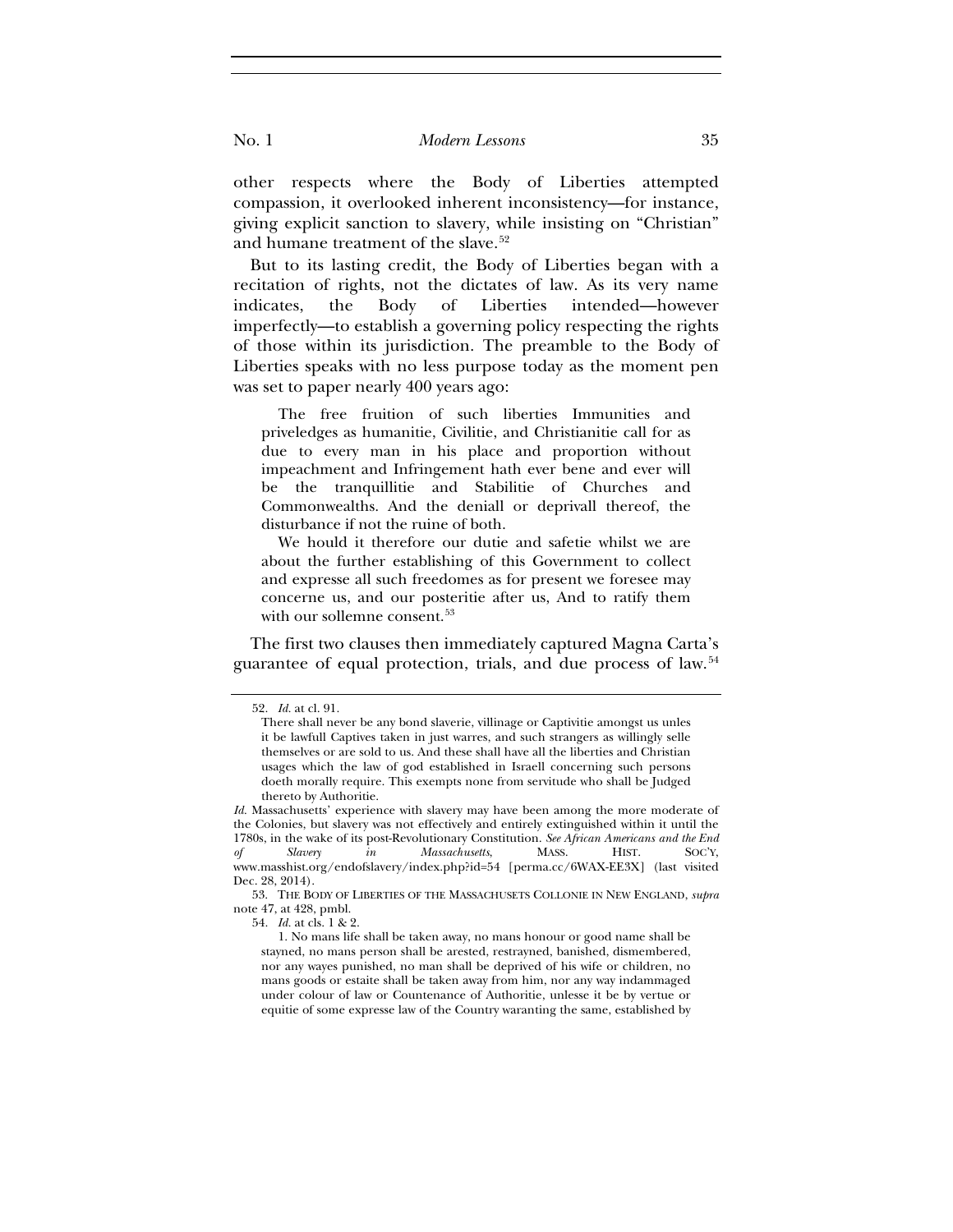After that followed fifteen other enumerated categories of rights addressing in no uncertain terms life, liberty, just compensation for property, freedom of speech, religious toleration, and more.<sup>[55](#page-12-0)</sup> All these rights were to be "impartiallie and inviolably enjoyed and observed throughout our Jurisdiction for ever."[56](#page-12-1)

We will consider below why a declaration of rights did not attain this same favored position in the drafting of the federal Constitution. But surely, proclaiming rights first was no accident, and this provided a continuing message to succeeding generations regarding their primacy—before law would be commanded, rights should be established. And these rights were not something to be hoarded and parsed out with reluctance. Consider the treatment granted under a chapter titled "Liberties of Forreiners and Strangers":

If any people of other Nations professing the true Christian Religion shall flee to us from the Tiranny or oppression of their persecutors, or from famyne, warres, or the like necessary and compulsarie cause, They shall be entertayned and succoured amongst us, according to that power and prudence, god shall give us.[57](#page-12-2)

This was all without question a religiously based call to law, as well as to rights; so yes, the requirement was that the contemporary pilgrims be Christian. But imagine, when fleeing persecution or famine or war—whatever devastation might befall life in another land—on reaching the shores of Massachusetts in the 17th century, the law accorded individual respect and protection. From their own harsh circumstances, these original settlers understood an important and continuing lesson. Recognizing the rights due to others in society recognizes their humanity and should make them strangers no more.

a generall Court and sufficiently published, or in case of the defect of a law in any parteculer case by the word of God. And in Capitall cases, or in cases concerning dismembring or banishment according to that word to be judged by the Generall Court.

<sup>2.</sup> Every person within this Jurisdiction, whether Inhabitant or forreiner shall enjoy the same justice and law, that is generall for the plantation, which we constitute and execute one towards another without partialitie or delay.

<span id="page-12-0"></span>*Id.*

<sup>55.</sup> *Id.* at cls. 3–17. 56. *Id.* at 428, pmbl.

<span id="page-12-2"></span><span id="page-12-1"></span><sup>57.</sup> THE BODY OF LIBERTIES OF THE MASSACHUSETS COLLONIE IN NEW ENGLAND, *supra* note 47, at 47, cl. 89.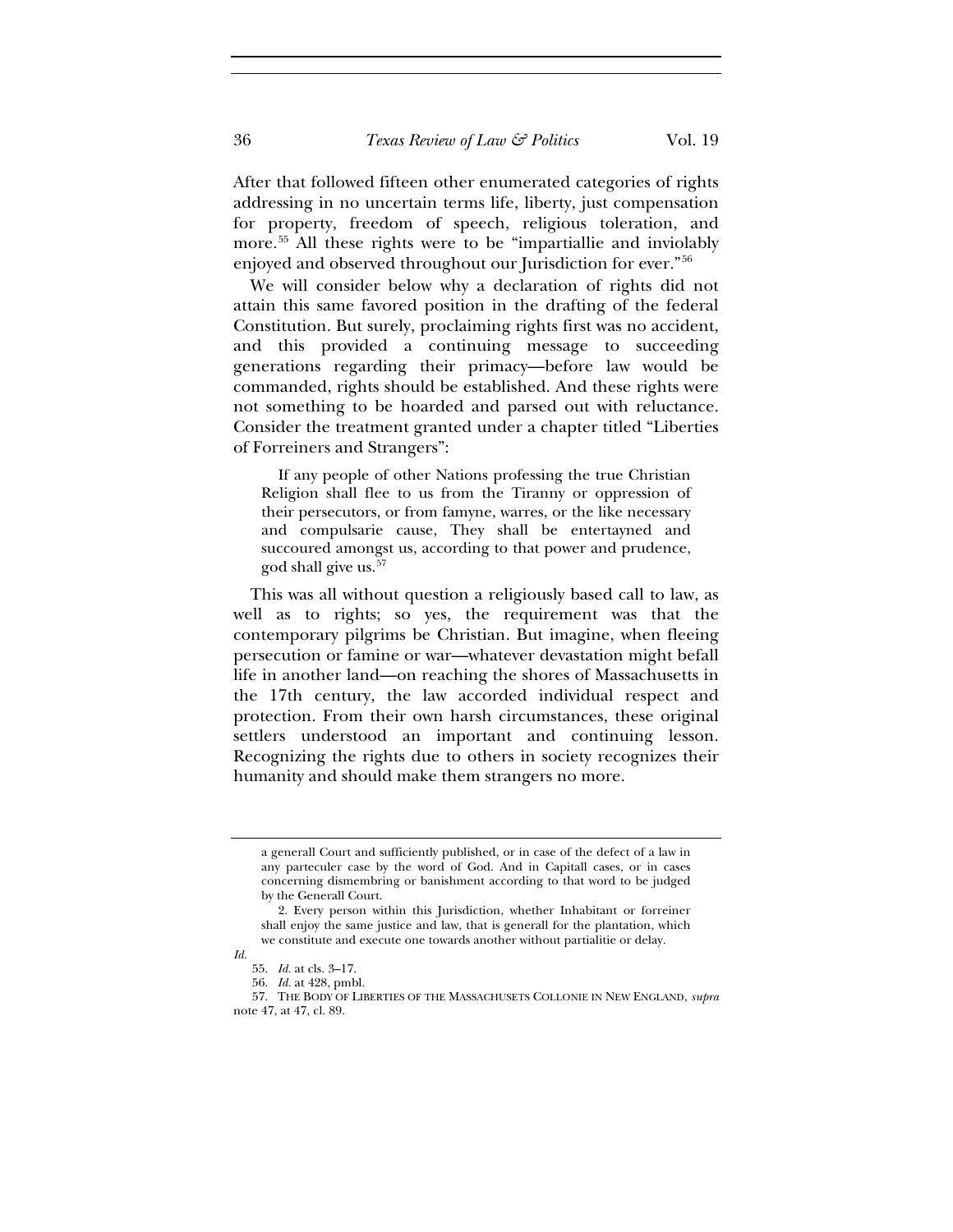#### IV. THE ENGLISH BILL OF RIGHTS (1689)

On the last of our ten steps, we will observe James Madison move the First Congress to begin debate on our Bill of Rights in 1789.[58](#page-13-0) As Americans, we tend to think of our Bill of Rights as "the one and only" Bill of Rights, but it is not. Exactly 100 years prior, in 1689, Parliament brought an end to a time of great turmoil in England—the Glorious Revolution—with the English Bill of Rights.<sup>[59](#page-13-1)</sup>

Supremacy of the law after Magna Carta over time proved to be a fragile thing. The Crown was cunning and brazen in its expansion of power, and routinely disregarded rights. In direct response to royal provocation, the 1628 Petition of Right, among other things, deprived the King of power to collect taxes without an act of Parliament—no taxation without representation—and enacted clauses safeguarding personal liberty. $60$  The Habeas Corpus Act of 1679 strengthened and extended the even-then ancient remedy requiring imprisonments to have a true cause in accord with law.<sup>[61](#page-13-3)</sup>

In a brief three-year reign beginning in 1685, James II was a uniquely flagrant offender that proved an object lesson on the need for separation of powers.<sup>[62](#page-13-4)</sup> He refused to be bound by duly enacted laws, suspended acts of Parliament, and collected unauthorized taxes.<sup>[63](#page-13-5)</sup> He undermined the independence of the judiciary by discharging judges who opposed his will.<sup>[64](#page-13-6)</sup> He interfered in the outcome of elections, and punished the right of petition.[65](#page-13-7) He attempted to impose Catholicism, persecuting and forcibly disarming Protestant dissenters.<sup>[66](#page-13-8)</sup> Parliament was dissolved, civil war ensued, and ultimately, James II fled to Paris.<sup>[67](#page-13-9)</sup>

<sup>58.</sup> *See infra* Part X.

<span id="page-13-1"></span><span id="page-13-0"></span><sup>59.</sup> *See* BILL OF RIGHTS (1689), *reprinted in* 5 THE FOUNDERS' CONSTITUTION, *supra* note 47, at 1 [hereinafter ENGLISH BILL OF RIGHTS].

<sup>60.</sup> SOURCES OF OUR LIBERTIES, *supra* note 3, at 62; *see also* THE PETITION OF RIGHT (1628), *reprinted in* 5 THE FOUNDERS' CONSTITUTION, *supra* note 47, at 304.

<span id="page-13-5"></span><span id="page-13-4"></span><span id="page-13-3"></span><span id="page-13-2"></span><sup>61.</sup> SOURCES OF OUR LIBERTIES, *supra* note 3, at 193*; see also* Habeas Corpus Act (1679), *reprinted in* 3 THE FOUNDERS' CONSTITUTION: ARTICLE I, SECTION 8, CLAUSE 5, THROUGH ARTICLE 2, SECTION 1 310, 310 (Philip B. Kurland & Ralph Lerner eds., 1987).

<sup>62.</sup> SOURCES OF OUR LIBERTIES, *supra* note 3, at 222–33.

<sup>63.</sup> *Id.*

<sup>64.</sup> *Id.* at 225.

<sup>65.</sup> *Id.* at 227–28, 232–33.

<sup>66.</sup> *Id.* at 225.

<span id="page-13-9"></span><span id="page-13-8"></span><span id="page-13-7"></span><span id="page-13-6"></span><sup>67.</sup> *Id.* at 222. Much of this history can be discerned from the expansive list of grievances with which the English Bill of Rights commences, including its lead recital that "the late King James the Second, by the assistance of divers evil counsellors, judges, and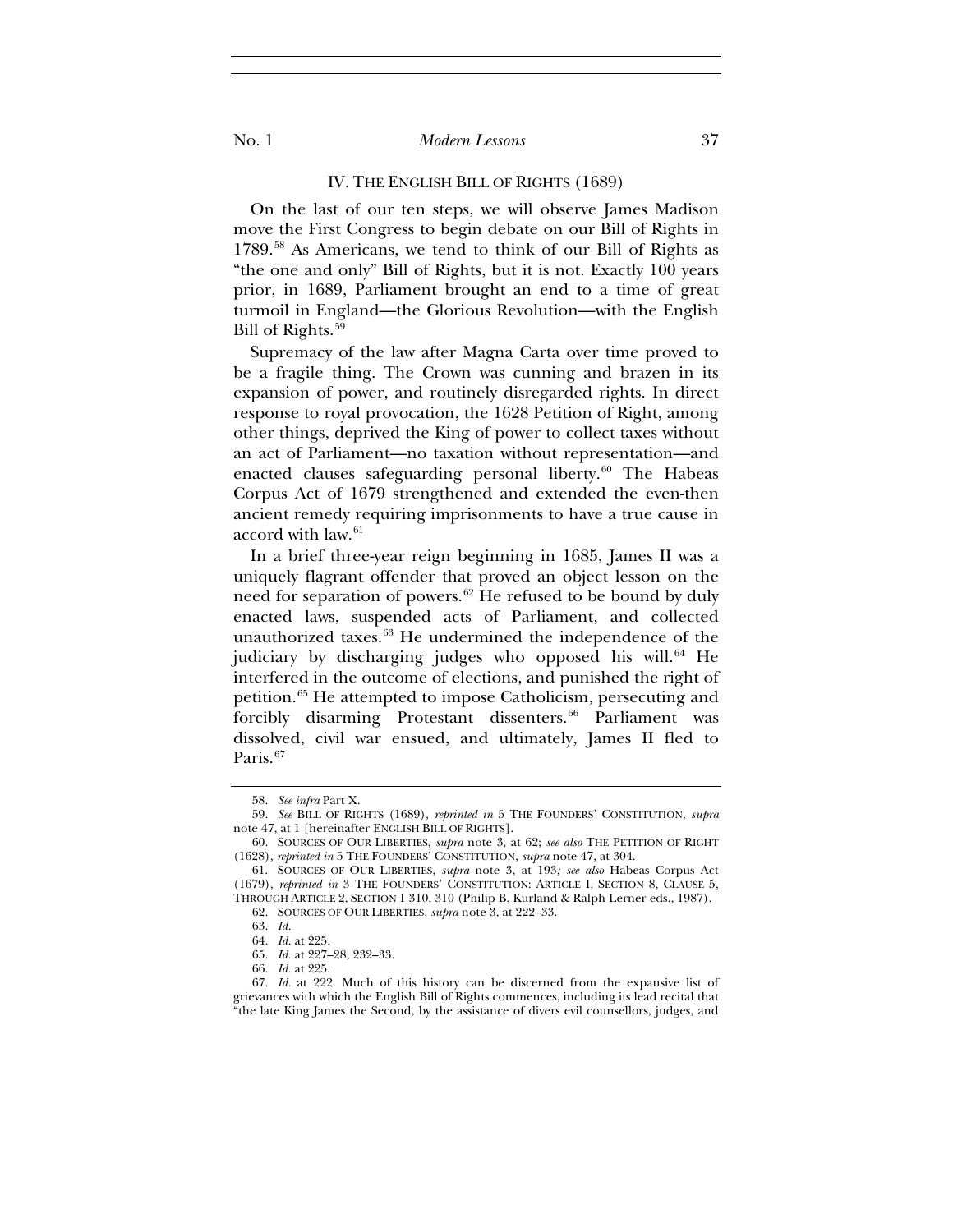The British, however, did not seek to establish a new government without monarchy.<sup>[68](#page-14-0)</sup> They had found themselves without a monarch forty years earlier, and their experience under Oliver Cromwell as Lord Protector of the Commonwealth was not one they longed to repeat.<sup>[69](#page-14-1)</sup> Better, they thought, to establish a succession of the Crown under limits and restraints protecting the people.[70](#page-14-2) And so, the former members of Parliament assembled in London to consider next steps, and drafted the English Bill of Rights.<sup>[71](#page-14-3)</sup>

They began with a formal enumeration of grievances against King James II—things he did, and why they were wrong by law and by reason.[72](#page-14-4) The Petition of Right had itself used this logical method of proof, $73$  and it became a template for demonstration of a people's entitlement to change the condition of their government, culminating in Thomas Jefferson's use of the form in his *tour de force*. But our Declaration of Independence was just that—an enumeration of grievances by which to justify separate and independent government during the American Revolution.[74](#page-14-6) The English Bill of Rights instead paired twelve grievances almost directly in the next section to a declaration of thirteen rights and liberties.[75](#page-14-7) In this way, the Crown was offered to William of Orange and Mary, the daughter of James II, who promised by their acceptance to protect those rights as acceding monarchs.<sup>[76](#page-14-8)</sup>

Some are stated as absolute rights:

ministers employed by him, did endeavour to subvert and extirpate the protestant religion, and the laws and liberties of this kingdom." ENGLISH BILL OF RIGHTS, *supra* note 59, at 1 recitals.

<sup>68.</sup> *See* ENGLISH BILL OF RIGHTS, *supra* note 59, at 1.

<span id="page-14-1"></span><span id="page-14-0"></span><sup>69.</sup> *See* 16 THE NEW ENCYCLOPAEDIA BRITANNICA 875–79 (15th ed. 2010) *available at*  http://global.britannica.com/EBchecked/topic/143822/Oliver-Cromwell

<sup>[</sup>perma.cc/4KBZ-EL8Y] (entry for "Cromwell"). After the restoration of Charles II, Cromwell's body was exhumed and desecrated. *Id*. at 879. While a figure of continual reassessment, he "was execrated as a brave bad man" through "the late  $17<sup>th</sup>$  century." *Id.* 

<sup>70.</sup> *See* ENGLISH BILL OF RIGHTS, *supra* note 59, at 1.

<sup>71.</sup> *See id.*

<sup>72.</sup> *See id.*

<span id="page-14-5"></span><span id="page-14-4"></span><span id="page-14-3"></span><span id="page-14-2"></span><sup>73.</sup> *See* THE PETITION OF RIGHT, *supra* note 60, at 304. The Petition of Right itself continued the path forged by Magna Carta of defining and expanding rights in terms of reaction to royal prerogative, which tradition continued into the English Bill of Rights. *See id.*; *see also* ADAMS, *supra* note 12, at 253. "Certain four acts of the king, which were thought to be of great importance, are alleged to be illegal, and the king is pledged in legal form to do them no more. Exactly the same thing is true of the corresponding portion of the Bill of Rights." *Id.*

<span id="page-14-6"></span><sup>74.</sup> *See* THE DECLARATION OF INDEPENDENCE (U.S. 1776).

<span id="page-14-7"></span><sup>75.</sup> *See* ENGLISH BILL OF RIGHTS, *supra* note 59, at 1.

<span id="page-14-8"></span><sup>76.</sup> SOURCES OF OUR LIBERTIES, *supra* note 3, at 222–23.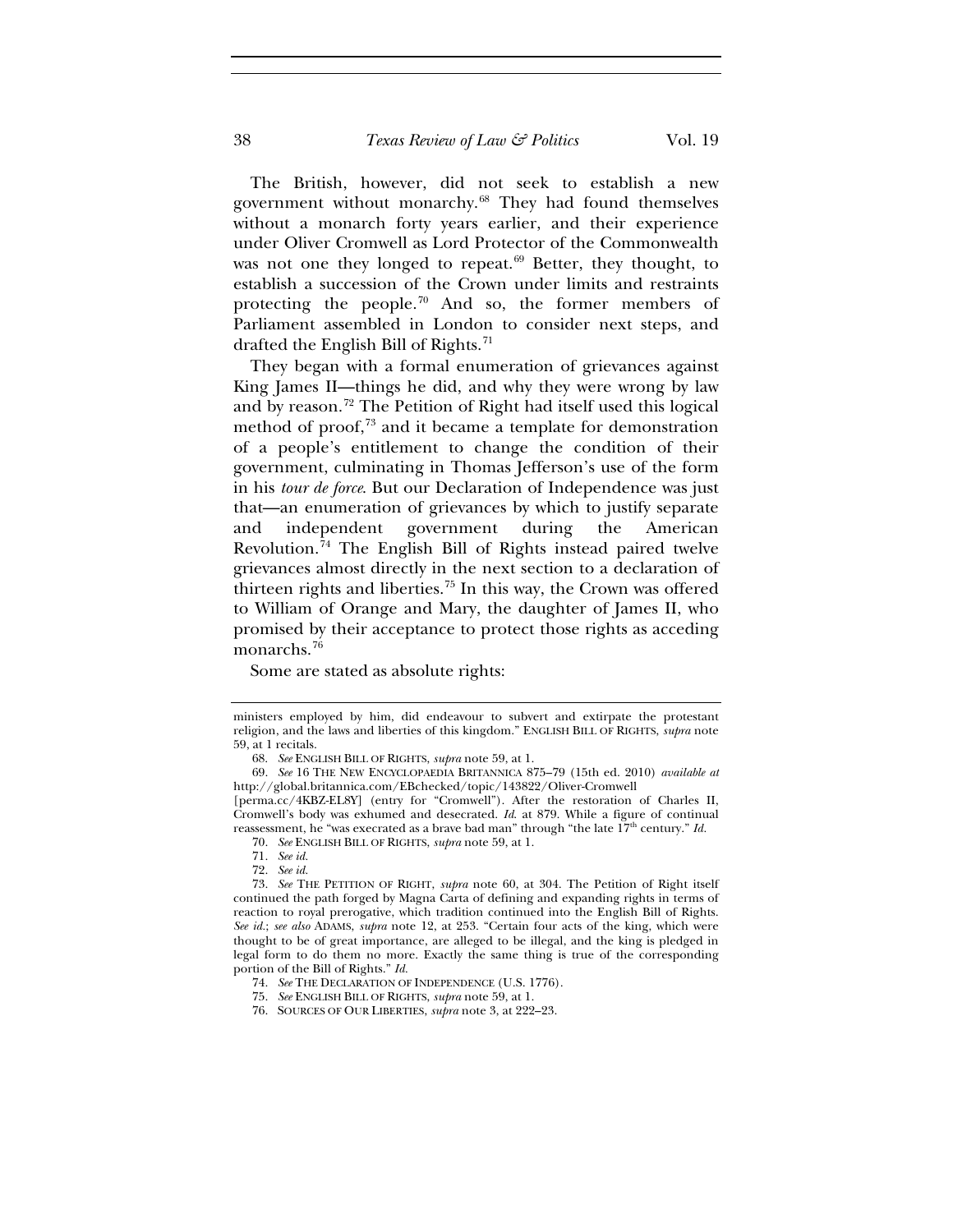[T]he pretended power of suspending of laws, or the execution of laws, by regal authority, without consent of parliament, is illegal.

[I]t is the right of the subjects to petition the King, and all committments and prosecutions for such petitioning are illegal.[77](#page-15-0)

But others are not absolute. Notice the crucial difference in these phrasings that parallel guarantees in our Bill of Rights:

[T]he subjects which are protestants, may have arms for their defence suitable to their conditions, and as allowed by law.

[E]xcessive bail ought not to be required, nor excessive fines imposed; nor cruel and unusual punishments inflicted.<sup>[78](#page-15-1)</sup>

A right to arms, but only as "allowed by law," and as to a certain class of persons.[79](#page-15-2) A protection against certain punishments, but one which only "ought not"—as opposed to "shall not"—be disturbed.<sup>[80](#page-15-3)</sup> Many of the liberties in the English Bill of Rights and other documents of the time were not made wholesale a matter of right, but instead remained of continuing discretion. This reflects more interest in confining the divine right of Kings—not eliminating it—and shifting the confined areas to the supremacy of Parliament, rather than directly to the people.<sup>[81](#page-15-4)</sup>

Still, these thirteen expressed guarantees were deemed "the true, ancient, and indubitable rights and liberties of the people of this kingdom."[82](#page-15-5) One hundred years later, our Framers not only had to determine which rights to consider "true, ancient, and indubitable" in America, but also the extent to which those rights should be absolute—and if not absolute, where to vest the power to define and limit them. As a society, we continue to wrestle with these same questions. Are there rights yet to be recognized, but which we may say are beyond doubt? If so, are those rights absolute or subject to regulation? If subject to

. . . .

. . . .

<sup>77.</sup> ENGLISH BILL OF RIGHTS, *supra* note 59, at 2, cls. 1 & 5.

<sup>78.</sup> *Id.* at cls. 7 & 10.

<sup>79.</sup> *See id.*

<sup>80.</sup> *See id.*

<span id="page-15-5"></span><span id="page-15-4"></span><span id="page-15-3"></span><span id="page-15-2"></span><span id="page-15-1"></span><span id="page-15-0"></span><sup>81.</sup> SOURCES OF OUR LIBERTIES, *supra* note 3, at 223. "In England the doctrine of parliamentary sovereignty makes impossible the imposition of restrictions upon the character of legislative enactments." *Id.* at 333.

<sup>82.</sup> ENGLISH BILL OF RIGHTS, *supra* note 59, at 3.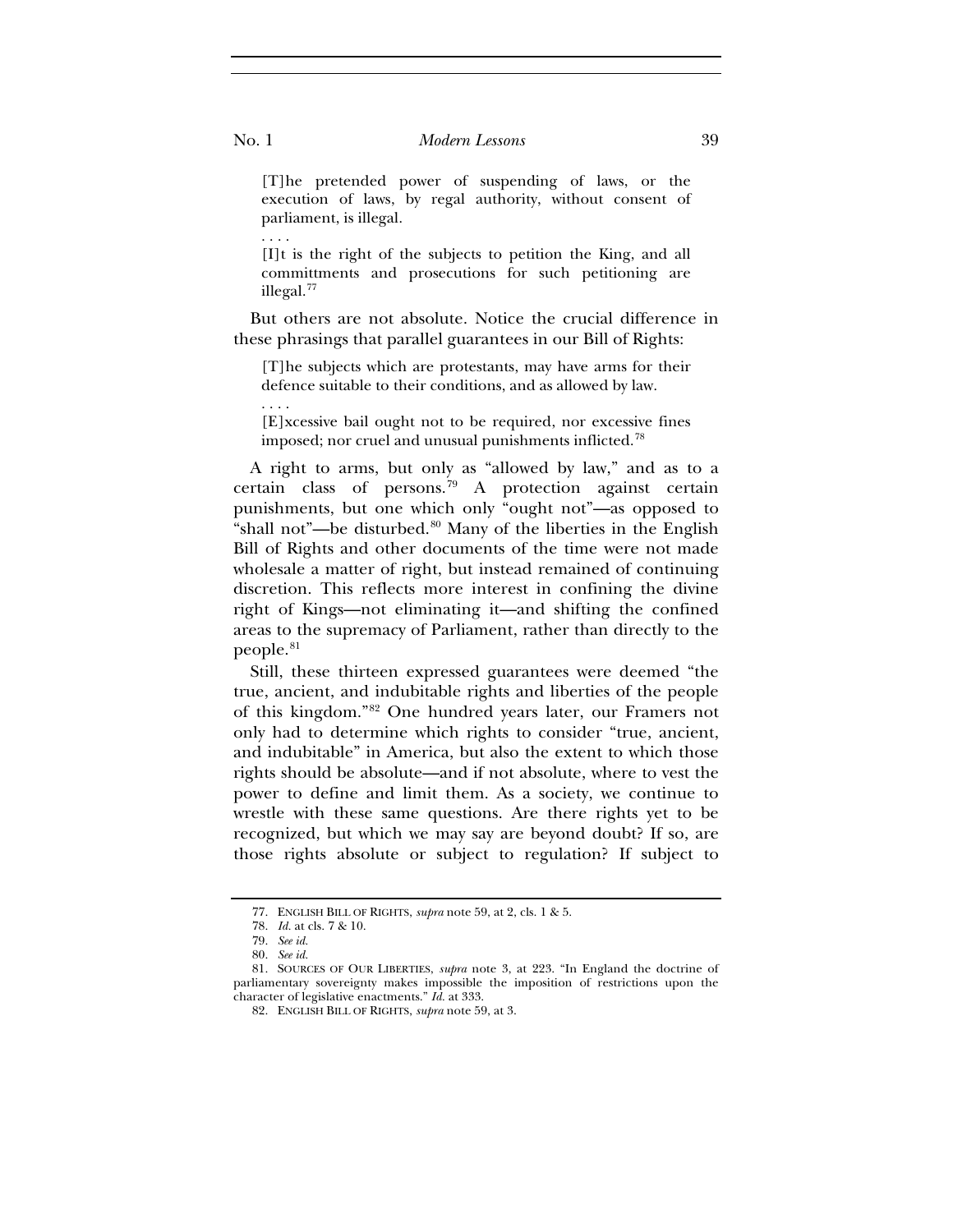limitation, who decides those bounds? The President? Congress? Legislatures in the states? Or by persons directly affected, in litigation before judges?

Jeremy Bentham, a British philosopher, jurist, and social reformer of the late 18th century, cast more than a hint of the pejorative in his comment, "[T]he power of the lawyer is in the uncertainty of the law."[83](#page-16-0) Yet that very power from uncertainty means that there have always been and always will be difficult questions—like those above—to sort out with a lawyer's skill. We should be careful and modest in the exercise of this power, if for no other reason than that Mr. Bentham is elsewhere reputed to have said, "Lawyers are the only persons in whom ignorance of the law is not punished."[84](#page-16-1)

#### V. WILLIAM BLACKSTONE (1765)

Sir William Blackstone is someone we all know by reputation or at least by the reputation of his *Commentaries on the Laws of England*. Legal scholars can rely on the *Commentaries* to be an objective chronicle of English legal history and an accurate statement of English law at the time of the American Revolution and Constitutional Convention. As far as he could see it, Blackstone aimed to present the trustworthy and honest view, leaving any partisan goals aside. In his last years, as a Member of Parliament, he described himself as "amid the Rage of contending Parties, a Man of Moderation."[85](#page-16-2)

The *Commentaries* comprise four volumes. Blackstone simply and directly titled Book One as a consideration "Of the Rights of Persons," with Chapter One being his discussion "Of the Absolute Rights of Individuals."[86](#page-16-3) From first word to last, he

<span id="page-16-0"></span><sup>83.</sup> *In re* Cheng, 943 F.2d 1114, 1117 (9th Cir. 1991) (quoting Letter from Jeremy Bentham to Sir Jas. Mackintosh (1808), *reprinted in* 10 THE WORKS OF JEREMY BENTHAM 429 (J. Bowring ed., 1962)).

<span id="page-16-1"></span><sup>84.</sup> THE DICTIONARY OF HUMOROUS QUOTATIONS 29 (Evan Esar ed., 1949). The Wikiquote entry for "Jeremy Bentham" notes a dispute on such attribution, as no direct sources appear. *Jeremy Bentham*, WIKIQUOTE, http://en.wikiquote.org/wiki/Jeremy\_Bentham [perma.cc/7VQM-SSZZ] (last updated Dec. 10, 2014).

<span id="page-16-2"></span><sup>85.</sup> *See Blackstone, Sir William*, *in* 2 THE NEW ENCYCLOPAEDIA BRITANNICA 264 (15th ed. 2010) *available at* http://global.britannica.com/EBchecked/topic/68589/Sir-William-Blackstone [perma.cc/7XE6-T9JQ].

<span id="page-16-3"></span><sup>86.</sup> *See Blackstone's Commentaries on the Laws of England*, THE AVALON PROJECT, http://avalon.law.yale.edu/subject\_menus/blackstone.asp [perma.cc/BR8Y-BPMF] (last visited Dec. 31, 2014).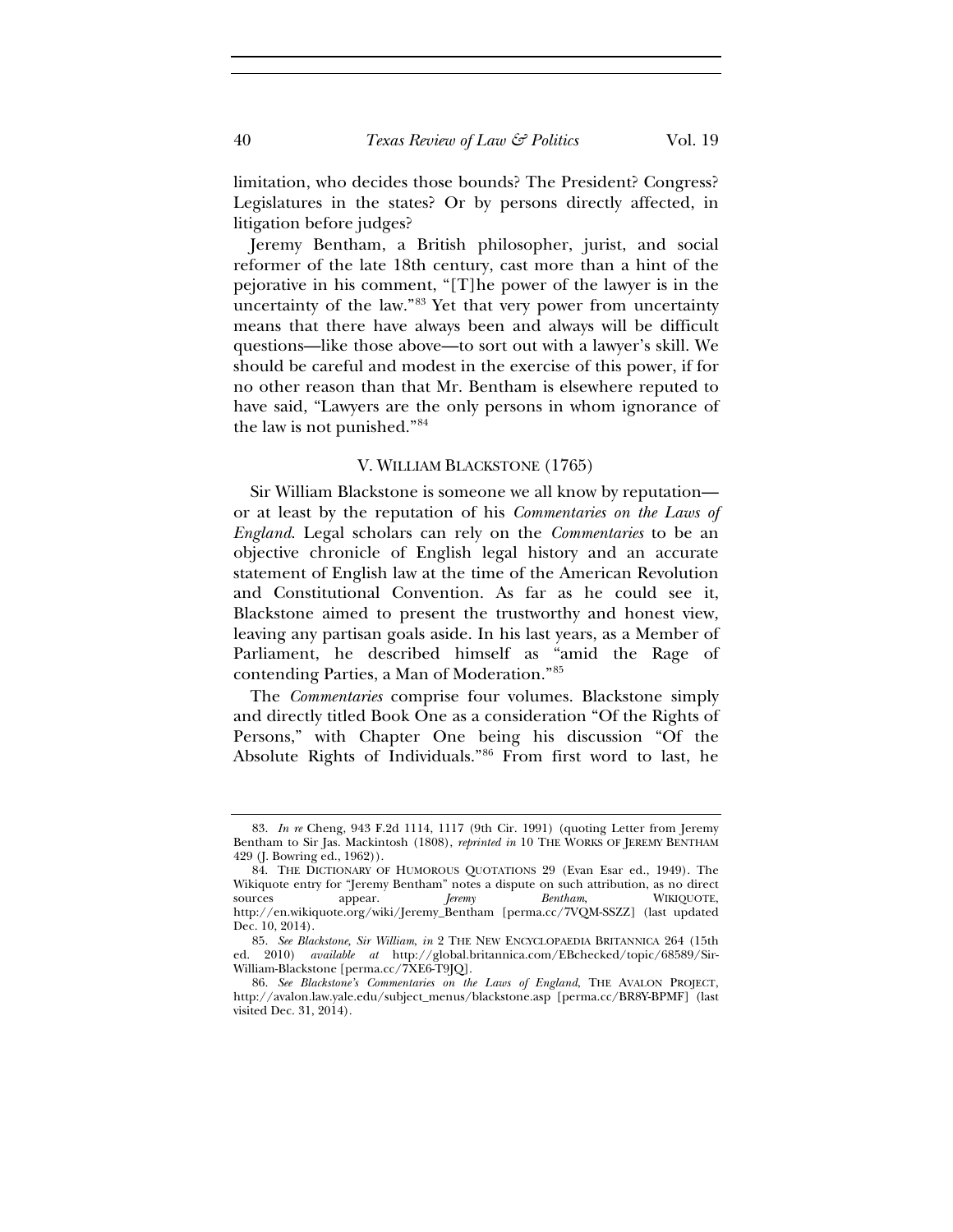expounds each of the absolute and relative rights of the English people and closes his opening twenty-five pages with this passage:

In these several articles consist the rights, or, as they are frequently termed, the liberties of Englishmen: liberties more generally talked of, than thoroughly understood . . . . And we have seen that these rights consist, primarily, in the free enjoyment of personal security, of personal liberty, and of private property. So long as these remain inviolate, the subject is perfectly free; for every species of compulsive tyranny and oppression must act in opposition to one or other of these rights, having no other object upon which it can possibly be employed. To preserve these from violation, it is necessary that the constitution of parliaments be supported in it's full vigor; and limits certainly known, be set to the royal prerogative. And, lastly, to vindicate these rights, when actually violated or attacked, the subjects of England are entitled, in the first place, to the regular administration and free course of justice in the courts of law; next to the right of petitioning the king and parliament for redress of grievances; and lastly to the right of having and using arms for self-preservation and defence. And all these rights and liberties it is our birthright to enjoy entire; unless where the laws of our country have laid them under necessary restraints. Restraints in themselves so gentle and moderate, as will appear upon farther enquiry, that no man of sense or probity would wish to see them slackened. For all of us have it in our choice to do every thing that a good man would desire to do; and are restrained from nothing, but what would be pernicious either to ourselves or our fellow citizens.<sup>[87](#page-17-0)</sup>

This was and is a powerful idea—that of rights attained by birthright. Approaching revolution, the citizens of the American colonies knew what Blackstone declared to be their "birthright" as Englishmen. The four volumes of Blackstone's *Commentaries* appeared between 1765 and 1769, quite proximate to the American Revolution.<sup>[88](#page-17-1)</sup> A bookseller named Robert Bell published the first American edition beginning in 1771, in Philadelphia, at the moderate price of two dollars per volume.<sup>[89](#page-17-2)</sup> In March of 1775, Edmund Burke observed to Parliament that there were "nearly as many of Blackstone's Commentaries in

<span id="page-17-0"></span><sup>87.</sup> WILLIAM BLACKSTONE, COMMENTARIES 1:120–41 (1765), *reprinted in* 5 THE FOUNDERS' CONSTITUTION, *supra* note 47, at 388, 394.

<sup>88.</sup> *Blackstone, Sir William*, *supra* note 85, at "Early Life."

<span id="page-17-2"></span><span id="page-17-1"></span><sup>89.</sup> Gareth Jones, *Introduction* to THE SOVEREIGNTY OF THE LAW: SELECTIONS FROM BLACKSTONE'S *COMMENTARIES ON THE LAWS OF ENGLAND*, at xlvii (Gareth Jones ed., 1973).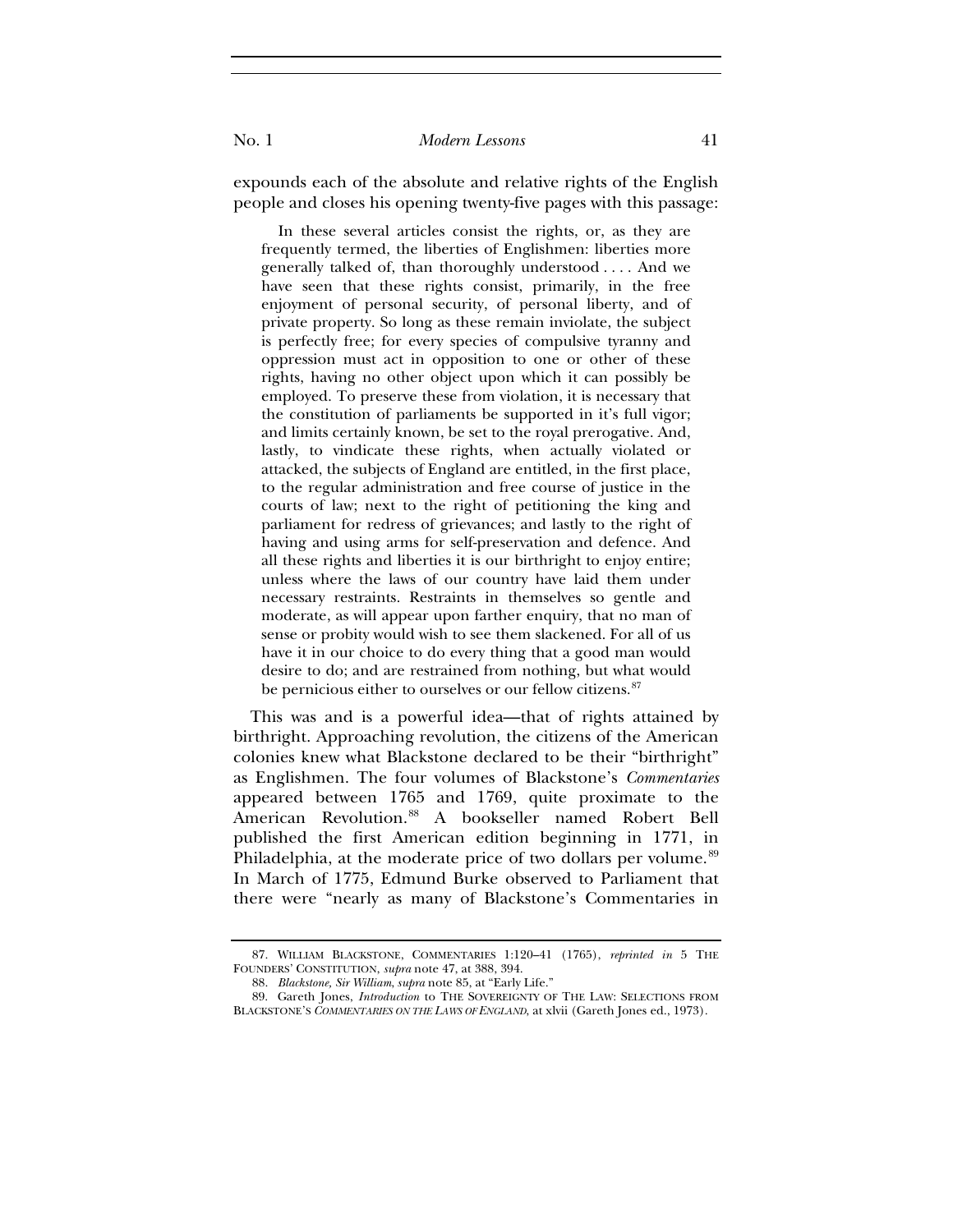America as in England," and that this education in the law was a circumstance propelling what he called "[t]his fierce spirit of liberty" in the Colonies.<sup>[90](#page-18-0)</sup>

With Magna Carta, the Petition of Right, the Habeas Corpus Act, and the English Bill of Rights, a truly significant array of rights came with being an Englishman in the latter half of the eighteenth century. And truth be told, for the longest time, the Colonists wanted to be more English, not less. The Founders saw no reason that birth across an ocean deprived them of rights unquestionably due to them—if not simply because they were born to the human race, then certainly because they had the good fortune to be born to enlightened England. They did not seek recognition of new rights, but rather, simple recognition that they were due the same rights owed to every Englishman.<sup>[91](#page-18-1)</sup>

Blackstone's *Commentaries* did not change or enact law, but I mention it to emphasize the overall conversation with respect to rights and its accelerating pace in America. While harder to draw a modern lesson, perhaps we can simply learn from the man himself. William Blackstone was not born into nobility, but instead into the London middle class, the posthumous son of a silk mercer.<sup>[92](#page-18-2)</sup> He was not destined for a life of great learning, but his quick mind led to education at Oxford.<sup>[93](#page-18-3)</sup> Following his call to the bar in 1746, he experienced no greatness in practice as a barrister, which began slowly and not terribly successfully.[94](#page-18-4) He turned to legal scholarship and eventually, to an absurd ambition to provide a complete and unified overview of English law.[95](#page-18-5) He then labored for sixteen years and succeeded beyond the wildest imaginings, bringing forth a revered treatise that opened the law—and rights under the law—to an understanding by laymen. $96$ 

We should bear this in mind when undertaking our tasks as lawyers today, whether on behalf of a client or in public service. Sir Blackstone's experience says, "Aim high."

<span id="page-18-5"></span><span id="page-18-4"></span><span id="page-18-3"></span><span id="page-18-2"></span><span id="page-18-1"></span><span id="page-18-0"></span>90. Edmund Burke, Speech on Conciliation with the Colonies (Mar. 22, 1775), *in* 1 THE FOUNDERS' CONSTITUTION, *supra* note 37, at 3, 4–5.

<sup>91.</sup> *See infra* Part VI.

<sup>92.</sup> *Blackstone, Sir William*, *supra* note 85, at 263.

<sup>93.</sup> *Id.*

<sup>94.</sup> *Id.*

<sup>95.</sup> *Id.* at 264. 96. *See id.*

<span id="page-18-6"></span>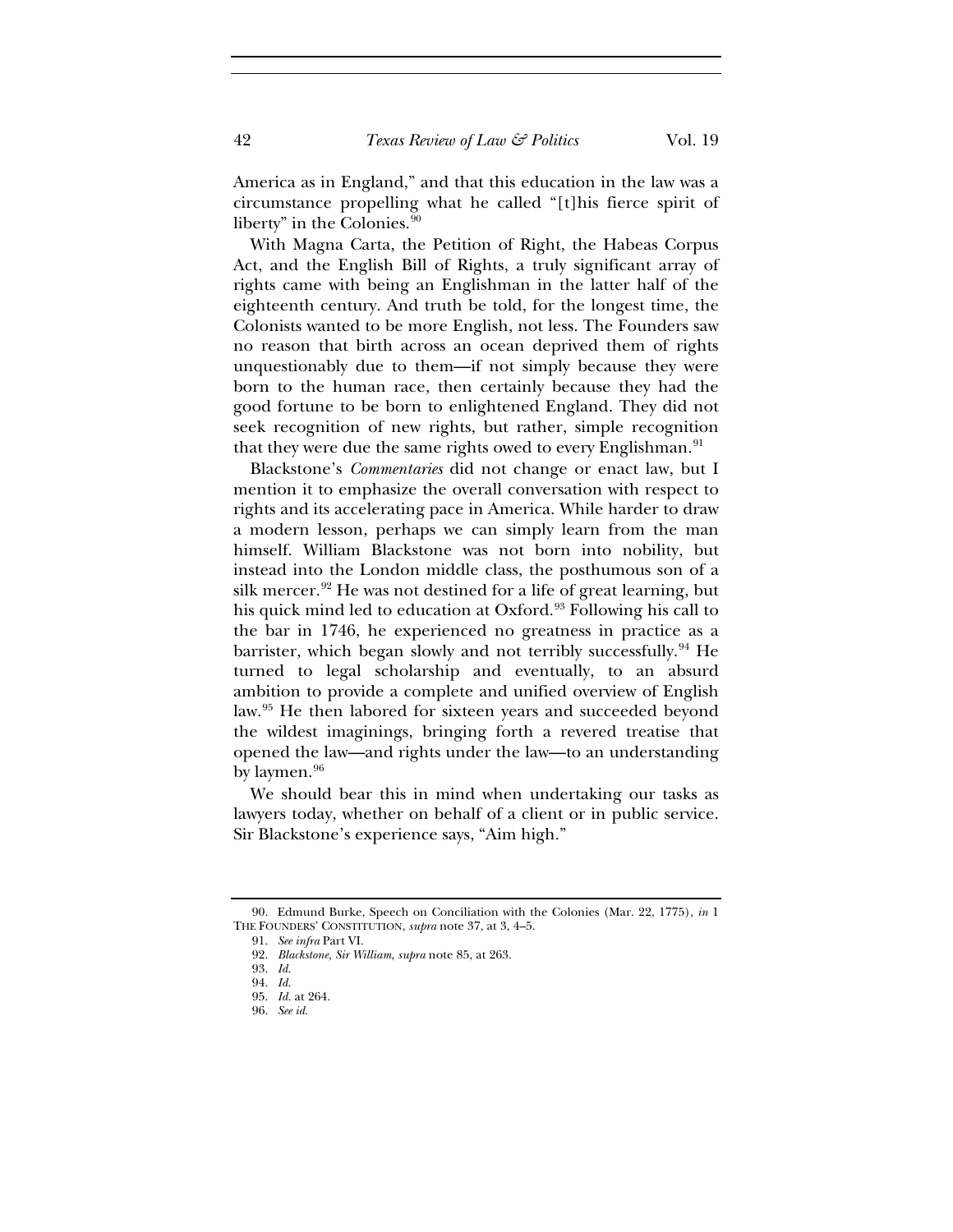#### VI. DECLARATIONS, RESOLVES, AND ADDRESSES (1774)

After Blackstone, we reach the very point of the revolution. 1770 opened with the Boston Massacre, and 1773 closed with the Boston Tea Party.[97](#page-19-0) In 1774, Parliament responded with what it deemed The Coercive Acts—closing the Port of Boston, stripping Massachusetts of self-governance, moving trials of royal officials to London, and quartering British troops in and around Colonial homes.[98](#page-19-1) These came to be known domestically as The Intolerable Acts, crystallizing a view that England believed the rights of colonial Americans were simply of a lower order than the rights of the English themselves.<sup>[99](#page-19-2)</sup> Reaction to those Acts was a principal catalyst for change.

Bunker Hill and the Revolutionary War were still a year away, and the Colonists had just about enough of imperious rule from afar in the form of a distant and seemingly disconnected King and Parliament.<sup>[100](#page-19-3)</sup> That discontent shot through the whole of American society, finding expression in local, national, and international form. Various groups and governing bodies spoke sharply and more directly to the abrogation of the people's rights over time—while still trying to maintain at least the gloss of sworn allegiance to the Crown.

Fairfax County, Virginia, is just across the Potomac River from what is now Washington, D.C. Mount Vernon sits within it.<sup>[101](#page-19-4)</sup> In early July of 1774, in a show of solidarity with Massachusetts in the face of The Intolerable Acts, Washington commissioned efforts in Fairfax County to "define our Constitutional Rights."[102](#page-19-5) This became the Fairfax County Resolves, signed later that month "[a]t a general Meeting of the Freeholders and Inhabitants of the County of Fairfax . . . at the Court House," with Washington as chairman.<sup>[103](#page-19-6)</sup> The first resolution proclaimed the American birthright described by Blackstone:

<span id="page-19-0"></span><sup>97</sup>*. Timeline of the Revolutionary War*, USHISTORY.ORG, July 4, 1995, www.ushistory.org/declaration/revwartimeline.htm [perma.cc/69X9-HP6G].

<span id="page-19-1"></span><sup>98.</sup> *See* ROBERT MIDDLEKAUFF, THE GLORIOUS CAUSE: THE AMERICAN REVOLUTION, 1763–1789, at 233–40 (1st ed. 1982).

<span id="page-19-2"></span><sup>99.</sup> *See id.*; *see also* SOURCES OF OUR LIBERTIES, *supra* note 3, at 261 (noting the "indifference of England to American affairs").

<span id="page-19-3"></span><sup>100.</sup> SOURCES OF OUR LIBERTIES, *supra* note 3, at 272 (describing England's inept handling of colonial affairs and the driving away of American colonies from the crown).

<span id="page-19-6"></span><span id="page-19-5"></span><span id="page-19-4"></span><sup>101.</sup> *See Hours & Directions*, GEORGE WASHINGTON'S MOUNT VERNON, www.mountvernon.org/library/hours-directions [perma.cc/4W9N-DV9N] (last visited Jan. 4, 2015).

<sup>102.</sup> JEFF BROADWATER, GEORGE MASON: FORGOTTEN FOUNDER 65 (2006).

<sup>103.</sup> FAIRFAX COUNTY RESOLVES (July 18, 1774), *reprinted in* 1 THE FOUNDERS'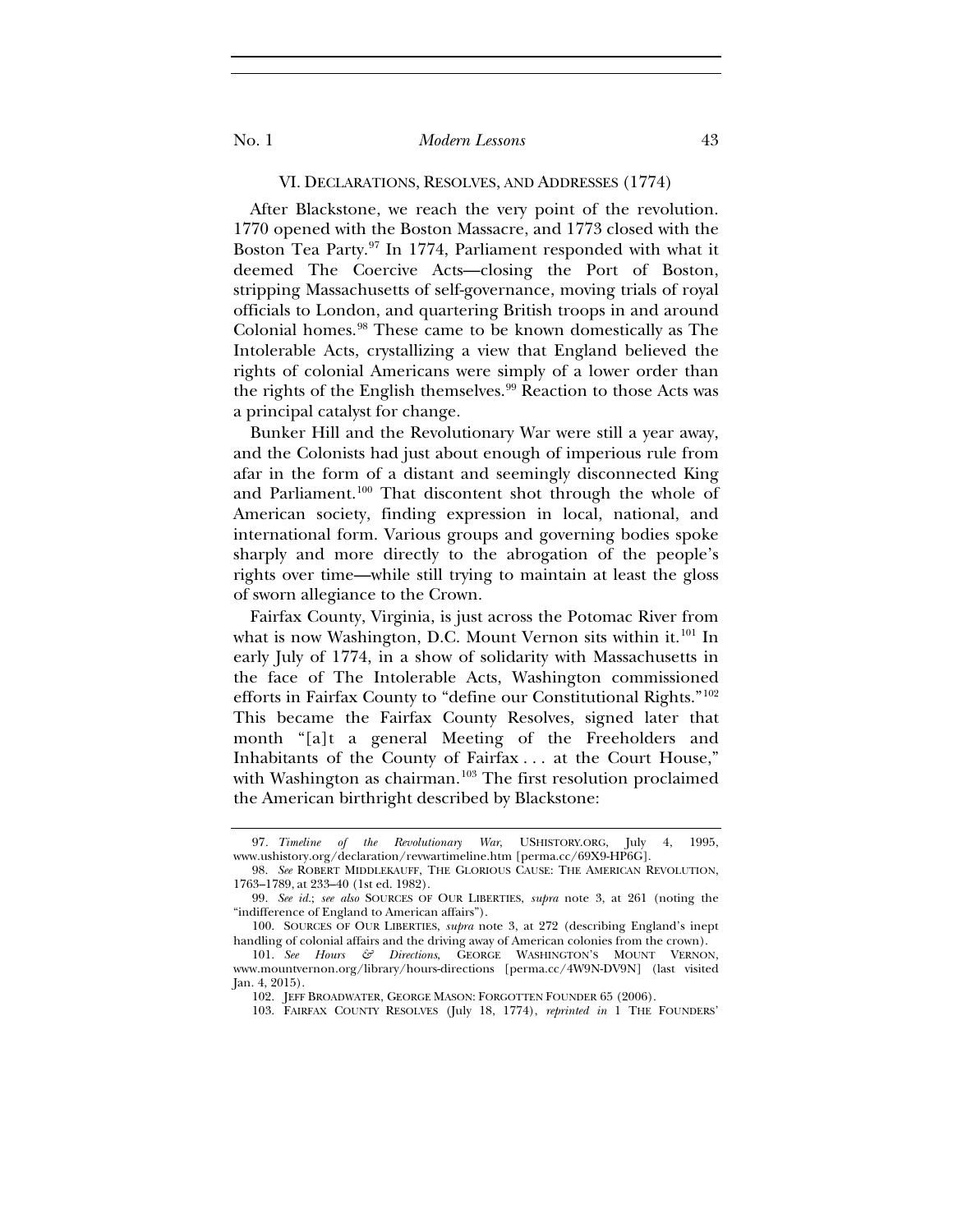That our Ancestors, when they left their native Land, and setled in America, brought with them . . . the Civil-Constitution and Form of Government of the Country they came from; and were by the Laws of Nature and Nations, entitiled to all it's Privileges, Immunities and Advantages; which have descended to us their Posterity, and ought of Right to be as fully enjoyed, as if we had still continued within the Realm of England.<sup>[104](#page-20-0)</sup>

Thirty other counties in Virginia did likewise, as did counties throughout the Colonies.<sup>[105](#page-20-1)</sup> Unity is the only strategy, they said; the troubles of one are the troubles of all.<sup>[106](#page-20-2)</sup> "Join, or die."<sup>[107](#page-20-3)</sup> Benjamin Franklin had famously cartooned this intensely local slogan in 1754, urging colonial support of Britain in the French and Indian War.[108](#page-20-4) To unite the Colonies against England, Paul Revere co-opted the message in his engraving for a Boston paper on July 7, 1774.[109](#page-20-5)

Local action became the tentative first steps of truly national action in September 1774, with the First Continental Congress organized in the wake of these resolves.[110](#page-20-6) The next month, the Continental Congress issued its own Declaration and Resolves to speak in solidarity—if not quite yet nationally—to the Crown.<sup>[111](#page-20-7)</sup> It called for the repeal of a host of laws and set out ten resolutions declaring that American colonists had the same rights as all English citizens: entitlement to life, liberty, and property; participation in legislation; protection of the common law and trial by jury; and peaceable assembly and petition.<sup>[112](#page-20-8)</sup>

<span id="page-20-0"></span>CONSTITUTION, *supra* note 37, at 633, 633.

<sup>104.</sup> *Id.* at cl. 1.

<sup>105.</sup> SOURCES OF OUR LIBERTIES, *supra* note 3, at 272–73.

<span id="page-20-2"></span><span id="page-20-1"></span><sup>106.</sup> For instance, a merchant committee from New York responded this way to an appeal from Boston merchants to halt trade with England: "As a sister colony, suffering in defense of the rights of America, we consider your injuries as a common cause, to the redress of which it is equally our duty and our interest to contribute." A Proposal for a Continental Congress (1774), *reprinted in* 2 THE ANNALS OF AMERICA: 1755–1783, RESISTANCE AND REVOLUTION 254, 254 (Mortimer J. Adler ed., 1968).

<span id="page-20-3"></span><sup>107.</sup> *See* Benjamin Franklin, *Join or Die*, PA. GAZETTE, May 9, 1754, at 2; *see also Benjamin Franklin . . .In His Own Words*: *Join or Die*, LIBR. OF CONGRESS (Aug. 16, 2010) www.loc.gov/exhibits/treasures/franklin-cause.html [perma.cc/BPH5-7DDF].

<span id="page-20-4"></span><sup>108.</sup> *See* Franklin, *supra* note 107; *see also* GORDON S. WOOD, THE AMERICANIZATION OF BENJAMIN FRANKLIN 72–78 (2004).

<span id="page-20-5"></span><sup>109.</sup> Paul Revere, *Unite or Die*, MASS. SPY, July 7, 1774, at 1; s*ee also A More Perfect Union: Symbolizing the National Union of the States*, LIBR. OF CONGRESS, www.loc.gov/exhibits/us.capitol/s1.html [perma.cc/34Q6-7Y9U] (last visited Dec. 31, 2014) (entry for "Paul Revere Adopts Snake Device").

<sup>110.</sup> SOURCES OF OUR LIBERTIES, *supra* note 3*,* at 272–73.

<span id="page-20-8"></span><span id="page-20-7"></span><span id="page-20-6"></span><sup>111.</sup> CONTINENTAL CONGRESS, DECLARATION AND RESOLVES (Oct. 14, 1774), *reprinted in* 1 THE FOUNDERS' CONSTITUTION, *supra* note 37, at 1.

<sup>112.</sup> *Id.* at nos. 1, 4, 5 & 8, at 2.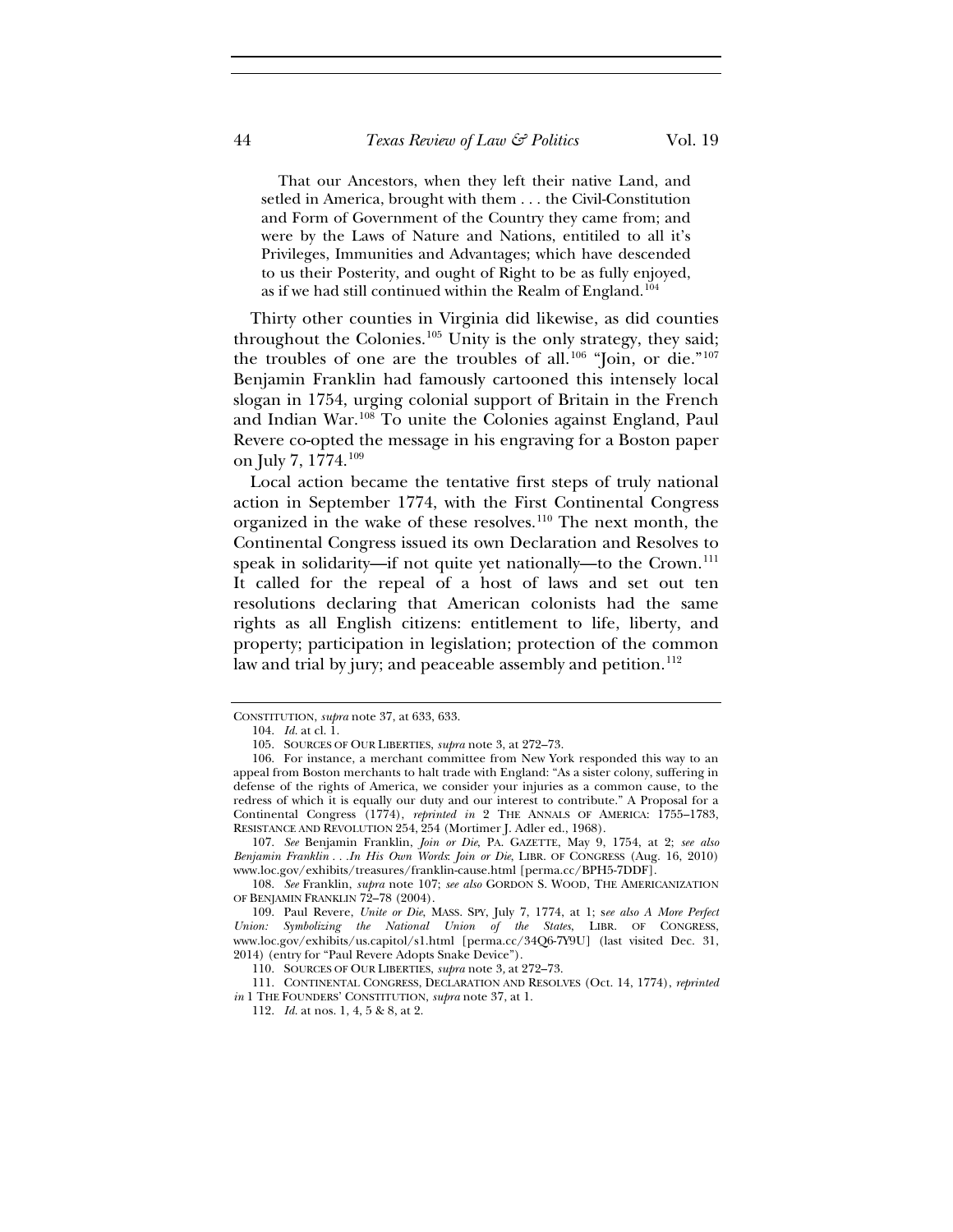Two weeks later the Continental Congress reached out with an Address to the Inhabitants of the Province of Quebec.<sup>[113](#page-21-0)</sup> Quebec had its own concerns under rule from abroad, particularly regarding the fit of its French Catholicism with the Anglican Church of England.[114](#page-21-1) That letter from Congress closed with a pledge to consider a violation of Quebec's rights as a violation of our own and an invitation to the people of Quebec to join our struggle, our cause, and our formative union.<sup>[115](#page-21-2)</sup> In plain language to Quebec's citizens, the Continental Congress reviewed what it considered the preeminent rights of trial by jury, writ of habeas corpus, freedom of the press, and liberty of conscience in choice of religion.[116](#page-21-3) But the entire discussion led with this: "[T]he first grand right, is that of the people having a share in their own government by their representatives chosen by themselves, and, in consequence, of being ruled by *laws*, which they themselves approve, not by *edicts* of *men* over whom they have no controul."[117](#page-21-4)

John Marshall gets a lot of credit for saying well what others said first. In *Marbury v. Madison*, he cast the more memorable phrasing: "The Government of the United States has been emphatically termed a government of laws, and not of men."[118](#page-21-5) We should recall today that Marshall said this not merely in

114. *Id.* at 442.

115. *Id.* at 444.

In this present Congress, beginning on the fifth of the last month, and continued to this day, it has been, with universal pleasure and an unanimous vote, resolved, That we should consider the violation of your rights, by the act for altering the government of your province, as a violation of our own, and that you should be invited to accede to our confederation, which has no other objects than the perfect security of the natural and civil rights of all the constituent members, according to their respective circumstances, and the preservation of a happy and lasting connection with Great-Britain, on the salutary and constitutional principles herein before mentioned.

<span id="page-21-5"></span><span id="page-21-4"></span><span id="page-21-3"></span>*Id.*

<span id="page-21-2"></span>*Id.*

116. *See id.* at 442–43.

<span id="page-21-1"></span><span id="page-21-0"></span><sup>113.</sup> Letter from Continental Congress to the Inhabitants of the Province of Quebec (Oct. 26, 1774), *reprinted in* 1 THE FOUNDERS' CONSTITUTION, *supra* note 37, at 441.

These are the rights *you* are entitled to and ought at this moment in perfection, to exercise. And what is offered to you by the late Act of Parliament in their place? Liberty of conscience in your religion? No. God gave it to you; and the temporal powers with which you have been and are connected, firmly stipulated for your enjoyment of it. If laws, divine and human, could secure it against the despotic caprices of wicked men, it was secured before. . . . Such is the precarious tenure of mere *will*, by which you hold your lives and religion.

<sup>117.</sup> *Id.* at 442.

<sup>118.</sup> 5 U.S. (1 Cranch) 137, 163 (1803).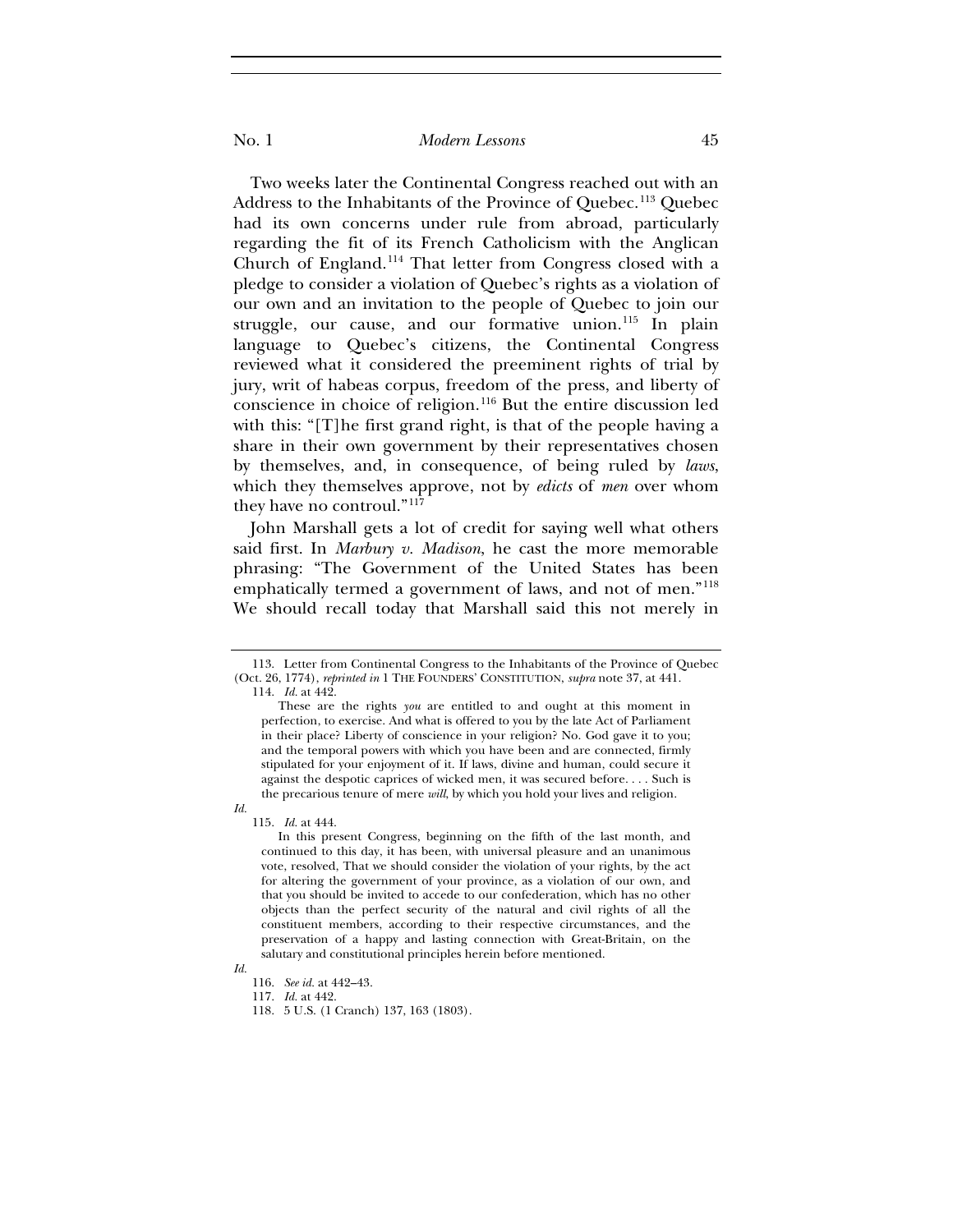service of defining and applying the power of judicial review. He asserted it in terms matching that "first grand right" claimed before the Revolution, a right respecting the very frame of government itself. Ours would and should always be a nation of just laws, determined by the people themselves, equally applicable to all.

#### VII. THE VIRGINIA DECLARATION OF RIGHTS, AND OTHERS (1776)

In the middle of the year 1776, the Declaration of Independence declared us to be a collection of free and independent states, with all ties of loyalty to England and her government dissolved.[119](#page-22-0) This led to several interesting questions, including prominently: Well, now what do we do? We grew tired of the Crown, but how will we govern ourselves? Parliament failed us, so how will we establish and protect our own rights?

Several states were already crossing that bridge to independence. New Hampshire in January, South Carolina in March, and New Jersey in July each adopted their first fully autonomous constitutions.[120](#page-22-1) Together with New York in 1777, these charters came with a list of grievances against the Crown as seen a century before with the English Bill of Rights—but with no express enumeration of rights.<sup>[121](#page-22-2)</sup>

Virginia struck a different path, becoming the model for other states. On June 12, Virginia formally adopted its own Declaration of Rights—sixteen rights it declared to be "the basis and foundation of government."[122](#page-22-3) Only then did it adopt its Constitution on June 29, less than a week before July 4.[123](#page-22-4) Later in 1776, Delaware, Maryland, North Carolina, and Pennsylvania each prefaced their own constitutions with their conception of a Declaration of Rights, as did Massachusetts in 1780.<sup>[124](#page-22-5)</sup> The newly

<sup>119.</sup> THE DECLARATION OF INDEPENDENCE (U.S. 1776).

<span id="page-22-1"></span><span id="page-22-0"></span><sup>120.</sup> *See* SOURCES OF OUR LIBERTIES, *supra* note 3, at 309–10, 379; *see also* S.C. CONST. OF 1776, *available at* http://avalon.law.yale.edu/18th\_century/sc01.asp [perma.cc/SA2L-G8PS]; N.J. CONST. of 1776, *available at* http://avalon.law.yale.edu/18th\_century/nj15.asp [perma.cc/J576-ZPWS].

<sup>121.</sup> *See* SOURCES OF OUR LIBERTIES, *supra* note 3, at 309–10.

<span id="page-22-3"></span><span id="page-22-2"></span><sup>122.</sup> VIRGINIA DECLARATION OF RIGHTS (June 12, 1776), *reprinted in* 5 THE FOUNDERS' CONSTITUTION, *supra* note 47, at 3.

<span id="page-22-4"></span><sup>123.</sup> VA. CONST., *reprinted in* 1 THE FOUNDERS' CONSTITUTION, *supra* note 37, at 7; *see also* SOURCES OF OUR LIBERTIES, *supra* note 3, at 311.

<span id="page-22-5"></span><sup>124.</sup> DELAWARE DECLARATION OF RIGHTS (Sept. 11, 1776), *reprinted in* 5 THE FOUNDERS' CONSTITUTION, *supra* note 47, at 5; PA. CONST. OF 1776, DECLARATION OF RIGHTS, *reprinted in* 5 THE FOUNDERS' CONSTITUTION, *supra* note 47, at 6; MASS. CONST. OF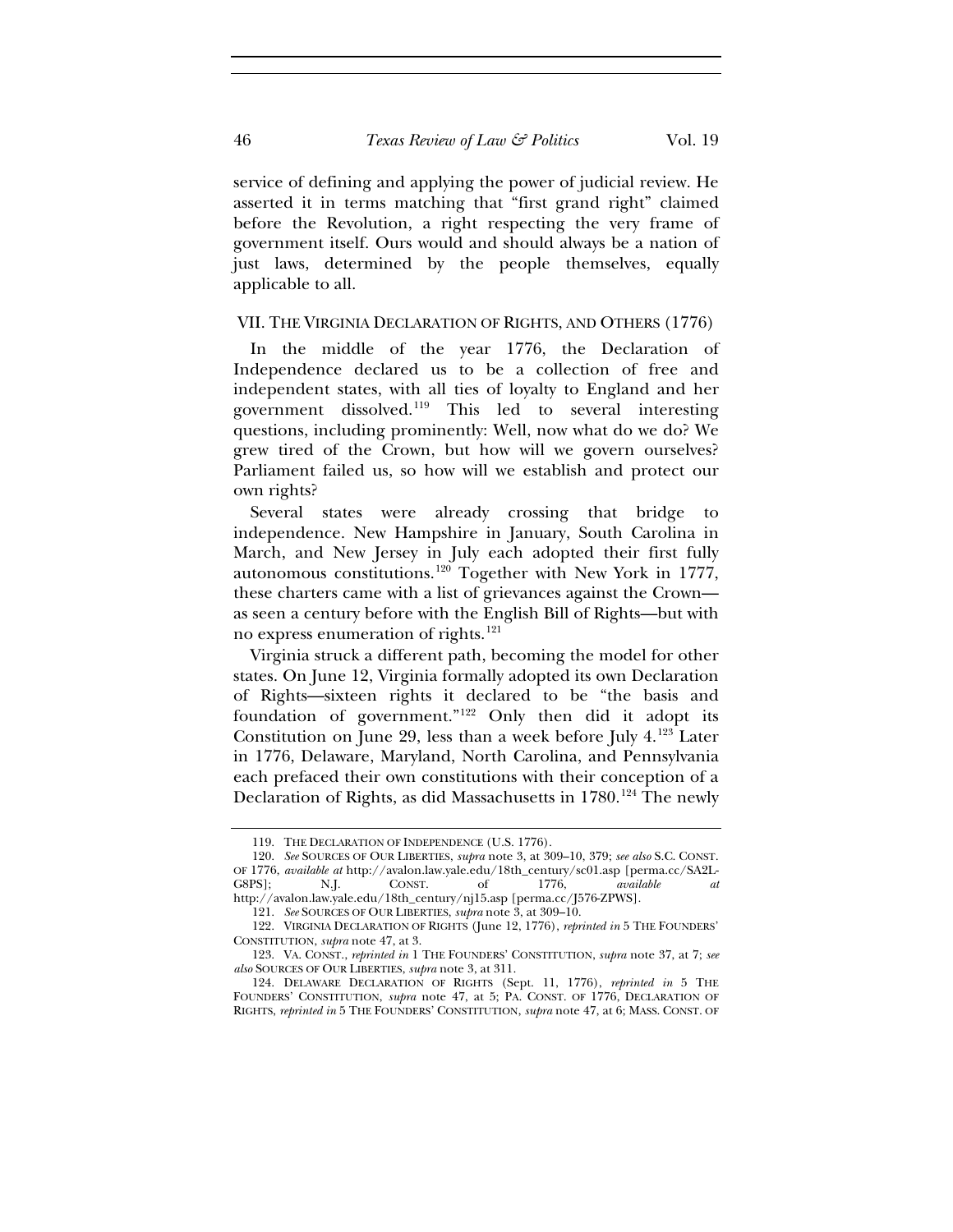independent states fairly bristled with rights—more than 150 phrasings of various and overlapping guarantees.

Each of the individual liberties guaranteed in our Bill of Rights saw at least some phrasing in these earlier state declarations.<sup>[125](#page-23-0)</sup> Yet many of those expressions of rights did not make our final, federal list. The breadth of those rights is something to keep in mind when puzzling the plain dictates of the Ninth Amendment that other rights exist and are retained by the people, neither denied nor disparaged merely because the Constitution did not enumerate them.[126](#page-23-1)

Would express inclusion of any of those other rights at the national level have made a difference to the people and in our history? Consider:

> •What if our Bill of Rights provided means to establish congressional term limits?[127](#page-23-2)

> •What if it enshrined widely open access to courts for injuries received?[128](#page-23-3)

> •What if the Bill of Rights granted an express and continuing right to alter or abolish the entirety of our governmental structure by majority vote?[129](#page-23-4)

<span id="page-23-2"></span><span id="page-23-1"></span>126. "The enumeration in the Constitution, of certain rights, shall not be construed to deny or disparage others retained by the people." U.S. CONST. amend. IX.

127. The Virginia Declaration of Rights states:

That the Legislative and Executive powers of the State should be separate and distinct from the Judicative; and, that the members of the two first may be restrained from oppression, by feeling and participating the burdens of the people, they should, at fixed periods, be reduced to a private station, return into that body from which they were originally taken, and the vacancies be supplied by frequent, certain, and regular elections, in which all, or any part of the former members, to be again eligible, or ineligible, as the law shall direct.

<span id="page-23-3"></span>VIRGINIA DECLARATION OF RIGHTS, *supra* note 122, at 3, cl. 4; *see also* MD. CONST. of 1776, DECLARATION OF RIGHTS, cl. XXXI, *available at* http://avalon.law.yale.edu/17th\_century/ma02.asp [perma.cc/J5H7-TFKL].

128. The Delaware Declaration of Rights states: That every freeman for every injury done him in his goods, lands or person, by any other person, ought to have remedy by the course of the law of the land,

and ought to have justice and right for the injury done to him freely without sale, fully without any denial, and speedily without delay, according to the law of the land.

DELAWARE DECLARATION OF RIGHTS, *supra* note 124, at 6, cl. 12; *see also* MASS. CONST. OF 1780, PT. 1, *supra* note 124, at 8, cl. XI.

<span id="page-23-4"></span><sup>1780,</sup> PT. 1, *reprinted in* 5 THE FOUNDERS' CONSTITUTION, *supra* note 47, at 7; MD. CONST. OF 1776, *reprinted in* SOURCES OF OUR LIBERTIES, *supra* note 3, at 346; N.C. CONST. of 1776, *reprinted in* SOURCES OF OUR LIBERTIES, *supra* note 3, at 355.

<span id="page-23-0"></span><sup>125.</sup> *See* U.S. CONST. amend. IX, X. The Ninth Amendment (consideration of nonenumerated rights) and the Tenth Amendment (consideration of powers not delegated to federal government or prohibited to states) were unnecessary to a state, rather than federal, charter.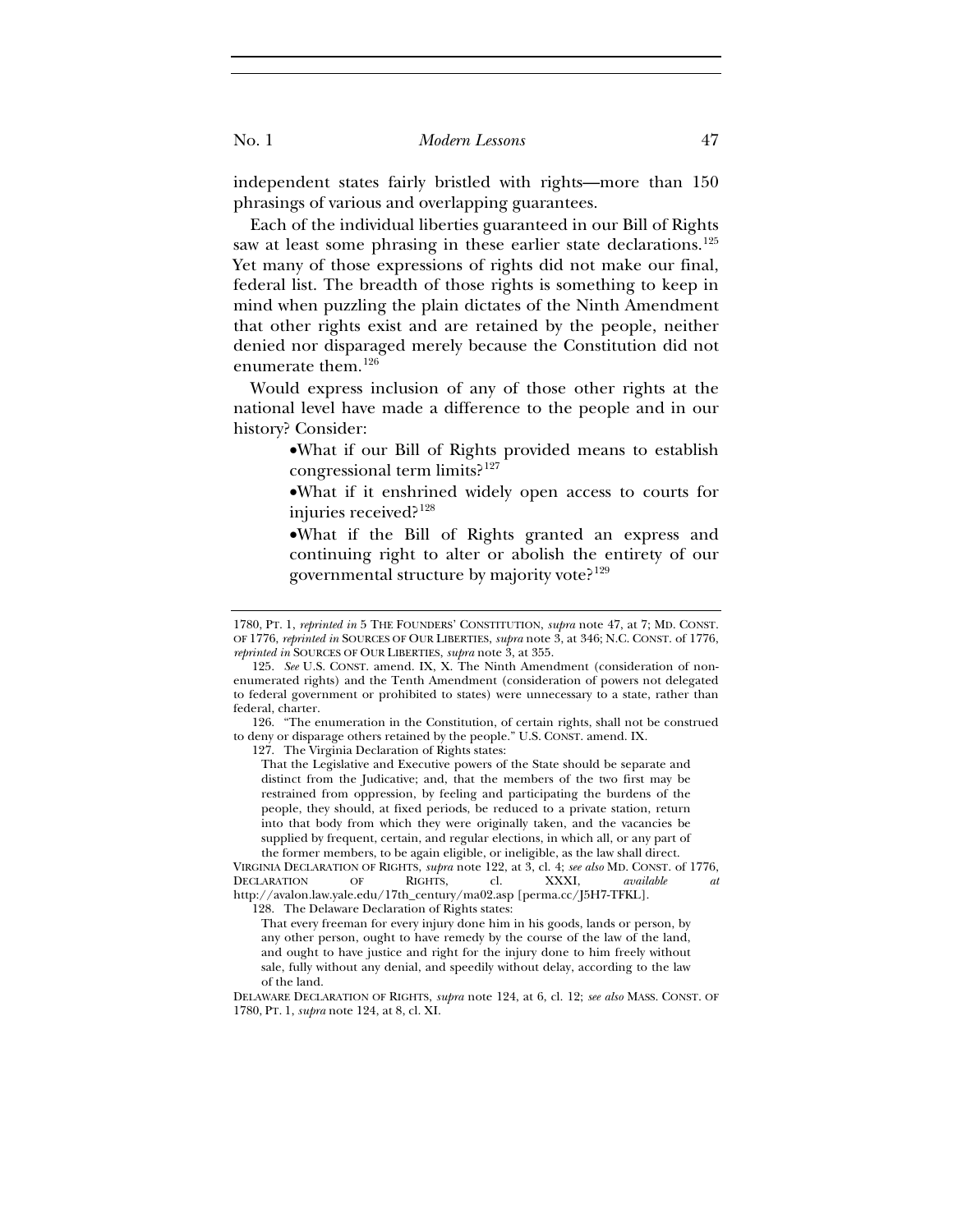•What if it specifically proclaimed that the President could not unilaterally suspend laws or their exercise?<sup>[130](#page-24-0)</sup>

•What if the Bill of Rights admonished us to adhere to moral-first principles, with suggestions we monitor the same in our elected officials?<sup>[131](#page-24-1)</sup>

The Virginia Declaration of Rights served as a template for many of these expressions of rights, and one of its clauses could well have merited inclusion within the federal listing of rights. For Virginia's first enumerated right anticipated the very best language from the Declaration of Independence, and announced:

That all men are by nature equally free and independent, and have certain inherent rights, of which, when they enter into a state of society, they cannot, by any compact, deprive or divest their posterity; namely, the enjoyment of life and liberty, with the means of acquiring and possessing property, and pursuing and obtaining happiness and safety.[132](#page-24-2)

PA. CONST. OF 1776, DECLARATION OF RIGHTS, *supra* note 124, at 6–7, cl. V; s*ee also* VIRGINIA DECLARATION OF RIGHTS, *supra* note 122, at 3, cl. 3.

131. The Massachusetts Constitution of 1780 states:

A frequent recurrence to the fundamental principles of the constitution, and a constant adherence to those of piety, justice, moderation, temperance, industry, and frugality, are absolutely necessary to preserve the advantages of liberty, and to maintain a free government: The people ought, consequently, to have a particular attention to all those principles, in the choice of their officers and representatives: And they have a right to require of their law-givers and magistrates, an exact and constant observance of them, in the formation and execution of the laws necessary for the good administration of the Commonwealth.

<span id="page-24-2"></span>132. VIRGINIA DECLARATION OF RIGHTS, *supra* note 122, at 3, cl. 1; *see also* PA. CONST. OF 1776, DECLARATION OF RIGHTS, *supra* note 124, at 6, cl. 1.

<sup>129.</sup> The Pennsylvania Declaration of Rights states:

That government is, or ought to be, instituted for the common benefit, protection and security of the people, nation or community; and not for the particular emolument or advantage of any single man, family, or sett of men, who are a part only of that community; And that the community hath an indubitable, unalienable and indefeasible right to reform, alter, or abolish government in such manner as shall be by that community judged most conducive to the public weal.

<span id="page-24-1"></span><span id="page-24-0"></span><sup>130.</sup> *See* VIRGINIA DECLARATION OF RIGHTS, *supra* note 122, at 3, cl. 7. "That all power of suspending laws, or the execution of laws, by any authority, without consent of the Representatives of the people, is injurious to their rights, and ought not to be exercised." *See also* DELAWARE DECLARATION OF RIGHTS, *supra* note 124, at 6, cl. 7; MD. CONST., *supra* note 124, at 347, cl. VII; MASS. CONST. OF 1780, PT. 1, *supra* note 124, at 9, cl. XX; N.C. CONST., *supra* note 124, at 355, cl. V.

MASS. CONST. OF 1780, PT. 1, *supra* note 124, at 9, cl. XVIII; *see also* PA. CONST. OF 1776, DECLARATION OF RIGHTS, *supra* note 124, at 7, cl. XIV; N.C. CONST., *supra* note 124, at 356, cl. XXI.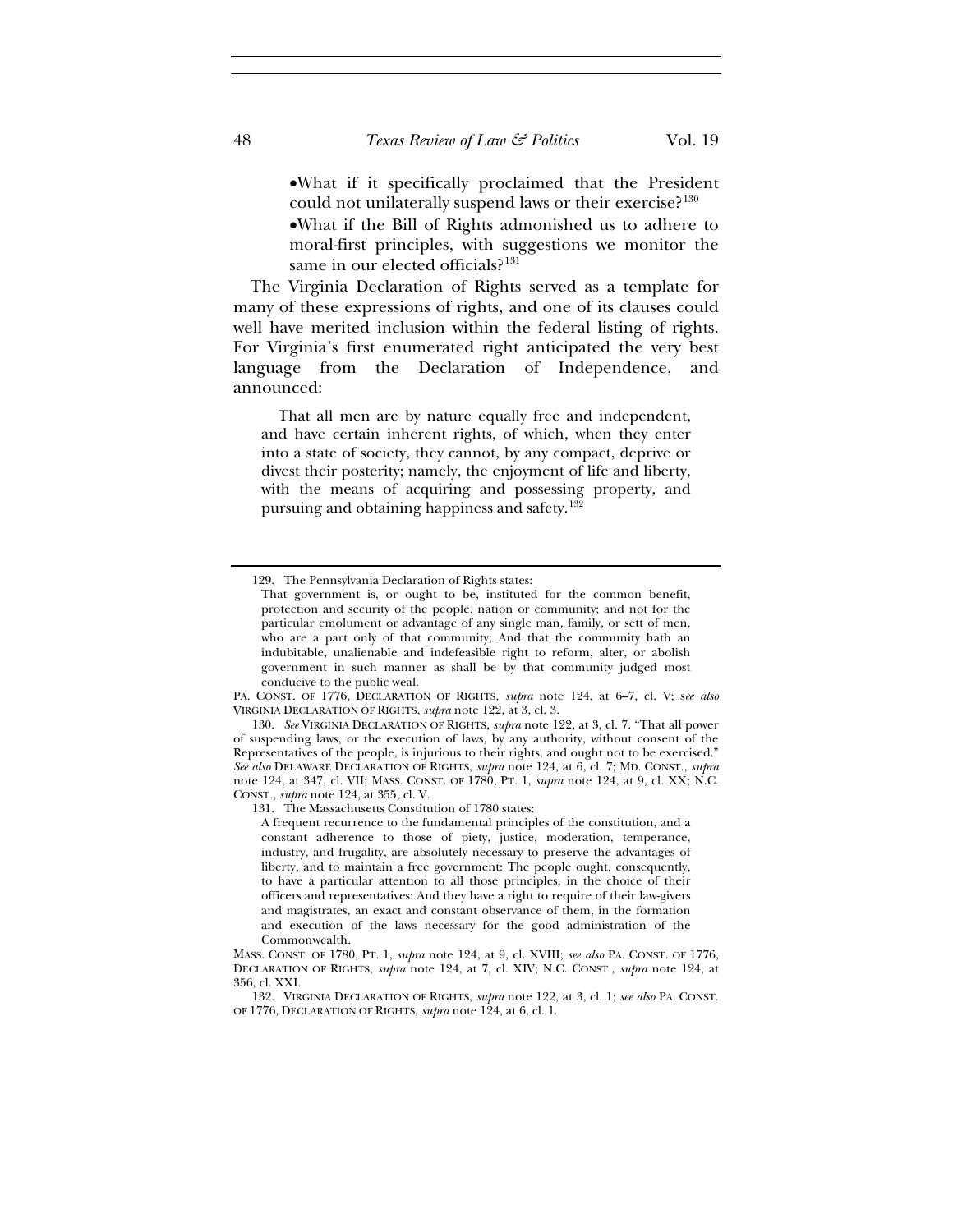Just imagine the traction a clause giving expression to rights in that form would have had in our history and in modern litigation. Perhaps it would have raised more questions than it answered. How can each of us better enjoy our life and liberty? Are the means by which to acquire and possess property sufficient? Is everyone equally entitled to pursue and obtain his or her own happiness and safety in this world? On the other hand, if we profess to care about rights, perhaps those are the very questions we should regularly ask and seek to redress through our political process, even today.

#### VIII. THE NORTHWEST ORDINANCE (1787)

In May of 1787 the Constitutional Convention assembled in Philadelphia, concluding its work on September 17, with a draft Constitution transmitted to Congress and suggested for ratification by the states.<sup>[133](#page-25-0)</sup> Before taking that step, however, we must stop just short.

Sanction of slavery was a painful compromise thought necessary to establish and then continue the Union.<sup>[134](#page-25-1)</sup> In a discussion of inalienable rights and liberties, we cannot just ignore the Constitution's clauses that accommodated slavery while going to great lengths to avoid even speaking its name the "three-fifths" rule, $135$  the continuance of the slave trade, $136$ 

135. U.S. CONST. art. I, § 2, cl. 3.

<sup>133.</sup> *See* Federal Convention, Resolution and Letter to the Continental Congress (Sept. 17, 1787), *reprinted in* 1 THE FOUNDERS' CONSTITUTION, *supra* note 37, at 194.

<span id="page-25-1"></span><span id="page-25-0"></span><sup>134.</sup> "The Southern States would not have entered into the Union of America without the temporary permission of that trade; and if they were excluded from the Union, the consequences might be dreadful to them and to us." Debate in Virginia Ratifying Convention (June 15, 1788) (statement of Mr. Madison), *reprinted in* 3 THE FOUNDERS' CONSTITUTION, *supra* note 61, at 292, 292; *see also* Letter from John Jay to Richard Price (Sept. 27, 1785), *in* 1 THE FOUNDERS' CONSTITUTION, *supra* note 37, at 538; RECORDS OF THE FEDERAL CONVENTION (Aug. 8–25, 1787), *reprinted in* 3 THE FOUNDERS' CONSTITUTION, *supra* note 61, at 279–82; James Wilson, Pennsylvania Ratifying Convention (Dec. 3–4, 1787), *reprinted in* 3 THE FOUNDERS' CONSTITUTION, *supra* note 61, at 283–84; JOSEPH STORY, COMMENTARIES ON THE CONSTITUTION 2:§§ 630–35, 641–47, 673–80 (1833), *reprinted in* 2 THE FOUNDERS' CONSTITUTION: PREAMBLE THROUGH ARTICLE 1, SECTION 8, CLAUSE 4, at 140 (Philip B. Kurland & Ralph Lerner eds., 1987).

Representatives and direct Taxes shall be apportioned among the several States which may be included within this Union, according to their respective Numbers, which shall be determined by adding to the whole Number of free Persons, including those bound to Service for a Term of Years, and excluding Indians not taxed, three fifths of all other Persons.

<span id="page-25-3"></span><span id="page-25-2"></span><sup>136.</sup> *Id.* art. I, § 9, cl. 1 ("The Migration or Importation of such Persons as any of the States now existing shall think proper to admit, shall not be prohibited by the Congress prior to the Year one thousand eight hundred and eight.").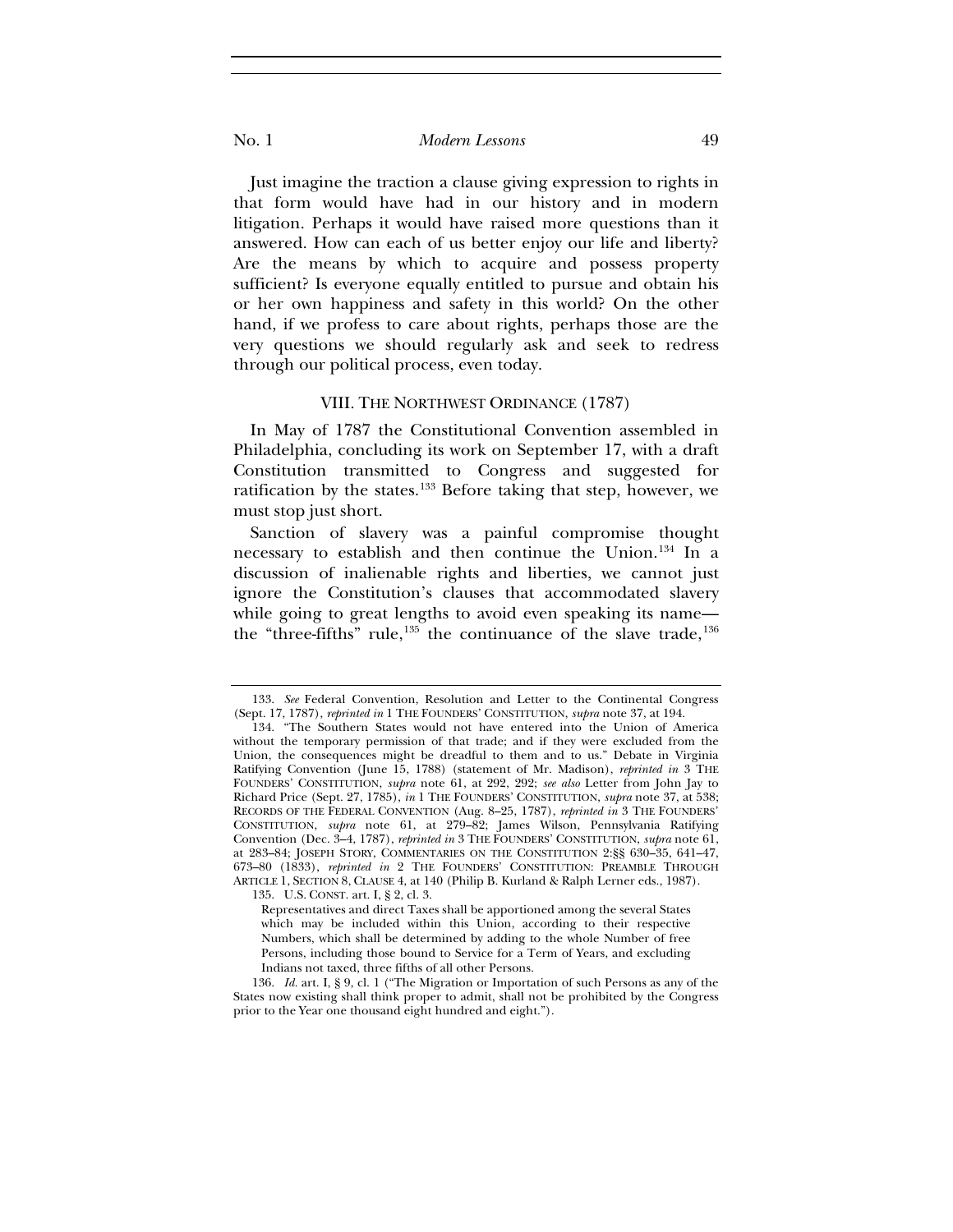and the recovery of slaves.[137](#page-26-0) This was a conscious choice over the loud dissent of writers and orators who lamented the rationalizations that marginalized and diminished persons among us, who were indeed part of "us," even as they were not deemed to be part of "we, the people."[138](#page-26-1)

Advocacy in the South acknowledged the reality of the harsh circumstances facing slaves:

[W]hile there remain[s] one acre of swamp-land uncleared of South Carolina, I [will] raise my voice against restricting the importation of negroes. I am as thoroughly convinced as that gentleman is, that the nature of our climate, and the flat, swampy situation of our country, obliges us to cultivate our lands with negroes, and that without them South Carolina would soon be a desert waste.<sup>[139](#page-26-2)</sup>

Opinion in the mid-Atlantic and Northeast ran just as passionately in opposition:

It does not seem to be justice, that one man should take another from his own country, and make a slave of him; and yet we are told by this new constitution, that one of its great ends, is to establish justice; alas! my worthy friend, it is a serious thing to trifle with the great God; his punishments are slow, but

<sup>137.</sup> *Id.* art. IV, § 2, cl. 3.

No Person held to Service or Labour in one State, under the Laws thereof, escaping into another, shall, in Consequence of any Law or Regulation therein, be discharged from such Service or Labour, but shall be delivered up on Claim of the Party to whom such Service or Labour may be due.

<span id="page-26-0"></span>*See also id.* art. V (forbidding amendment to Art. I, sec. 9, cl. 1 until 1808).

<span id="page-26-1"></span><sup>138.</sup> Brutus referred to the "three fifths of all other Persons" phrasing in the Apportionment Clause and wryly observed:

What a strange and unnecessary accumulation of words are here used to conceal from the public eye, what might have been expressed in the following concise manner. Representatives are to be proportioned among the states respectively, according to the number of freemen and slaves inhabiting them, counting five slaves for three free men.

BRUTUS, NO. 3 (Nov. 15, 1787), *reprinted in* 2 THE FOUNDERS' CONSTITUTION, *supra* note 134, at 115, 115. Condemning the practice, he also foresaw the political ramifications from allowing continuation of the slave trade to count towards later apportionment in the House:

What adds to the evil is, that these states are to be permitted to continue the inhuman traffic of importing slaves, until the year 1808—and for every cargo of these unhappy people, which unfeeling, unprincipled, barbarous, and avaricious wretches, may tear from their country, friends and tender connections, and bring into those states, they are to be rewarded by having an increase of members in the general assembly.

*Id.*

<span id="page-26-2"></span><sup>139.</sup> Debate in South Carolina House of Representatives (Jan. 17, 1788) (statement of Gen. C.C. Pinckney), *reprinted in* 3 THE FOUNDERS' CONSTITUTION, *supra* note 61, at 287, 287.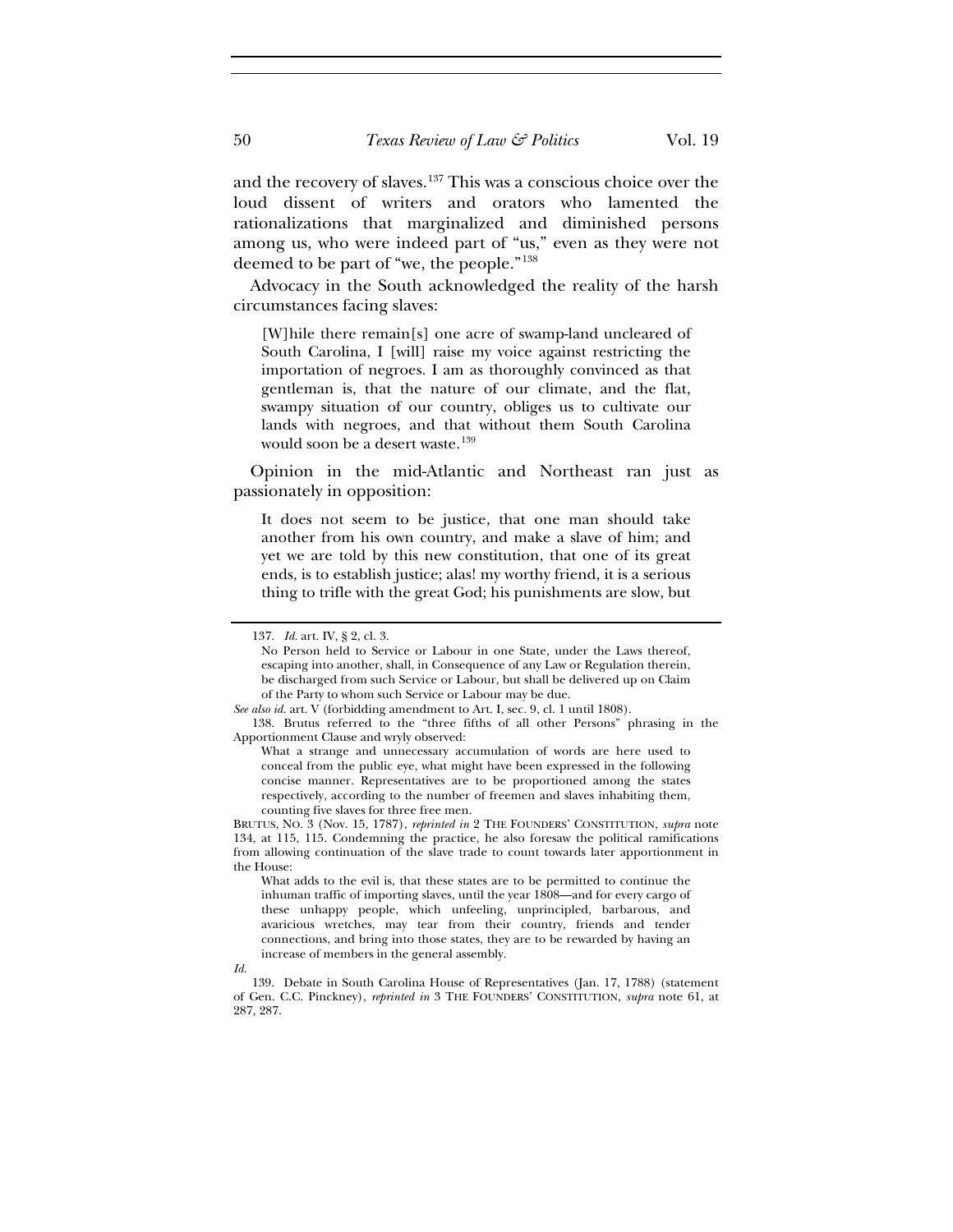always sure; and the cunning of men, however deep, cannot escape them.[140](#page-27-0)

Was another path available? If immediate ratification by every state was the only and necessary goal, perhaps not. But politically, the Confederation Congress in New York actually cleared the path away from slavery even as the Framers proceeded in Philadelphia.[141](#page-27-1) On July 13, 1787, the Northwest Ordinance established the temporary, territorial government over lands that would go on to become Illinois, Indiana, Michigan, Minnesota, Ohio, and Wisconsin.[142](#page-27-2) These areas lay outside the thirteen original states, and so they were without an inherent frame of government.<sup>[143](#page-27-3)</sup> For those settlers and pioneers, it was a place upon which a framework of government could proceed from a genuinely national perspective when seeking to promote the purchase and settlement of these lands.[144](#page-27-4) And it was here that Congress set down what truly may be called our first national bill of rights, "considered as articles of compact, between the original States and the people and States in the said territory" to "forever remain unalterable."[145](#page-27-5)

These six Articles guaranteed rights including religious freedom, resort to habeas corpus, trial by jury, due process of law, no cruel or unusual punishment, and the like.<sup>[146](#page-27-6)</sup> But one clause, Article VI, commands special respect: "There shall be neither slavery nor involuntary servitude in the said territory, otherwise than in the punishment of crimes, whereof the party shall have been duly convicted . . . . "<sup>[147](#page-27-7)</sup>

In 1809, Abraham Lincoln was born in Kentucky to a father opposed to slavery.[148](#page-27-8) As a young man he moved to Illinois, so he

<span id="page-27-0"></span><sup>140.</sup> A COUNTRYMAN (Dec. 13, 1787), *reprinted in* 3 THE FOUNDERS' CONSTITUTION, *supra* note 61, at 284, 285; *see also* Letter from Patrick Henry to Robert Pleasants (Jan. 18, 1773), *in* 1 THE FOUNDERS' CONSTITUTION, *supra* note 37, at 517; Joshua Atherton, New Hampshire Ratifying Convention (1788), *reprinted in* 3 THE FOUNDERS' CONSTITUTION, *supra* note 61, at 286.

<span id="page-27-1"></span><sup>141.</sup> NORTHWEST ORDINANCE (July 13, 1787), *reprinted in* 1 THE FOUNDERS' CONSTITUTION, *supra* note 37, at 27, 29, sec. 14, art. VI.

<sup>142.</sup> *Id.* at 27.

<span id="page-27-4"></span><span id="page-27-3"></span><span id="page-27-2"></span><sup>143.</sup> *See* SOURCES OF OUR LIBERTIES, *supra* note 3, at 389 (explaining how new territories were to establish their own governments).

<sup>144.</sup> *See id.* at 387–89.

<sup>145.</sup> NORTHWEST ORDINANCE, *supra* note 141, at 28, sec. 14.

<sup>146.</sup> *Id.* at 28–29.

<sup>147.</sup> *Id.* at 29, sec. 14, art. VI.

<span id="page-27-8"></span><span id="page-27-7"></span><span id="page-27-6"></span><span id="page-27-5"></span><sup>148.</sup> *Abraham Lincolns Slavery*, ABRAHAMLINCOLNS.COM, www.abrahamlincolns.com/abraham-slavery.php [perma.cc/C85A-U2H7] (last visited Dec. 31, 2014).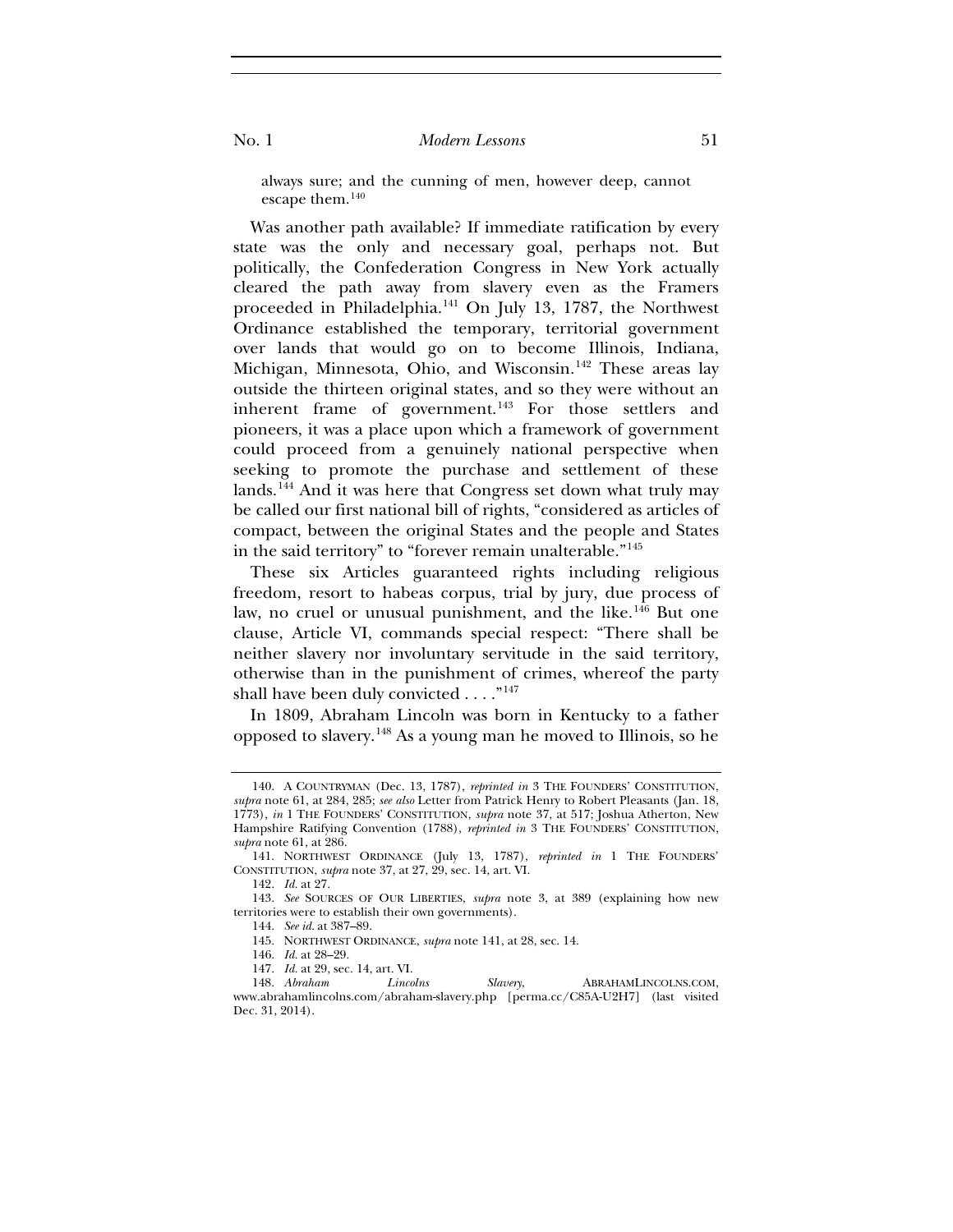came of age within the promise of the Northwest Ordinance.<sup>[149](#page-28-0)</sup> He looked to this document in his path-marking Peoria speech in 1854, arguing against the extension of slavery with the expansion of the boundaries of the United States.[150](#page-28-1) The Ordinance set a policy of prohibiting slavery in new territory, and Lincoln said this was evidence of original intent.<sup>[151](#page-28-2)</sup> And thus Lincoln pleaded for the nation to recognize that the founding generation venerated individual rights, largely deplored slavery, and intended for it never to exist outside the territorial bounds of the original Colonies.[152](#page-28-3)

This was two years before *Dred Scott*, [153](#page-28-4) and seven years before the conflagration of the Civil War.[154](#page-28-5) But still that war came, a fate clearly foretold at the Constitutional Convention in 1787. Slavery was the focus of debate there at least three times.<sup>[155](#page-28-6)</sup> Bluffs were made and not called, for instance, with respect to the Importation of Persons Clause:

If the Convention thinks that N. C; S. C. & Georgia will ever agree to the plan, unless their right to import slaves be untouched, the expectation is vain. The people of those States

152. *See id.* Lincoln stated:

<span id="page-28-0"></span><sup>149.</sup> *American President: A Reference Resource*, MILLER CENTER, http://millercenter.org/president/lincoln/essays/biography/2 [perma.cc/HYK3-FSVC] (last visited Dec. 31, 2014).

<span id="page-28-3"></span><span id="page-28-2"></span><span id="page-28-1"></span><sup>150.</sup> *See* Abraham Lincoln, Against the Extension of Slavery (16 Oct. 1854), *reprinted in* 8 THE ANNALS OF AMERICA: 1850-1857, A HOUSE DIVIDING 276, 276-82 (Mortimer J. Adler ed., 1968).

<sup>151.</sup> *See id.* at 281.

I object to [the extension of slavery] because it assumes that there can be moral right in the enslaving of one man by another. I object to it as a dangerous dalliance for a few people; a sad evidence that, feeling prosperity, we forget right; that liberty, as a principle, we have ceased to revere. I object to it because the fathers of the republic eschewed and rejected it. The argument of "necessity" was the only argument they ever admitted in favor of slavery, and so far, and so far only as it carried them, did they ever go. They found the institution existing among us, which they could not help; and they cast blame upon the British king for having permitted its introduction. Before the Constitution, they prohibited its introduction into the Northwestern Territory—the only country we owned then free from it. At the framing and adoption of the Constitution, they forbore to so much as mention the word "slave" or "slavery" in the whole instrument.

<span id="page-28-4"></span>*Id.*

<sup>153.</sup> 60 U.S. (19 How.) 393 (1856).

<span id="page-28-6"></span><span id="page-28-5"></span><sup>154</sup>*. American Civil War*, ENCYCLOPAEDIA BRITANNICA ONLINE, www.britannica.com/EBchecked/topic/19407/American-Civil-War [perma.cc/YTY2- 4KW3] (last visited Dec. 31, 2014).

<sup>155.</sup> *See infra* notes 159–60 and accompanying text.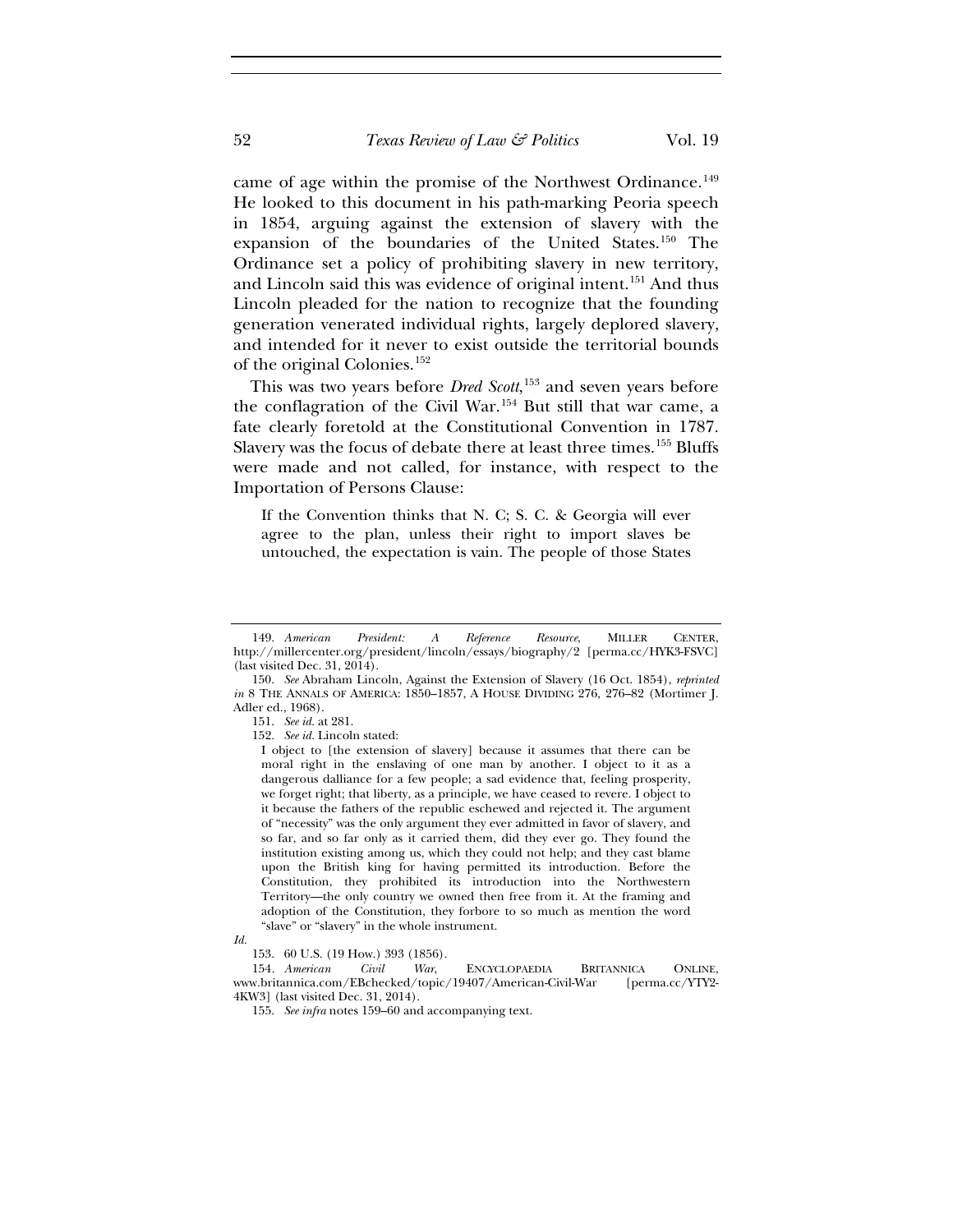will never be such fools as to give up so important an interest.[156](#page-29-0)

In opposition, George Mason—credited by history as the author of the Virginia Declaration of Rights—argued the consequences of national acquiescence:

Every master of slaves is born a petty tyrant. They bring the judgment of heaven on a Country. As nations can not be rewarded or punished in the next world they must be in this. By an inevitable chain of causes & effects providence punishes national sins, by national calamities.<sup>[157](#page-29-1)</sup>

Not nearly enough was done on this issue and for these individual persons at the time of framing. Resolution in 1787 within the fabric of the Constitution as in the Northwest Ordinance—would have altered the history of our first hundred years, and thus also the history of our second hundred and beyond.[158](#page-29-2) This was an opportunity missed, and that is a continuing lesson. History will set straight the path, but that is not enough—for it should always be today's task.

# IX. THE CONSTITUTIONAL CONVENTION AND RATIFICATION DEBATES (1787)

When I teach my class on Origins of the Federal Constitution, a couple of my favorite documents are influential speeches from the day, which are somewhat lost now to the popular mind. One is Benjamin Franklin's speech to the Constitutional Convention,

<span id="page-29-0"></span><sup>156.</sup> RECORDS OF THE FEDERAL CONVENTION (Aug. 22, 1787), *supra* note 134, at 281 (John Rutledge). Rutledge was a delegate from South Carolina, and the second Chief Justice of the U.S. Supreme Court. EDWARD J. LARSON & MICHAEL P. WINSHIP, THE CONSTITUTIONAL CONVENTION: A NARRATIVE HISTORY FROM THE NOTES OF JAMES MADISON 175–76 (2005). Hugh Williamson of North Carolina and Abraham Baldwin of Georgia flatly confirmed their states would not join a government under a Constitution that prohibited slavery. *See* RECORDS OF THE FEDERAL CONVENTION (Aug. 22, 1787), *supra* note 134, at 281.

<span id="page-29-2"></span><span id="page-29-1"></span><sup>157.</sup> RECORDS OF THE FEDERAL CONVENTION, *supra* note 134, at 280 (George Mason). 158. The design of the Northwest Ordinance also required a different, higher path with respect to Native Americans here before any settlers and colonists:

The utmost good faith shall always be observed towards the Indians; their lands and property shall never be taken from them without their consent; and in their property, rights, and liberty they never shall be invaded or disturbed unless in just and lawful wars authorized by Congress; but laws founded in justice and humanity shall, from time to time, be made, for preventing wrongs being done to them, and for preserving peace and friendship with them.

NORTHWEST ORDINANCE, *supra* note 141, at 28–29, sec. 14, art. III. Within the Constitution, their fate was left simply to the shifting tides of popular opinion. *See* U.S. CONST. art. I, § 8, cl. 3 (commerce); art. II, § 2, cl. 2. (treaties).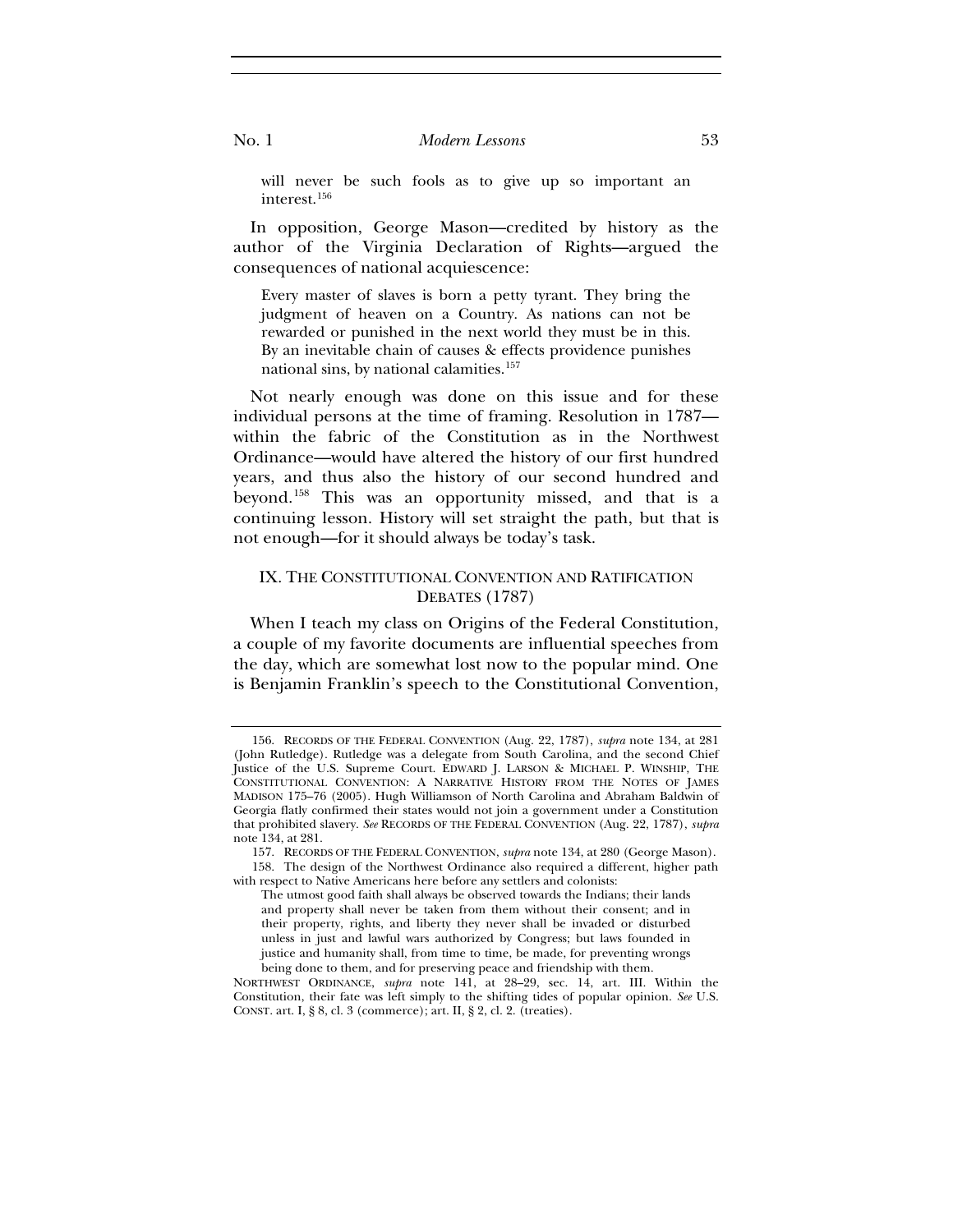who at age eighty-two urged not just unity, but unanimity on the very day the Framers accepted the final draft:

I confess that there are several parts of this constitution which I do not at present approve, but I am not sure I shall never approve them: For having lived long, I have experienced many instances of being obliged by better information or fuller consideration, to change opinions even on important subjects, which I once thought right, but found to be otherwise. It is therefore that the older I grow, the more apt I am to doubt my own judgment, and to pay more respect to the judgment of others.

. . . I cannot help expressing a wish that every member of the Convention who may still have objections to it, would with me, on this occasion doubt a little of his own infallibility—and to make manifest our unanimity, put his name to this instrument.<sup>[159](#page-30-0)</sup>

Franklin's was a call to reach across lingering differences, and to put aside vanity and individual preference in favor of the continued strength and security of a nation still struggling, in the words of the Declaration of Independence, "to assume among the powers of the earth, the separate and equal station to which the Laws of Nature and of Nature's God entitle them."[160](#page-30-1) But unanimity faltered, with three of the forty-two delegates still involved that last day refusing to sign—due most directly to their objection that the Constitution provided no Bill of Rights.<sup>[161](#page-30-2)</sup>

Was a Bill of Rights necessary to the new Constitution? The example of the Virginia Declaration of Rights was freshly before them, as were the recent declarations from several other states.<sup>[162](#page-30-3)</sup> And a long tradition dating back to the Massachusetts Body of Liberties suggested that in America, recognition and protection

. . . .

<span id="page-30-0"></span><sup>159.</sup> Benjamin Franklin to the Federal Convention (Sept. 17, 1787), *reprinted in* 4 THE FOUNDERS' CONSTITUTION: ARTICLE 2, SECTION 2, THROUGH ARTICLE 7, at 657, 657– 58 (Philip B. Kurland & Ralph Lerner eds., 1987).

<sup>160.</sup> THE DECLARATION OF INDEPENDENCE (U.S. 1776).

<span id="page-30-2"></span><span id="page-30-1"></span><sup>161.</sup> *See* LARSON & WINSHIP, *supra* note 156, at 156. Edmund Randolph and George Mason, both of Virginia, and Elbridge Gerry, of Massachusetts, refused. *Id.* Randolph ultimately switched his view, and worked in support of ratification. *Id.* at 175. Others of the fifty-five original delegates were absent or had previously departed in protest before the signature date. *See id.* at 168–78.

<span id="page-30-3"></span><sup>162.</sup> *See The Virginia Declaration of Rights*, THE CHARTERS OF FREEDOM, www.archives.gov/exhibits/charters/virginia\_declaration\_of\_rights.html

<sup>[</sup>perma.cc/V26U-DN5Y] (last visited Dec. 31, 2014) (describing the Declaration's role in the drafting of the Bill of Rights).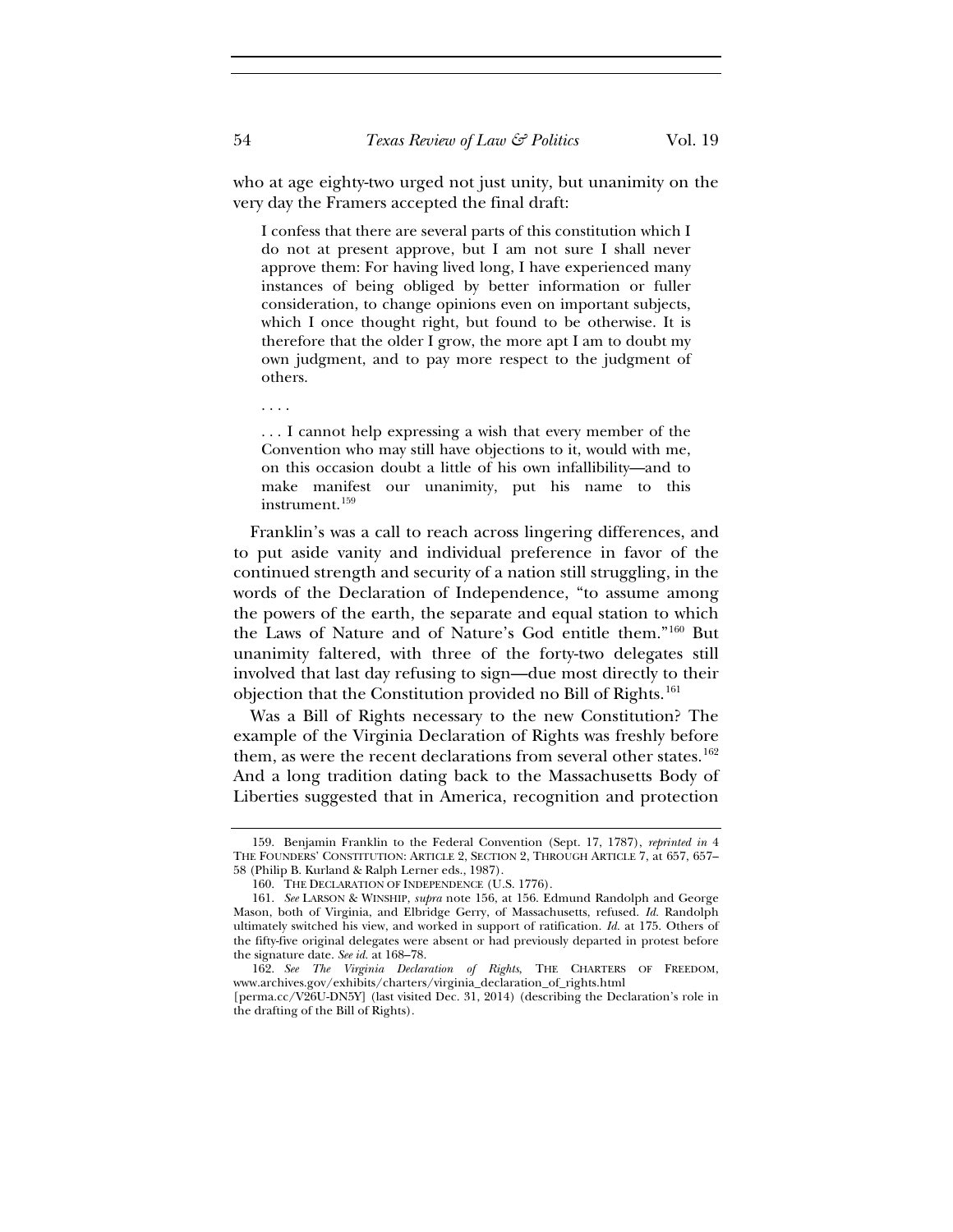of rights was not a matter separate from the frame of government and its laws.

Madison's notes from the Convention show that they took up the issue.[163](#page-31-0) Very late in the process there came a request for provisions protecting habeas corpus, prohibiting religious tests or qualifications, preserving the liberty of the press, and forbidding the quartering of soldiers in homes in time of peace.[164](#page-31-1) The first two found their way into later drafts of the Constitution; the latter two did not.[165](#page-31-2) This led George Mason in the final week to seek more, and move inclusion of the important liberties that had not found their express place:

A general principle laid down [as to civil jury trial] and some other points would be sufficient. He wished the plan had been prefaced with a Bill of Rights, & would second a Motion if made for the purpose—It would give great quiet to the people; and with the aid of the State declarations, a bill might be prepared in a few hours.[166](#page-31-3)

They had been at it since May; it was now September and not a single state supported the motion.<sup>[167](#page-31-4)</sup> Yet events quickly proved Mason correct, and that gap became a major flashpoint for opposition.[168](#page-31-5)

This probably surprised the members of the Convention. The Articles of Confederation hardly addressed the protection of rights at all, beyond provision that "free inhabitants . . . shall be entitled to all privileges and immunities of free citizens in the several states."[169](#page-31-6) But then again, the Articles established only a "firm league of friendship" between the States and reserved almost all powers to them.<sup>[170](#page-31-7)</sup> The structure of that first national government indicates just how scant were the powers given to it: no chief executive, no national judiciary, no ability to take any

<sup>163.</sup> LARSON & WINSHIP, *supra* note 156, at 149–50.

<span id="page-31-1"></span><span id="page-31-0"></span><sup>164. 2</sup> THE RECORDS OF THE FEDERAL CONVENTION OF 1787, at 341–42 (Max Farrand ed., 1911).

<span id="page-31-2"></span><sup>165.</sup> U.S. CONST. art. I, § 9, cl. 2 (habeas corpus); U.S. CONST. art. VI, cl. 3 (prohibiting religious tests for federal office).

<span id="page-31-3"></span><sup>166.</sup> RECORDS OF THE FEDERAL CONVENTION (Sept. 12, 1787) (noting remarks of George Mason), *reprinted in* 1 THE FOUNDERS' CONSTITUTION, *supra* note 37, at 447, 447.

<sup>167.</sup> *Id*.

<sup>168.</sup> *See infra* text accompanying notes 178–82.

<span id="page-31-7"></span><span id="page-31-6"></span><span id="page-31-5"></span><span id="page-31-4"></span><sup>169.</sup> ARTICLES OF CONFEDERATION (1 Mar. 1781), *reprinted in* 1 THE FOUNDERS' CONSTITUTION, *supra* note 37, at 23, art. IV.

<sup>170.</sup> *Id.* at art. III.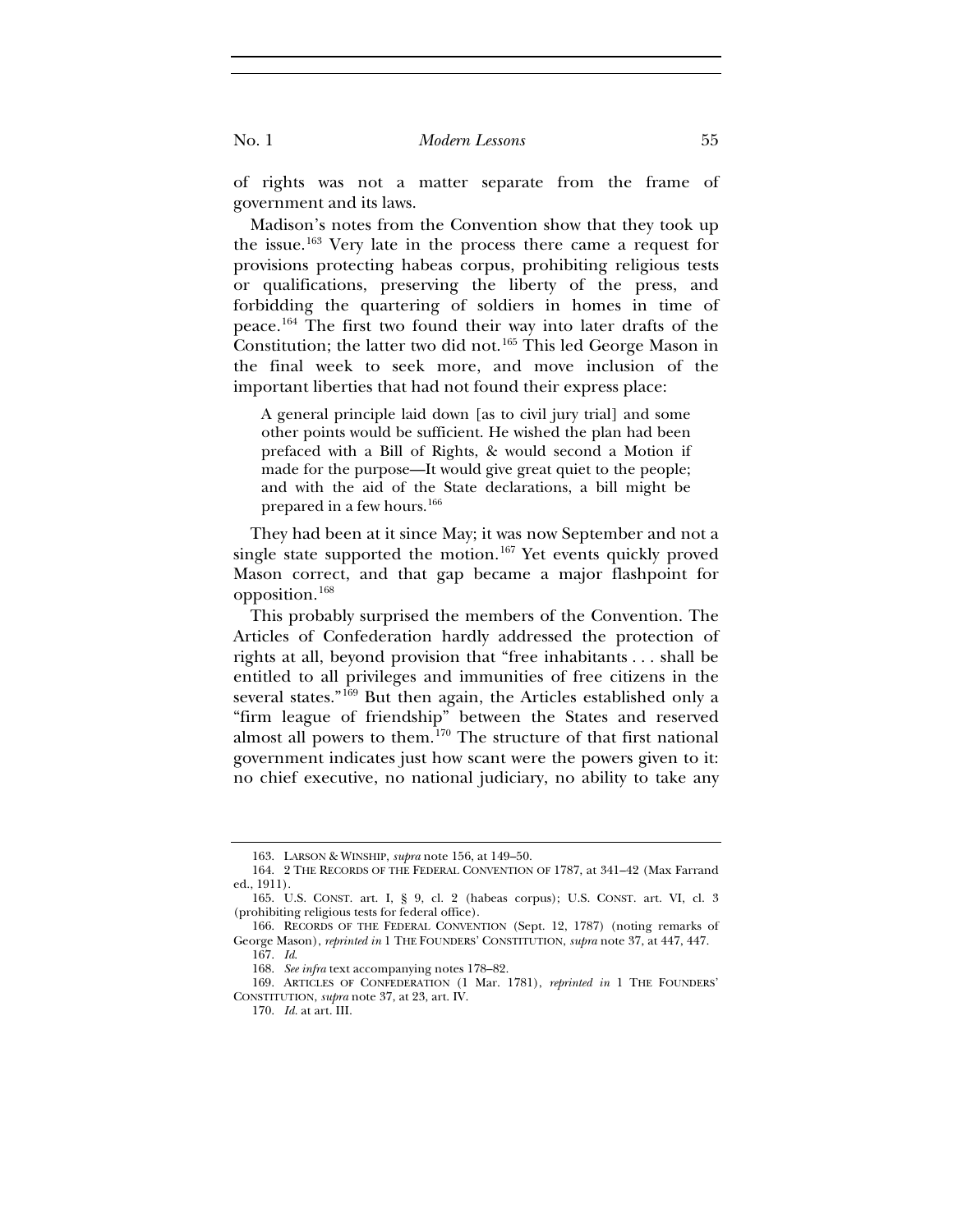significant action without a unanimous vote from the states.<sup>[171](#page-32-0)</sup> The new federal Constitution would upend all that.<sup>[172](#page-32-1)</sup>

At the Convention, the very structure of the new government was argued as its own protector and guarantor of rights.<sup>[173](#page-32-2)</sup> Picking up and amplifying the theme, the Federalists in favor of ratification argued that, for the first time in history, the people themselves would establish a government of limited and enumerated powers, and where that government did not receive power, it did not have the means to infringe the rights of the people.[174](#page-32-3) Alexander Hamilton expanded on this best, in Federalist No. 84:

Here, in strictness, the people surrender nothing, and as they retain every thing, they have no need of particular reservations. "We the people of the United States, to secure the blessings of liberty to ourselves and our posterity, do *ordain* and *establish* this constitution for the United States of America." Here is a better recognition of popular rights than volumes of those aphorisms which make the principal figure in several of our state bills of rights, and which would sound much better in a treatise of ethics than in a constitution of government.<sup>[175](#page-32-4)</sup>

The argument utterly failed to mollify the Anti-Federalists. They took the new Constitution at face value, and under pseudonyms took pen in hand to argue almost from syllogism. *Major premise*, from Federal Farmer: the Supremacy Clause establishes that the national Constitution, laws, and treaties will be the supreme law of the land, displacing contrary state laws.<sup>[176](#page-32-5)</sup>

*Id.* at 598.

<sup>171.</sup> *See id.* at 23–26 (noting the lack of power given to the national government).

<span id="page-32-1"></span><span id="page-32-0"></span><sup>172.</sup> *See* Max Farrand, *The Federal Constitution and the Defects of the Confederation*, 2 AM. POL. SCI. REV. 532, 534–37 (1908) (discussing the defects of the Articles of Confederation and the Constitution's remedies).

<span id="page-32-2"></span><sup>173.</sup> RECORDS OF THE FEDERAL CONVENTION, *supra* note 166, at 447 (Sept. 12, 1787) (noting remarks of Roger Sherman, that "State Declarations of Rights are not repealed by this Constitution; and being in force are sufficient").

<span id="page-32-3"></span><sup>174.</sup> *See generally* THE FEDERALIST NO. 84 (Alexander Hamilton), *reprinted in* 1 THE FOUNDERS' CONSTITUTION, *supra* note 37, at 467.

<sup>175.</sup> *Id.* at 468.

<span id="page-32-5"></span><span id="page-32-4"></span><sup>176.</sup> FEDERAL FARMER, NO. 4 (Oct. 12, 1787), *reprinted in* 4 THE FOUNDERS' CONSTITUTION, *supra* note 159, at 597.

<sup>[</sup>W]herever this constitution, or any part of it, shall be incompatible with the ancient customs, rights, the laws or the constitutions heretofore established in the United States, it will entirely abolish them and do them away: And not only this, but the laws of the United States which shall be made in pursuance of the federal constitution will be also supreme laws, and wherever they shall be incompatible with those customs, rights, laws or constitutions heretofore established, they will also entirely abolish them and do them away.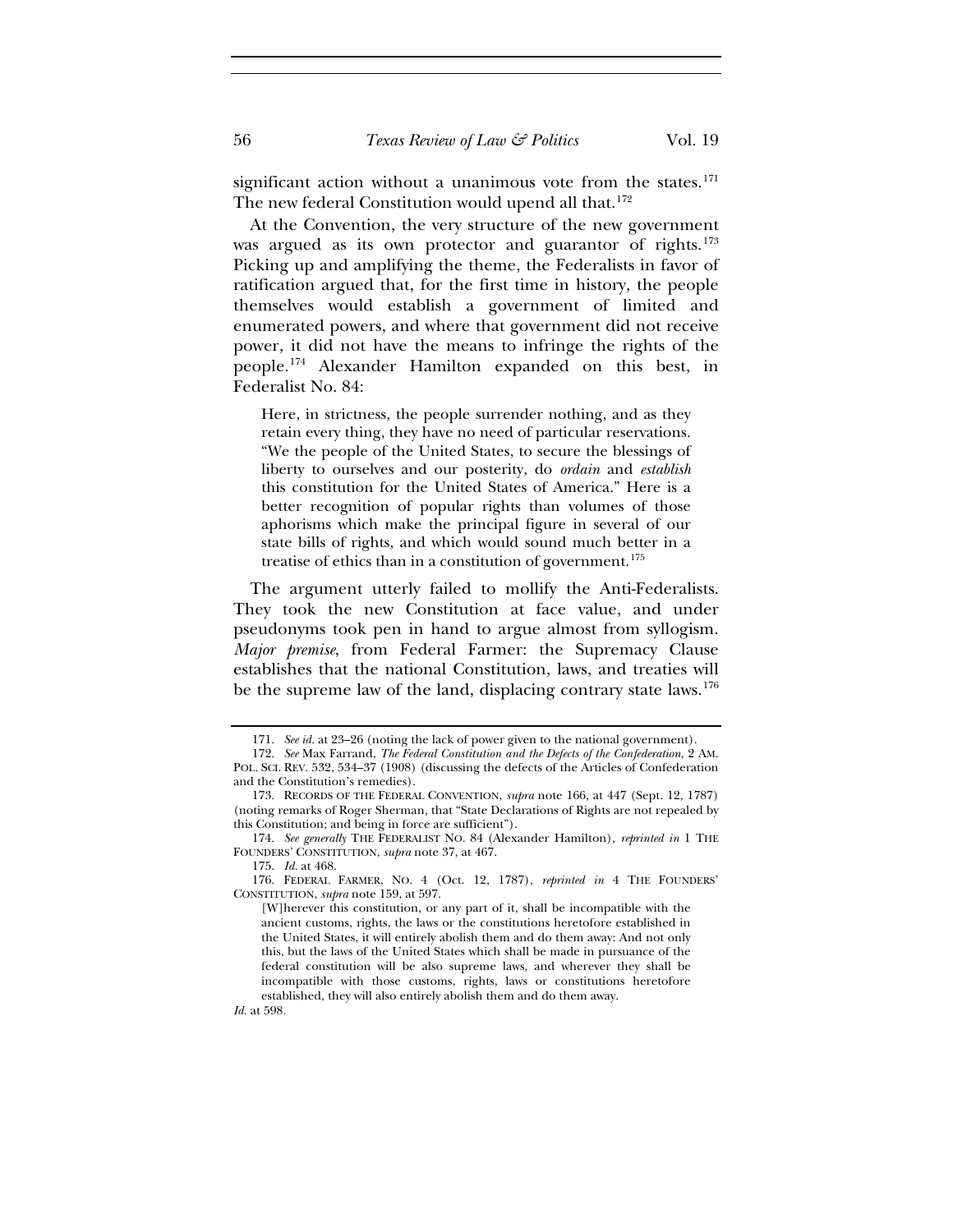*Minor premise*, per Brutus: the Necessary and Proper Clause will come to mean that no limit exists on areas over which the federal government has power.[177](#page-33-0) *Conclusion*, via An Old Whig: the federal government has power to trump all that has been set down in various state declarations of rights, and so the people's rights are at risk.[178](#page-33-1)

George Mason intensified his objection from the Convention in his argument at the Virginia Ratifying Convention:

All governments were drawn from the people, though many were perverted to their oppression. The government of Virginia, he remarked, was drawn from the people; yet there were certain great and important rights, which the people by their bill of rights declared to be paramount to the power of the legislature. He asked, why should it not be so in this constitution? . . . He declared, that artful sophistry and evasions could not satisfy him. He could see no clear distinction between rights relinquished by a positive grant, and lost by implication. Unless there were a bill of rights, implication might swallow up all our rights.<sup>[179](#page-33-2)</sup>

Thomas Jefferson followed the Convention and ratification process from Paris while serving as Minister to France.[180](#page-33-3) In various letters to James Madison and others, he expressed the rippling discontent many felt with the idea of an implied protection of rights—an implication itself resting only upon the self-restraint of the new federal government.<sup>[181](#page-33-4)</sup> To Madison, in December 1787: "Let me add that a bill of rights is what the people are entitled to against every government on earth,

<span id="page-33-0"></span><sup>177.</sup> BRUTUS, NO. 1 (Oct. 18, 1787), *reprinted in* 3 THE FOUNDERS' CONSTITUTION, *supra* note 61, at 240, 240 ("The powers given by this article are very general and comprehensive, and it may receive a construction to justify the passing almost any law."). 178. AN OLD WHIG, NO. 5 (Fall 1787), *reprinted in* 5 THE FOUNDERS' CONSTITUTION,

<span id="page-33-1"></span>*supra* note 47, at 85.

Wise and prudent men always take care to guard against danger beforehand, and to make themselves safe whilst it is yet in their power to do it without inconvenience or risk.—[W]ho shall answer for the ebbings and flowings of opinion, or be able to say what will be the fashionable frenzy of the next generation?

*Id.* at 86.

<span id="page-33-2"></span><sup>179.</sup> George Mason, Virginia Ratifying Convention (June 16, 1788), *reprinted in* 1 THE FOUNDERS' CONSTITUTION, *supra* note 37, at 472, 472.

<span id="page-33-3"></span><sup>180.</sup> *Colleagues and Friends: Thomas Jefferson*, JAMES MADISON'S MONTPELIER, www.montpelier.org/james-and-dolley-madison/james-madison/politician-andstatesman/colleagues/thomas-jefferson [perma.cc/YN28-QFMN] (last visited Jan. 3, 2015).

<span id="page-33-4"></span><sup>181.</sup> Letter from Thomas Jefferson to James Madison (Dec. 20, 1787), *reprinted in* 1 THE FOUNDERS' CONSTITUTION, *supra* note 37, at 456.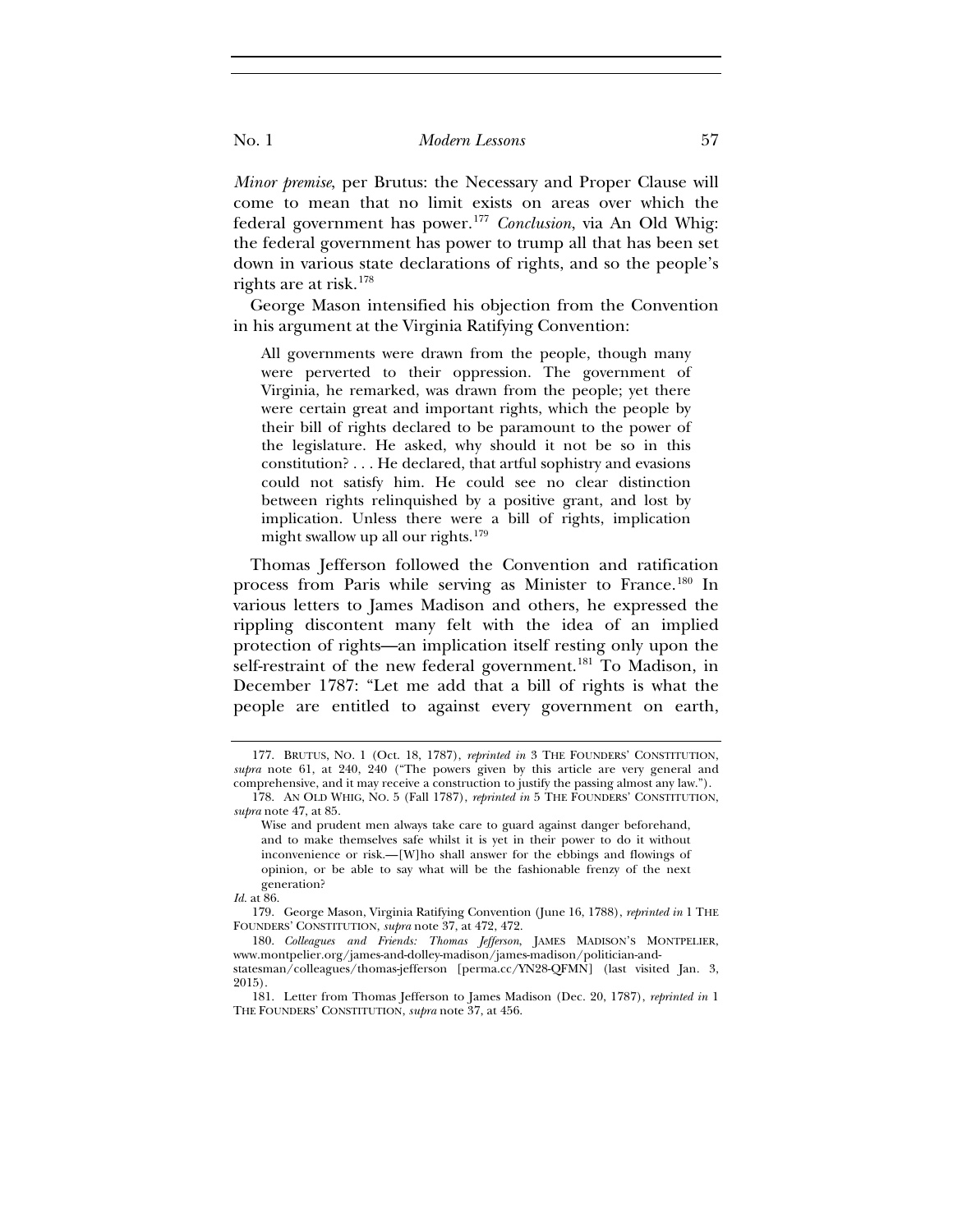general or particular, and what no just government should refuse, or rest on inference."[182](#page-34-0)

But unlike the Anti-Federalists—who really wanted nothing much to do with the new Constitution except to see it voted down—Jefferson saw the means to a cure. To another friend, in February 1788:

I wish with all my soul that the nine first Conventions may accept the new Constitution, because this will secure to us the good it contains, which I think great and important. But I equally wish that the four latest conventions, whichever they be, may refuse to accede to it till a declaration of rights be annexed. This would probably command the offer of such a declaration, and thus give to the whole fabric, perhaps as much perfection as any one of that kind ever had. By a declaration of rights I mean one which shall stipulate freedom of religion, freedom of the press, freedom of commerce against monopolies, trial by juries in all cases, no suspensions of the habeas corpus, no standing armies. These are fetters against doing evil which no honest government should decline.<sup>[183](#page-34-1)</sup>

The vote did not go down exactly as Jefferson hoped, but as noted next, it was a fair approximation.<sup>[184](#page-34-2)</sup> We would have a new Constitution in force aiming to "establish Justice" and "secure the Blessings of Liberty to ourselves and our Posterity."[185](#page-34-3) But that "more perfect Union" part would require a bit more work.

#### X. CONGRESSIONAL DEBATE ON THE BILL OF RIGHTS (1789)

All persons like to believe they live in extraordinary times, and so we commonly hear that our current Congress is the most fractious in history. But by any measure, when the First Congress assembled in March 1789, all was not harmony and grace. Six states had approved the Constitution in short order.<sup>[186](#page-34-4)</sup> But Massachusetts ratified on a very close vote, and proposed nine amendments to "remove the fears and quiet the apprehensions of many of the good people of the commonwealth, and more effectually guard against an undue administration of the federal

<sup>182.</sup> *Id.* at 457.

<span id="page-34-2"></span><span id="page-34-1"></span><span id="page-34-0"></span><sup>183.</sup> Letter from Thomas Jefferson to Alexander Donald (Feb. 7, 1788), *in* 4 THE FOUNDERS' CONSTITUTION, *supra* note 159, at 663.

<sup>184.</sup> *See infra* Part X.

<sup>185.</sup> U.S. CONST. pmbl.

<span id="page-34-4"></span><span id="page-34-3"></span><sup>186.</sup> By February 1788, Delaware, Pennsylvania, New Jersey, Georgia, and Connecticut had each in turn ratified the proposed Constitution. AKHIL REED AMAR, AMERICA'S CONSTITUTION: A BIOGRAPHY 6 (2005).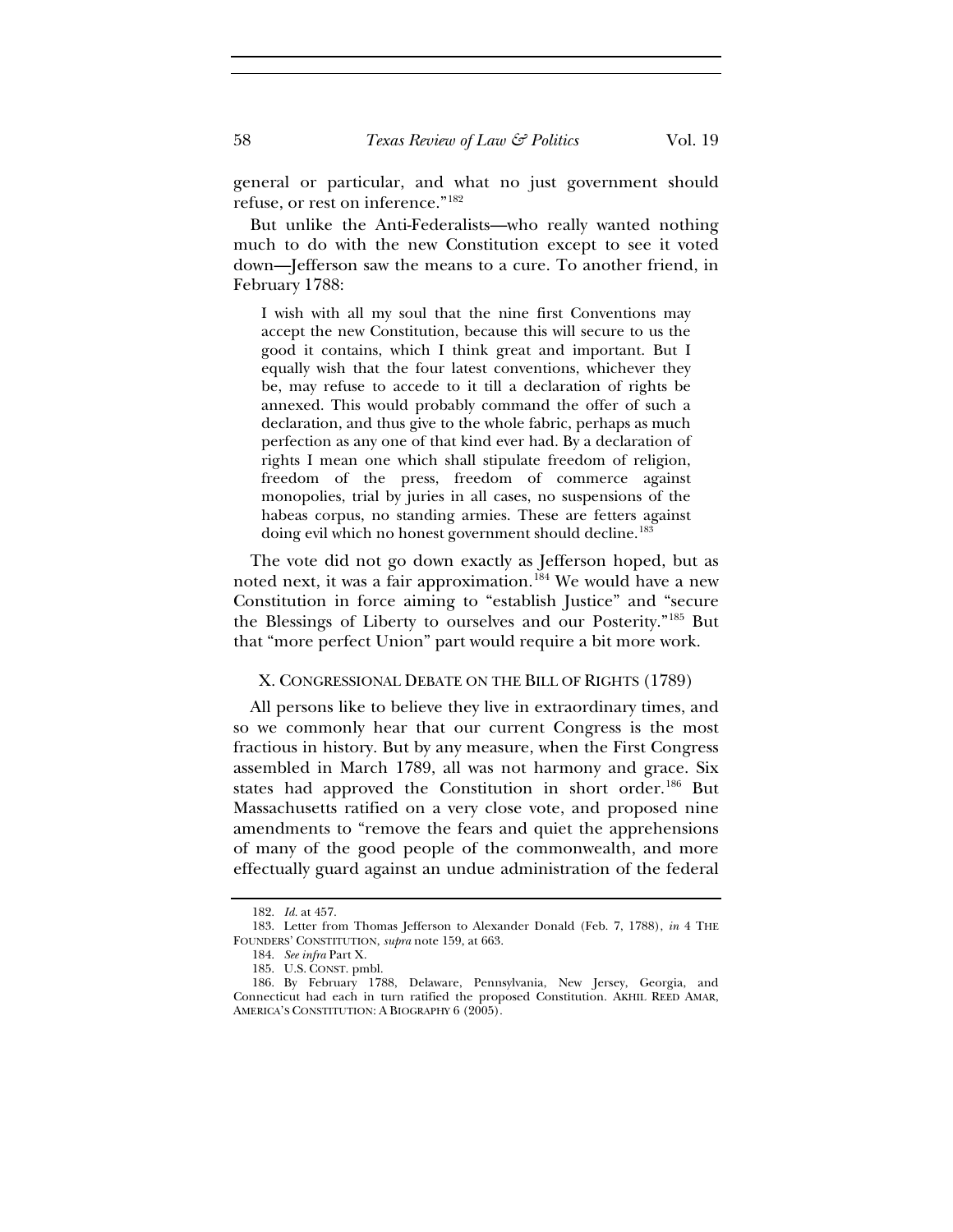government."[187](#page-35-0) With that, the cascade began.[188](#page-35-1) South Carolina ratified and proposed two amendments.<sup>[189](#page-35-2)</sup> New Hampshire, twelve.<sup>[190](#page-35-3)</sup> Virginia, twenty.<sup>[191](#page-35-4)</sup> New York, thirty-three, while barely ratifying by a 30–27 margin.<sup>[192](#page-35-5)</sup> When that First Congress met, two of the original Colonies were not yet even part of the United States.[193](#page-35-6) Rhode Island refused entirely to call a ratification convention.[194](#page-35-7) And while the North Carolina convention met, it refused to ratify until Congress considered a declaration of twenty proposed rights and twenty-six amendments.<sup>[195](#page-35-8)</sup>

So profound was this division that George Washington directed large concern to it in his first inaugural address. "[I]t will remain with your judgment to decide," he told Congress, "how far an exercise of the occasional power delegated by the Fifth article of the Constitution is rendered expedient at the present juncture by the nature of objections which have been urged against the System, or by the degree of inquietude which has given birth to them."[196](#page-35-9) And he reposed great faith and trust in Congress, urging them to amend the fledgling Constitution after considering how best, in his words, to "impregnably

<span id="page-35-5"></span>192. NEW YORK RATIFICATION OF CONSTITUTION (July 26, 1788), *reprinted in* 5 THE FOUNDERS' CONSTITUTION, *supra* note 47, at 11, 13–15; AMAR, *supra* note 186, at 6; *see also* FRAMERS OF THE CONSTITUTION, *supra* note 188, at 99.

<span id="page-35-0"></span><sup>187.</sup> MASSACHUSETTS RATIFYING CONVENTION, RATIFICATION AND PROPOSED AMENDMENTS (Feb. 6, 1788), *reprinted in* 1 THE FOUNDERS' CONSTITUTION, *supra* note 37, at 461, 461; *see also* AMAR, *supra* note 186, at 6.

<span id="page-35-1"></span><sup>188.</sup> *See generally* FRAMERS OF THE CONSTITUTION 94–96, (James H. Charleton, Robert G. Ferris & Mary C. Ryan eds., Nat'l Archives and Records Admin. 1986) (1976).

<span id="page-35-2"></span><sup>189.</sup> *Ratification of the Constitution by the State of South Carolina; May 23, 1788*, THE AVALON PROJECT, http://avalon.law.yale.edu/18th\_century/ratsc.asp [perma.cc/TQ52- XJSY] (last visited Jan. 3, 2015).

<span id="page-35-3"></span><sup>190.</sup> *Ratification of the Constitution by the State of New Hampshire; 21 June, 1788*, THE AVALON PROJECT, http://avalon.law.yale.edu/18th\_century/ratnh.asp [perma.cc/PKS2- W5JW] (last visited Jan. 2, 2015).

<span id="page-35-4"></span><sup>191.</sup> VIRGINIA RATIFYING CONVENTION, PROPOSED AMENDMENTS TO THE CONSTITUTION (June 27, 1788), *reprinted in* 5 THE FOUNDERS' CONSTITUTION, *supra* note 47, at 15, 16–17.

<span id="page-35-6"></span><sup>193.</sup> FRAMERS OF THE CONSTITUTION, *supra* note 188, at 99. *See generally The American Constitution: A Documentary Record*, THE AVALON PROJECT, http://avalon.law.yale.edu/subject\_menus/constpap.asp (providing documents related to the ratification of the Constitution in North Carolina (Nov. 21, 1789) and Rhode Island (May 29, 1790)).

<span id="page-35-7"></span><sup>194.</sup> *See* FORREST MCDONALD, WE THE PEOPLE: THE ECONOMIC ORIGINS OF THE CONSTITUTION 417 (Transaction Publishers 1992) (1958); FRAMERS OF THE CONSTITUTION, *supra* note 188, at 99.

<span id="page-35-8"></span><sup>195.</sup> AMAR, *supra* note 186, at 6; NORTH CAROLINA RATIFYING CONVENTION, DECLARATION OF RIGHTS AND OTHER AMENDMENTS (Aug. 1, 1788), *reprinted in* 5 THE FOUNDERS' CONSTITUTION, *supra* note 47, at 17, 17–20.

<span id="page-35-9"></span><sup>196.</sup> President George Washington, First Inaugural Address (Apr. 30, 1789), *available at* www.archives.gov/exhibits/american\_originals/inaugtxt.html [perma.cc/ZKG8-Q354].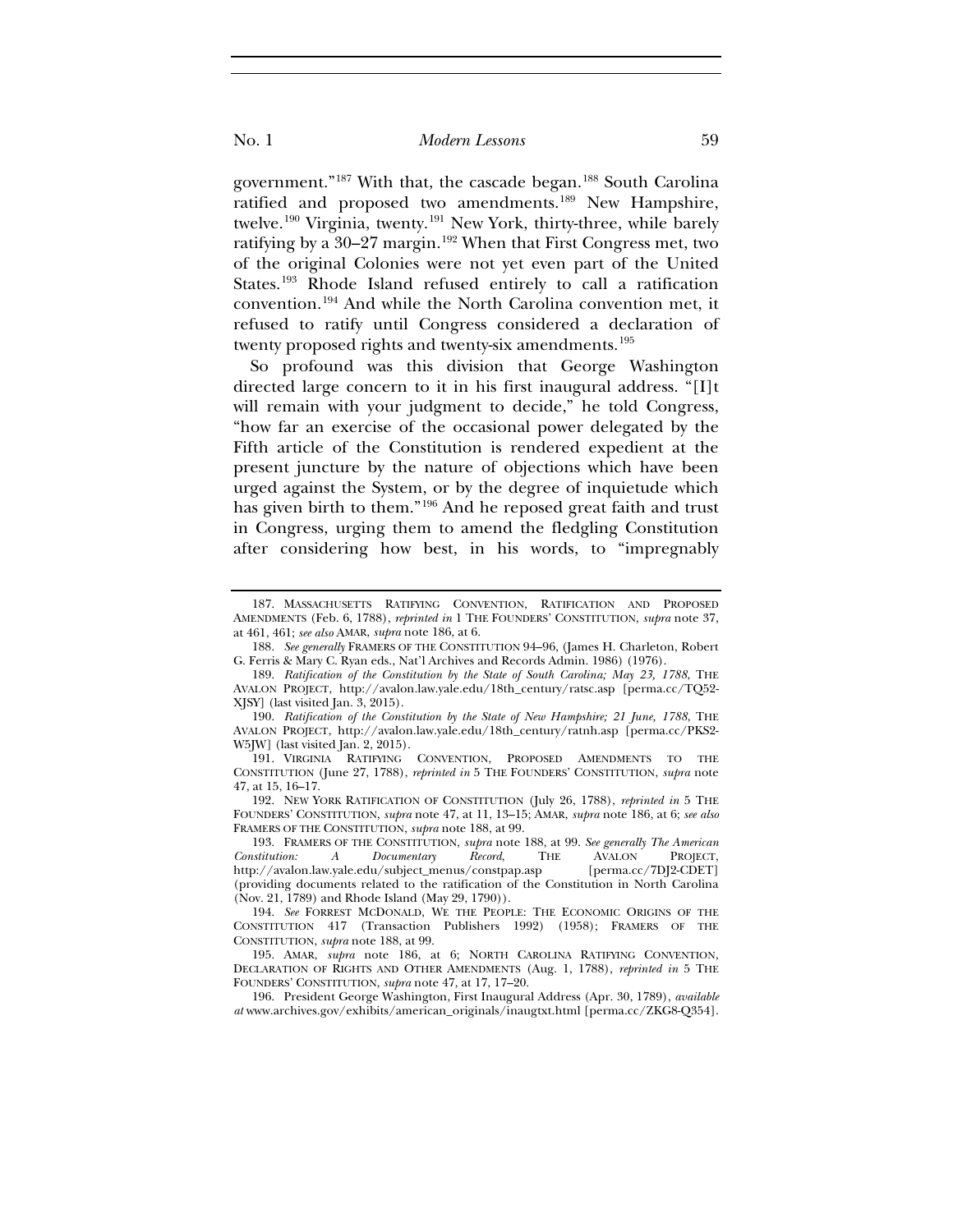fortif[y]" the people's liberties and "safely and advantageously promote[]" public harmony.[197](#page-36-0)

And so on the floor of the First Congress, in the fourteenth week of its very first session, James Madison rose to move that body towards a Bill of Rights.<sup>[198](#page-36-1)</sup> Madison said he considered himself "bound in honor and in duty" to bring such a bill before the First Congress so as to "render [the Constitution] as acceptable to the whole people of the United States, as it has been found acceptable to a majority of them."[199](#page-36-2) Like Franklin at the Convention, Madison strove for unanimity not mere majority, because many who struggled with us through the Revolutionary War feared as inadequate the protection afforded the liberties for which we all fought: "We ought not to disregard their inclination, but, on principles of amity and moderation, conform to their wishes, and expressly declare the great rights of mankind secured under this constitution. The acquiescence which our fellow-citizens show under the Government, calls upon us for a like return of moderation."[200](#page-36-3)

On first glance, the lesson seems obvious enough. This matter of rights, in its origin, was not about what sets apart each from the other. This was not about wedge issues or partisan goals. Our Founders viewed this conversation about rights as a means by which to draw the Nation more closely together. And so, this impulse all persons of good faith feel respecting the recognition of rights is one on which we should patiently seek agreement, together as Americans.

I think we can all admire that sentiment, even if we do not quite know how to pursue its accomplishment today in line with yesterday's aspirations. It seems so contrary to modern dialogue and politics. Indeed, the entirety of law school is a seemingly endless array of litigated cases, to say nothing of the headlines on any given day, and so we have in mind countless situations where agreement on fundamental issues perhaps never can be reached. And is that really so surprising? The history of these rights

<sup>197.</sup> *Id.*

<span id="page-36-1"></span><span id="page-36-0"></span><sup>198.</sup> *Primary Documents in American History: The Bill of Rights*, THE LIBR. OF CONGRESS, www.loc.gov/rr/program/bib/ourdocs/billofrights.html M52H?type=image] (last updated Sept. 14, 2014).

<span id="page-36-3"></span><span id="page-36-2"></span><sup>199.</sup> House of Representatives, Amendments to the Constitution (June 8, 1789) (James Madison), *reprinted in* 5 THE FOUNDERS' CONSTITUTION, *supra* note 47, at 20, 20, 24.

<sup>200.</sup> *Id.* at 24.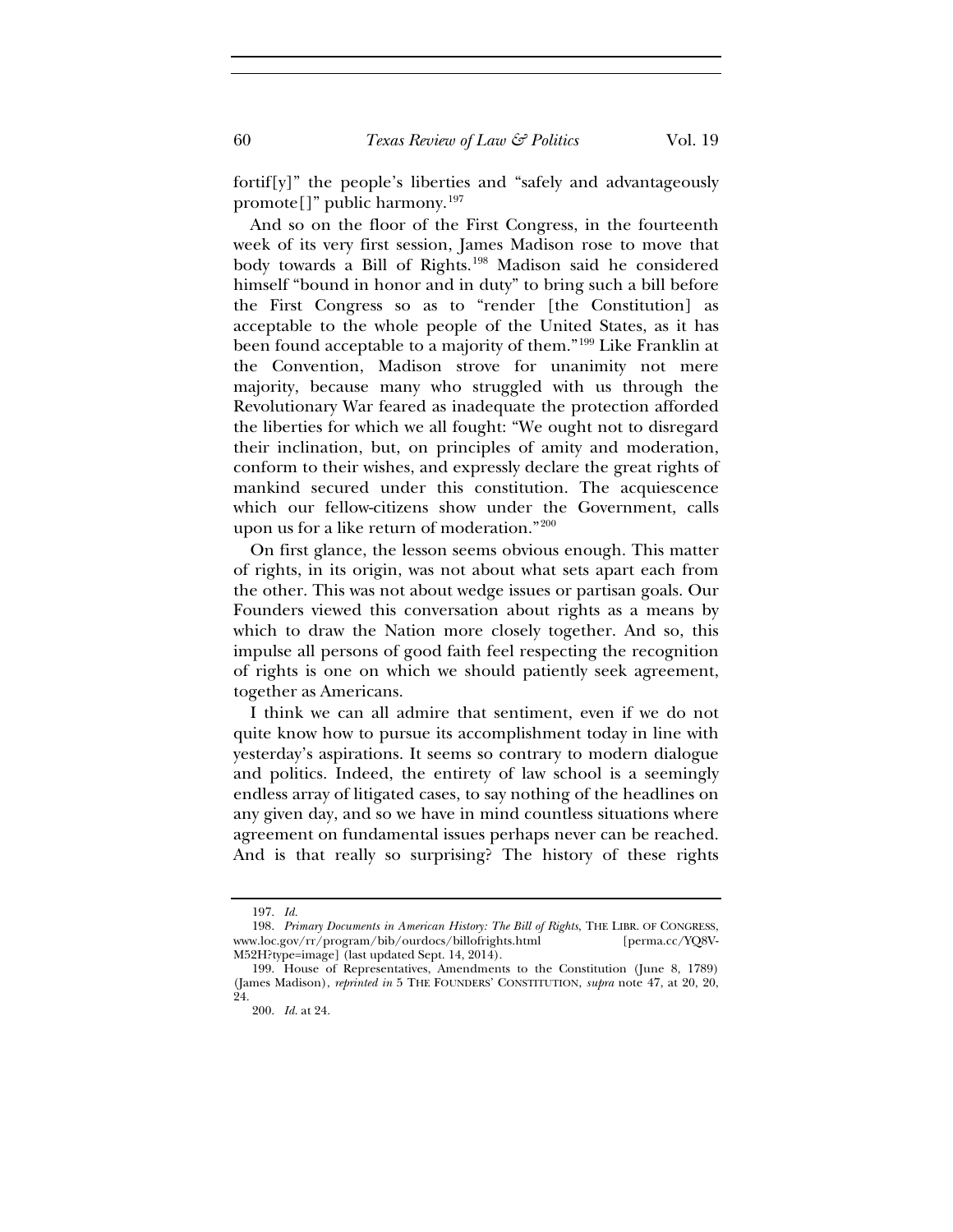reflects bitter acrimony and difficult lessons obtained over centuries. Remember that it was only drawn swords that compelled King John's acquiescence to Magna Carta.<sup>[201](#page-37-0)</sup> Yesterday's battles were hard-fought among fierce opponents today's are little different.

Before preparing my class, if I had heard of Roger Sherman, it had not stuck. From Connecticut, he is the only person to sign all four great charters of the United States: the Continental Association in 1774, the Declaration of Independence in 1776, the Articles of Confederation in 1778, and the Constitution in 1787.[202](#page-37-1) Though not widely recalled today, in John Trumbull's famous painting of the presentation of the Declaration of Independence at the Continental Congress, Sherman stands front and center with the other members of the Committee of Five that drafted the document—Thomas Jefferson, John Adams, Benjamin Franklin, and Robert Livingston.<sup>[203](#page-37-2)</sup>

At the Constitutional Convention, Madison recorded Sherman as the only spoken opposition to Mason's call for a Bill of Rights.[204](#page-37-3) Sherman did not oppose the idea of guaranteed rights—far from it. He simply believed the various states' declarations of rights to be sufficient, since they were not repealed.[205](#page-37-4) But Sherman was also on the floor as a member of the First Congress when Madison spoke that day.[206](#page-37-5) He thought it impossible that a Bill of Rights could be drafted agreeably to the chamber, and even if it could, that it would not obtain the three-fourths support necessary in the states.<sup>[207](#page-37-6)</sup> In this, Sherman had no illusions:

<sup>201.</sup> *See supra* note 10.

<sup>202.</sup> *See* FRAMERS OF THE CONSTITUTION, *supra* note 188, at 200–01.

<span id="page-37-2"></span><span id="page-37-1"></span><span id="page-37-0"></span><sup>203.</sup> *See Explore Capitol Hill: Declaration of Independence*, ARCHITECT OF THE CAPITOL, www.aoc.gov/capitol-hill/historic-rotunda-paintings/declaration-independence

<sup>[</sup>perma.cc/WX8B-SP8A] (last updated Oct. 10, 2014). John Trumbull's painting, *Declaration of Independence* (1817), resides on permanent display in the United States Capitol Rotunda. *Id.*

<span id="page-37-3"></span><sup>204.</sup> THE BILL OF RIGHTS AND THE STATES: THE COLONIAL AND REVOLUTIONARY ORIGINS OF AMERICAN LIBERTIES 114 (Patrick T. Conley & John P. Kaminski eds., 1992).

<span id="page-37-4"></span><sup>205.</sup> RECORDS OF THE FEDERAL CONVENTION, *supra* note 166, at 447 (Sept. 12, 1787) ("Mr. Sherman[] was for securing the rights of the people where requisite. The State Declarations of Rights are not repealed by this Constitution; and being in force are sufficient—There are many cases where juries are proper which cannot be discriminated. The Legislature may be safely trusted.").

<span id="page-37-6"></span><span id="page-37-5"></span><sup>206.</sup> *See* House of Representatives, Amendments to the Constitution, *supra* note 199, at 22 (June 8, 1789)(Roger Sherman).

<sup>207.</sup> *Id.* at 31–32.